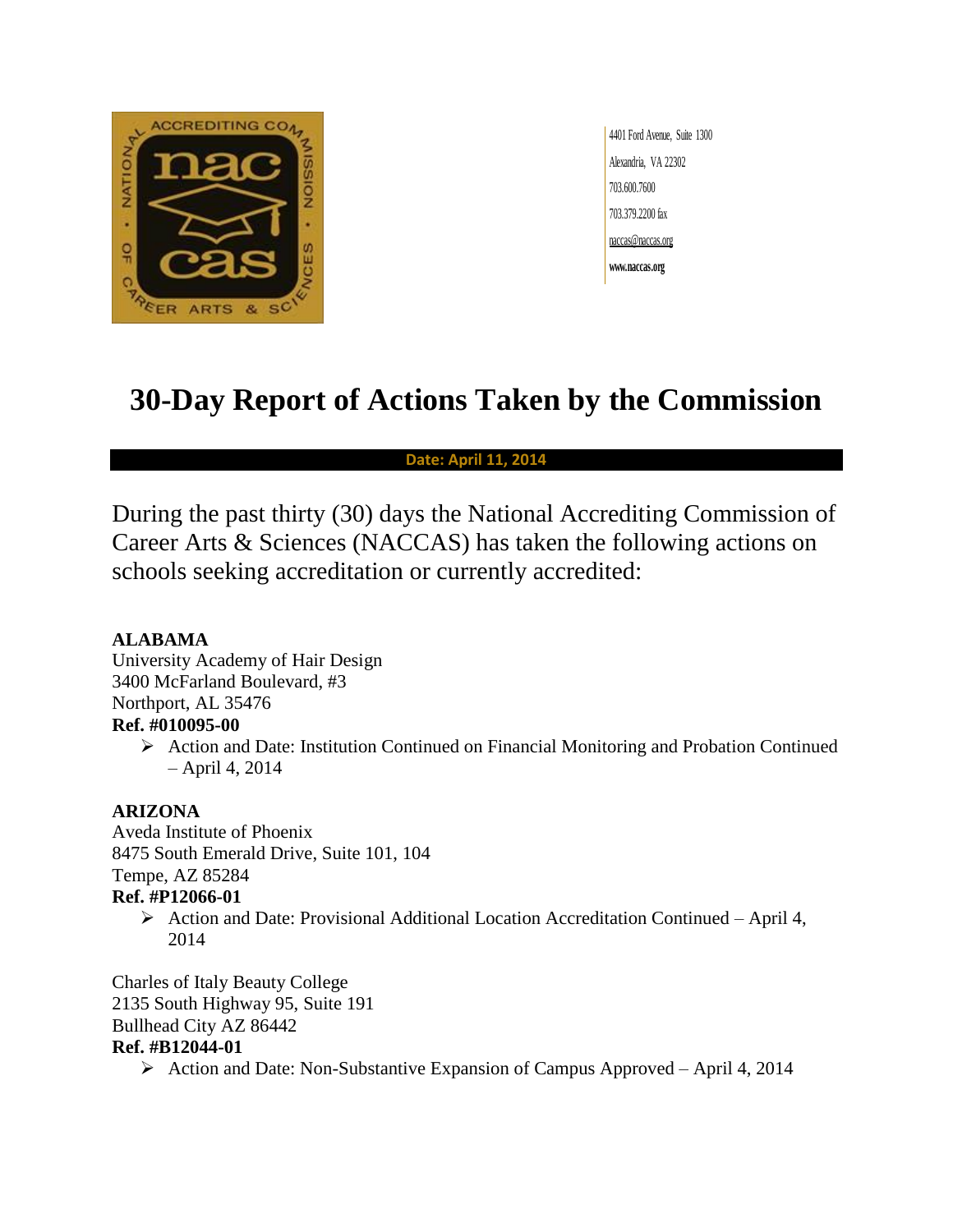86442 **ARKANSAS** Professional Cosmetology Education Center Next Renewal Date: January 2020 460 North Washington Avenue El Dorado, AR 71730 **Ref. #013013-00**  $\triangleright$  Action and Date: Renewal of Accreditation – April 4, 2014 Lee's School of Cosmetology, Inc. Next Renewal Date: January 2020 2700 West Pershing Boulevard North Little Rock, AR 72114 **Ref. #013022-00**  $\triangleright$  Action and Date: Renewal of Accreditation – April 4, 2014 Imagine-Paul Mitchell Partner School Next Renewal Date: January 2020 4201 East McCain, Boulevard North Little Rock, AR 72201 **Ref. #013034-00**  $\triangleright$  Action and Date: Renewal of Accreditation – April 4, 2014 Searcy Beauty College Next Renewal Date: January 2020 1004 South Main Street Searcy, AR 72143 **Ref. #013026-00**  $\triangleright$  Action and Date: Renewal of Accreditation – April 4, 2014 **CALIFORNIA** Marinello School of Beauty 2201 Pillsbury Road, Suites 160 &170 Chico, CA 95926 **Ref. #B14241-01**  $\triangleright$  Action and Date: Non-Substantive Change – Addition of Program Acknowledged – March 19, 2014 • New Program: Barber Crossover 400 Clock Hours Bellus Academy 1073 East Main Street El Cajon, CA 92021 **Ref. #014054-00** Action and Date: Non-Substantive Change Program Redesignation Approved (Met Stipulation) – March 24, 2014

Expanded Campus Facility: 2135 South Highway 95, Suite 171, Bullhead City, AZ

• Previous Program Name: CED: Makeup Artistry 150 Clock Hours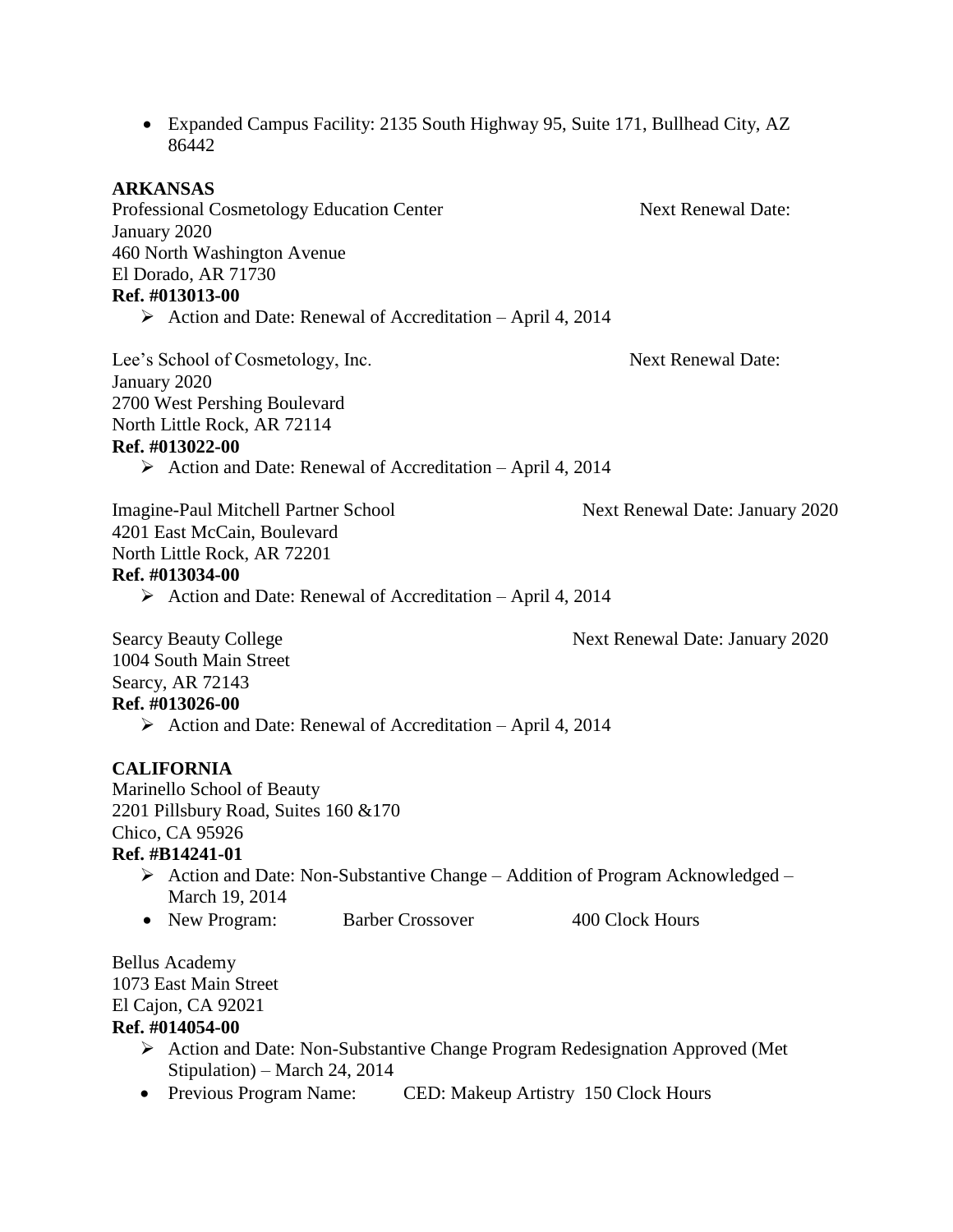|                        | • New Program Name $\therefore$                                                                                                                                                                       |             | Makeup artistry                                             |                                     | 150 Clock Hours                                                                                                      |
|------------------------|-------------------------------------------------------------------------------------------------------------------------------------------------------------------------------------------------------|-------------|-------------------------------------------------------------|-------------------------------------|----------------------------------------------------------------------------------------------------------------------|
|                        | S.I.C.E Paul Mitchell Partner School<br>3100 McHenry Avenue<br>Modesto, CA 95350<br>Ref. #014359-00                                                                                                   |             |                                                             |                                     |                                                                                                                      |
|                        | • New Program:                                                                                                                                                                                        |             | <b>Cosmetology Crossover</b>                                |                                     | $\triangleright$ Action and Date: Addition of Program Approved (Met Stipulation) – March 24, 2014<br>400 Clock Hours |
|                        | Alhambra Beauty College<br>200 West Main Street<br>Alhambra, CA 91801<br>Ref. #014208-00<br>$\triangleright$ Action and Date: Change of Control Approved (Met Stipulation) – March 24, 2014           |             |                                                             |                                     |                                                                                                                      |
|                        | • Previous Ownership:                                                                                                                                                                                 |             |                                                             |                                     |                                                                                                                      |
|                        | Alhambra Beauty College, Inc. 100%<br>Jennifer Hong<br>Michelle Tsai<br>Peter Hong                                                                                                                    |             |                                                             | 80%<br>18%<br>2%                    |                                                                                                                      |
| $\bullet$              | New Ownership:<br>Alhambra Beauty College, Inc. 100%<br>Joo Ha Choe<br>Matthew Kyu Choe                                                                                                               |             |                                                             | 60%<br>40%                          |                                                                                                                      |
| $\bullet$<br>$\bullet$ | <b>Bellus Academy</b><br>13266 Poway Road<br>Poway, CA 92064<br>Ref. #014240-00<br>$\triangleright$ Action and Date: Program Name Change Acknowledged – March 24, 2014<br>Previous Name:<br>New Name: |             | <b>Advanced Academy</b><br><b>Bellus Education Creative</b> |                                     | 150 Clock Hours<br>150 Clock Hours                                                                                   |
|                        | <b>S.I.C.E Paul Mitchell Partner School</b><br>3100 McHenry Avenue<br>Modesto, CA 95350<br>Ref. #014359-00                                                                                            |             |                                                             |                                     |                                                                                                                      |
|                        | > Action and Date: Program Name Change Acknowledged – March 24, 2014<br>Previous Names:                                                                                                               | Esthetics   | Cosmetology                                                 | 1600 Clock Hours<br>600 Clock Hours |                                                                                                                      |
|                        | <b>New Names:</b>                                                                                                                                                                                     | Esthetician | Cosmetologist                                               | 1600 Clock Hours<br>600 Clock Hours |                                                                                                                      |
|                        | <b>Bridges Beauty College</b><br>9170 Foothill Boulevard                                                                                                                                              |             |                                                             |                                     |                                                                                                                      |

Rancho Cucamonga, CA 91730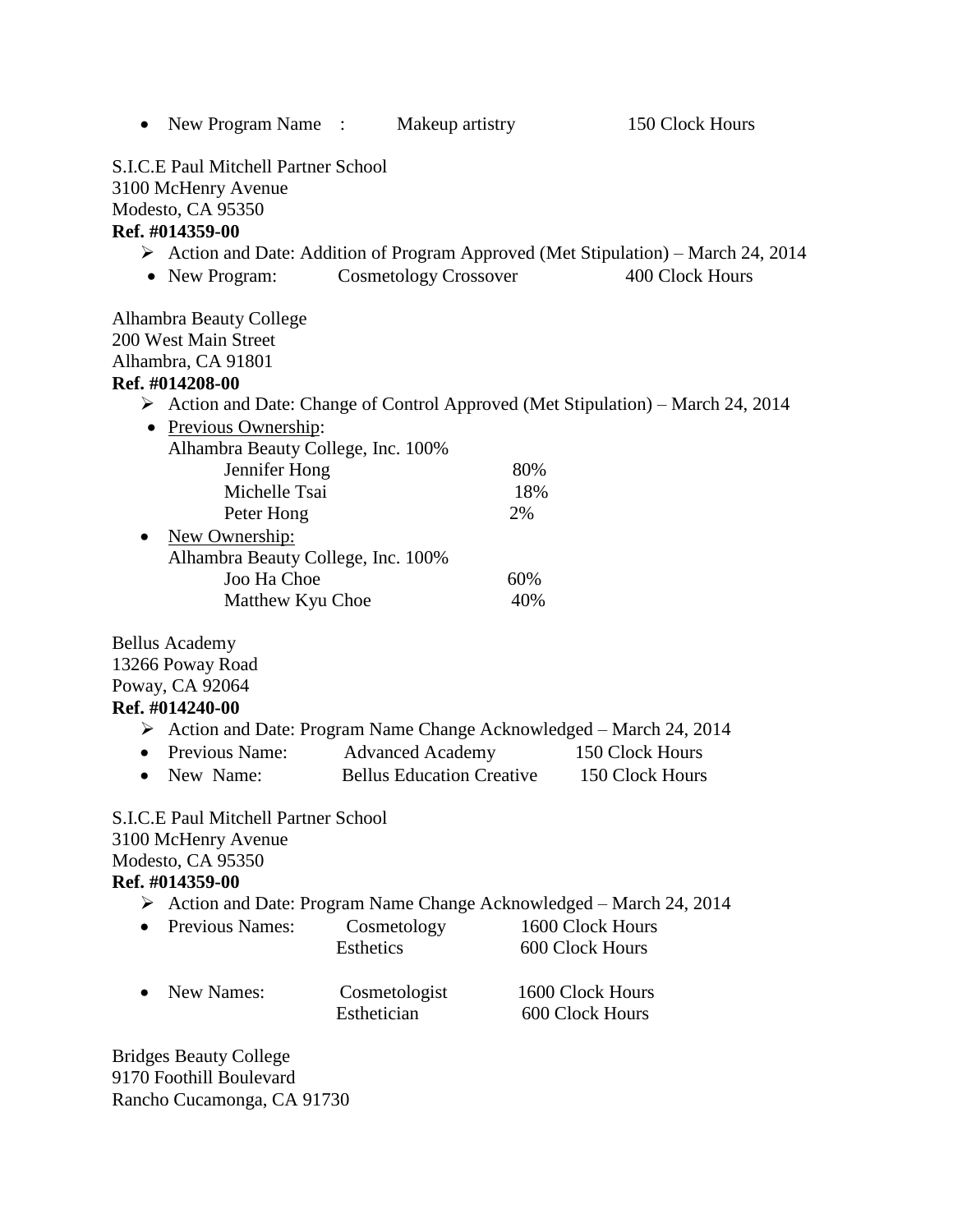#### **Ref. #A14180-01**

 $\triangleright$  Action and Date: Provisional Additional Location Accreditation Granted with Stipulations – March 24, 2014

Santa Ana Beauty College 1926 West  $17<sup>th</sup>$  Street Santa Ana, CA 92706 **Ref. #014377-00**

- Action and Date: Addition of Program Approved (Met Stipulation) March 26, 2014
- New Program: Cosmetology Crossover 400 Clock Hours

Santa Ana Beauty College 1926 West  $17<sup>th</sup>$  Street Santa Ana, CA 92706

#### **Ref. #014377-00**

- Action and Date: Addition of Program Approved (Met Stipulation) March 26, 2014
- New Program: Barber Crossover 400 Clock Hours

Santa Ana Beauty College 1926 West  $17<sup>th</sup>$  Street Santa Ana, CA 92706 **Ref. #014377-00**

- Action and Date: Addition of Program Approved (Met Stipulation) March 26, 2014
- New Program: Barbering 1500 Clock Hours

Santa Ana Beauty College 1926 West  $17<sup>th</sup>$  Street Santa Ana, CA 92706 **Ref. #014377-00**

- $\triangleright$  Action and Date: Addition of Program Approved (Met Stipulation) March 26, 2014
- New Program: Advanced Manicurist 600 Clock Hours

S.I.C.E Paul Mitchell Partner School 3100 McHenry Avenue Modesto, CA 95350 **Ref. #014359-00**

- $\triangleright$  Action and Date: Addition of Program Approved (Met Stipulation) March 25, 2014
- New Program: Barbering Crossover 400 Clock Hours

Federico Beauty Institute 1515 Sports Drive Sacramento, CA 95834 **Ref. #014007-00**

 $\triangleright$  Action and Date: Institution Removed from Monitoring (Placement) – April 4, 2014

Bridges Beauty College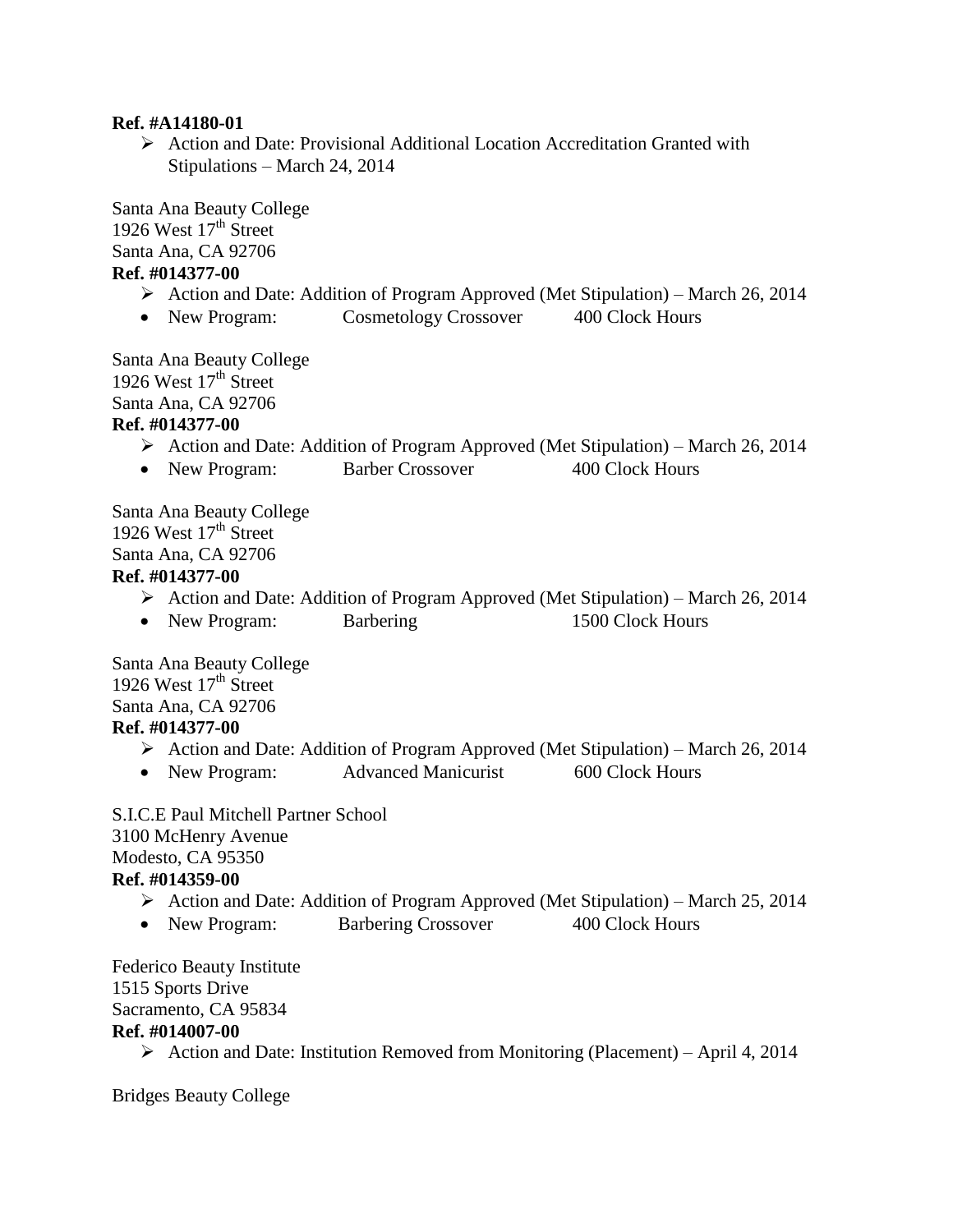#### 16515 Mojave Drive Victorville, CA 92392 **Ref. #014180-00**

 $\triangleright$  Action and Date: Institution Removed from Financial Monitoring – April 4, 2014

Bridges Beauty College 9170 Foothill Boulevard Rancho Cucamonga, CA 91730 **Ref. #A14180-01**

 $\triangleright$  Action and Date: Institution Removed from Financial Monitoring – April 4, 2014

Marinello School of Beauty 2201 Pillsbury Road, Suite 160 & 170 Chico, CA 95926 **Ref. #B14241-01**

 Action and Date: Change of Location Visit Acknowledged and Accreditation Continued – April 4, 2014

The Cosmo Factory Cosmetology Academy 131- B Front Street

Santa Cruz, CA 95060

#### **Ref. #014389-00**

 $\triangleright$  Action and Date: Institution Continued on Financial Monitoring and Probation Continued – April 4, 2014

Academy for Salon Professionals Next Renewal Date:

January 2020 8372 Topanga Canyon Boulevard Canoga Park, CA 91304 **Ref. #014378-00**

 $\triangleright$  Action and Date: Renewal of Accreditation with Stipulation – April 4, 2014

Cinta Aveda Institute 305 Kearny Street San Francisco, CA 94108 **Ref. #014370-00**

- $\triangleright$  Action and Date: Addition of Program Approved with Stipulation April 4, 2014
- New Program: Master Barber 400 Clock Hours

Elite Cosmetology School 56300 Twenty-Nine Palms Highway, Suite 113 Yucca Valley, CA 92284 **Ref. #014368-00**

 $\triangleright$  Action and Date: Institution Continued on Financial Monitoring – April 4, 2014

Palace Beauty College Next Renewal Date: May 2020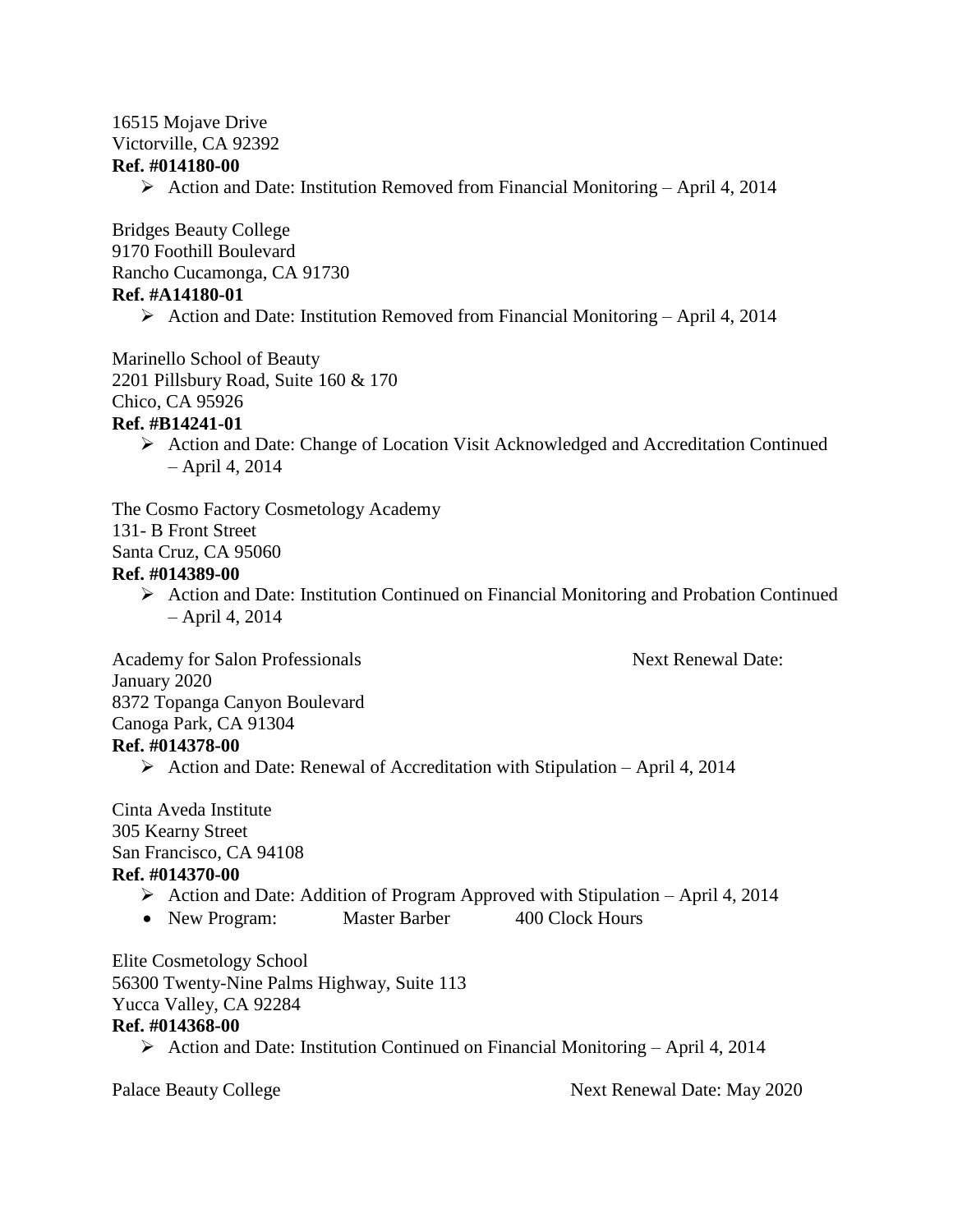#### 1517 South Western Avenue Los Angeles, CA 90006 **Ref. #014334-00**

Action and Date: Renewal of Accreditation – April 4, 2014

Coachella Valley Beauty College 79450 Highway 111 La Quinta, CA 92253 **Ref. #014342-00**

 $\triangleright$  Action and Date: Institution Removed from Monitoring (Placement) – April 4, 2014

Paul Mitchell The School – Santa Barbara Next Renewal Date: May 2020 525 Anacapa Street Santa Barbara, CA 93101

# **Ref. #014327-00**

 $\triangleright$  Action and Date: Renewal of Accreditation – April 4, 2014

Elite Beauty College 8528 Westminster Boulevard Westminster, CA 92683

#### **Ref. #014321-00**

 $\triangleright$  Action and Date: Institution Continued on Financial Monitoring and Probation Continued – April 4, 2014

Royale College of Beauty 27485 Commerce Center Drive Temecula, CA 92590 **Ref. #014307-00**

Action and Date: Institution Continued on Financial Monitoring – April 4, 2014

Salon Success Academy Next Renewal Date: January 2020 1385 East Foothill Boulevard Upland, CA 91786 **Ref. #014030-00**

 $\triangleright$  Action and Date: Renewal of Accreditation – April 4, 2014

Sierra College of Beauty 1340 West  $18<sup>th</sup>$  Street Merced, CA 95340 **Ref. #014025-00**

- $\triangleright$  Action and Date: Non-Substantive Expansion of Campus Approved April 4, 2014
- Expanded Campus Facility: 1347 Main Street, Merced, CA 95340

Lu Ross Academy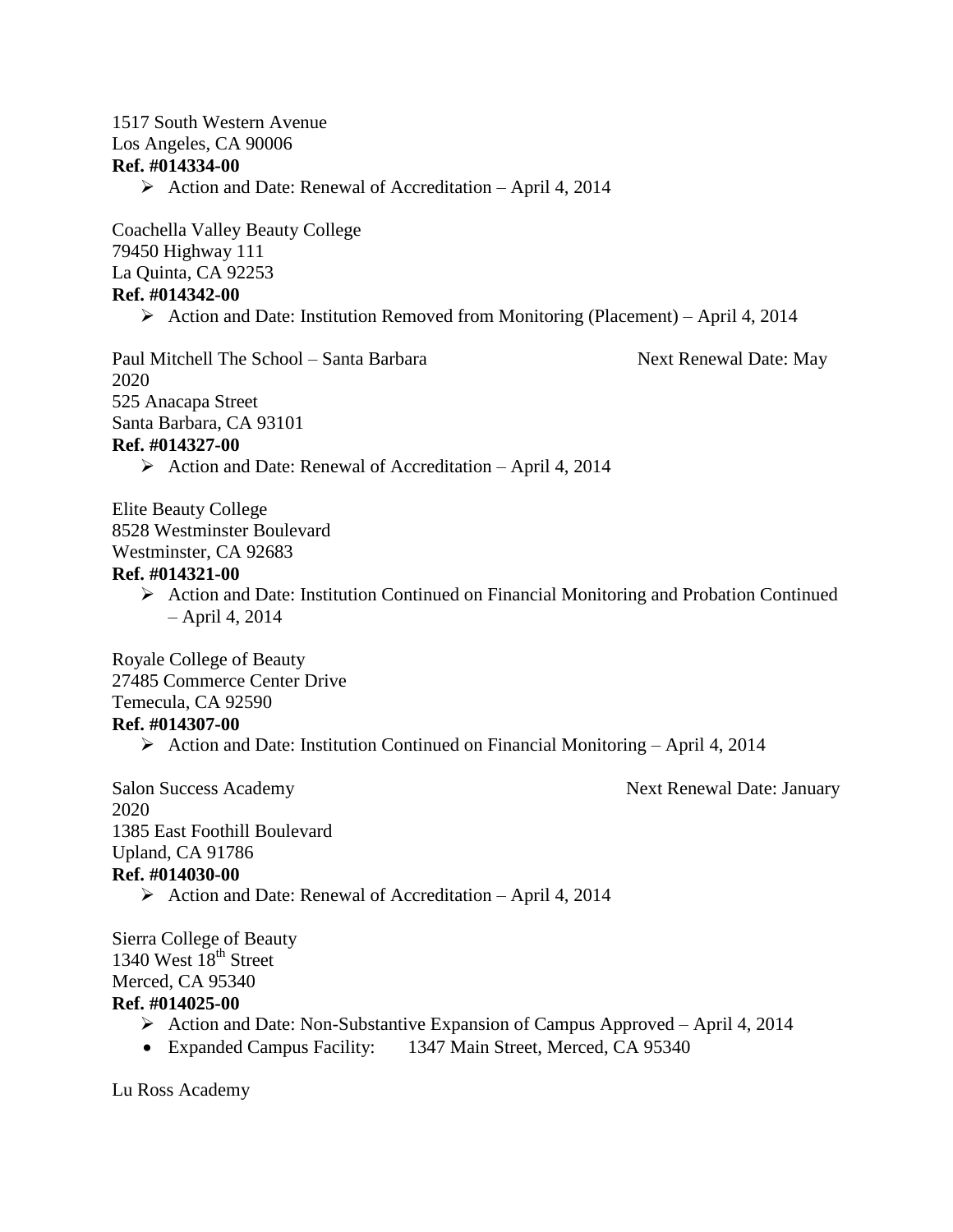# 470 East Thompson Boulevard Ventura, CA 93001

#### **Ref. #014351-00**

 $\triangleright$  Action and Date: Remove from Monitoring (Practical Grading Criteria) with Recommendation for Improvement – April 4, 2014

International School of Beauty, Inc. 72-261 Highway 111, Suite 121B Palm Desert, CA 92260 **Ref. #014331-00**

- Action and Date: Non-Substantive Change of Addition of Continuing Education Class Acknowledged – April 9, 2014
- Program Name: Advanced Skin Care Techniques Program 90 Clock Hours

International School of Beauty, Inc. 81695 Highway 111, Suite 1 Indio, CA 92260

## **Ref. #B14331-01**

- $\triangleright$  Action and Date: Non-Substantive Change of Addition of Continuing Education Class Acknowledged – April 9, 2014
- Program Name: Advanced Skin Care Techniques Program 90 Clock Hours

International School of Beauty, Inc. 72-261 Highway 111, Suite 121B Palm Desert, CA 92260 **Ref. #014331-00**

- $\triangleright$  Action and Date: Non-Substantive Change of Addition of Continuing Education Class Acknowledged – April 8, 2014
- Program Name: Hair Extension Advanced Training Program 24 Clock Hours

International School of Beauty, Inc. 81695 Highway 111, Suite 1 Indio, CA 92260

# **Ref. #B14331-01**

- $\triangleright$  Action and Date: Non-Substantive Change of Addition of Continuing Education Class Acknowledged – April 8, 2014
- Program Name: Hair Extension Advanced Training Program 24 Clock **Hours**

Palace Beauty College 1517 South Western Avenue Los Angeles, CA 90006

#### **Ref. #014334-00**

- Action and Date: Non-Substantive Expansion of Campus April 8, 2014
- Expanded Campus Facility: 1516 South Western Avenue, Los Angeles, CA 90006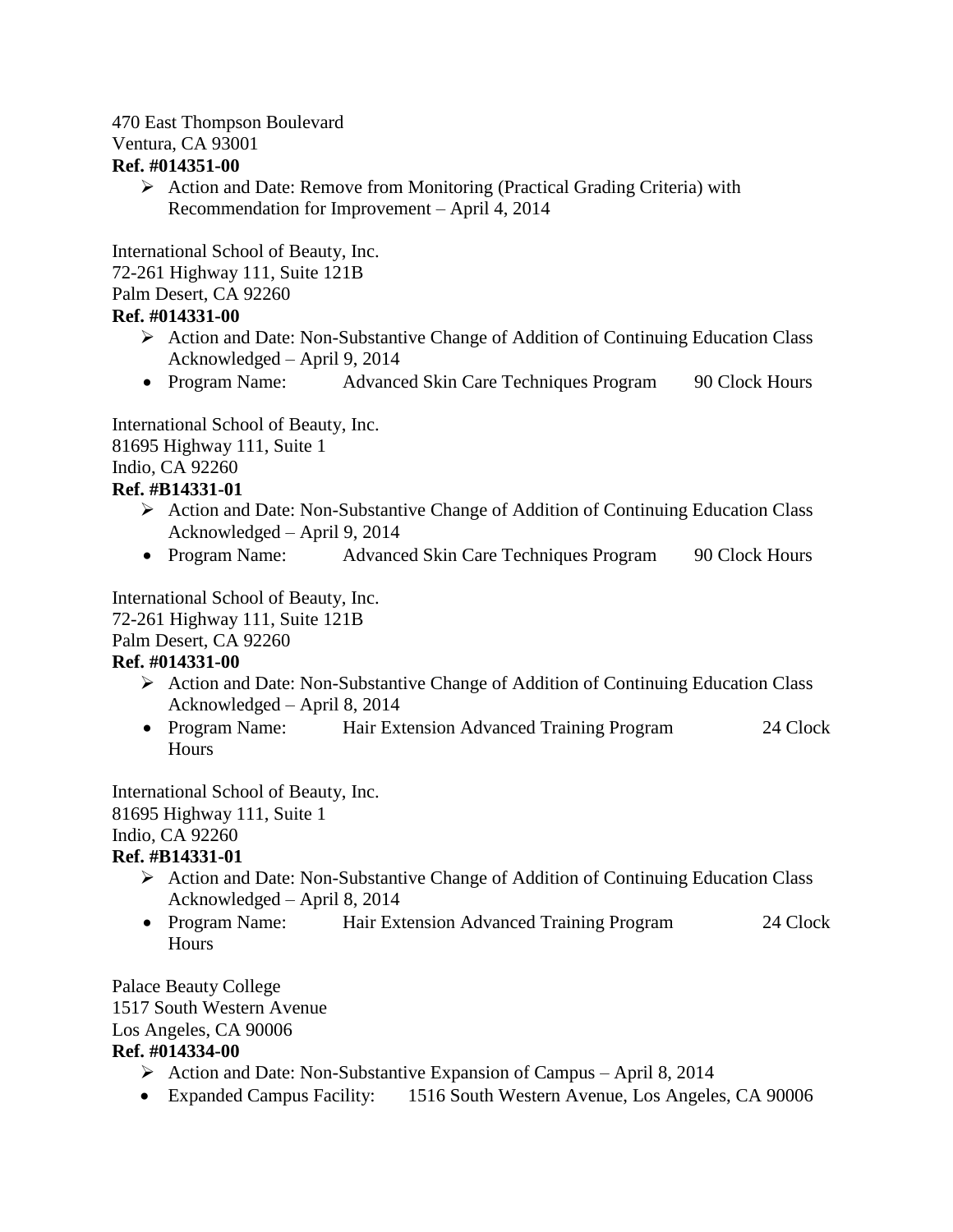#### **COLORADO**

The Salon Professional Academy 4388 Austin Bluffs Parkway Colorado Springs, CO 80918

### **Ref. #015047-00**

- $\triangleright$  Action and Date: Change of Control Approved with Stipulation April 4, 2014
- Previous Ownership:

| Copas, LLC               | 100% |        |
|--------------------------|------|--------|
| Marla Knapp              |      | 45.43% |
| Greg Chavez              |      | 45.43% |
| <b>Kathy Norman</b>      |      | 2.29%  |
| <b>Britta Larson</b>     |      | 2.29%  |
| <b>Christine Hannaly</b> |      | 2.29%  |
| Donna Thompson           |      | 2.29%  |

• New Ownership:

| Copas, LLC               | 100% |          |
|--------------------------|------|----------|
| Marla Knapp              |      | 90.8572% |
| <b>Kathy Norman</b>      |      | 2.2857%  |
| <b>Britta Larson</b>     |      | 2.2857%  |
| <b>Christine Hannaly</b> |      | 2.2857%  |
| Donna Thompson           |      | 2.2857%  |
|                          |      |          |

Xenon International Academy III, Inc. 2231 South Peoria Aurora, CO 80014 **Ref. #015039-00**

 $\triangleright$  Action and Date: Institution Removed from Monitoring (Placement) – April 4, 2014

#### **CONNECTICUT**

Academy Di Capelli 950 Yale Avenue Yale Plaza Units 19 & 20 Wallingford, CT 06492 **Ref. #016037-00**

- Action and Date: Non-Substantive Change of Name Acknowledged April 8, 2014
- Previous Name: Academy Di Capelli, LLC
- New Name: Academy Di Capelli

Marinello School of Beauty 1000 Main Street East Hartford, CT 06108 **Ref. #016003-00**

 $\triangleright$  Action and Date: Institution Placed on Cohort Default Rate Monitoring – April 4, 2014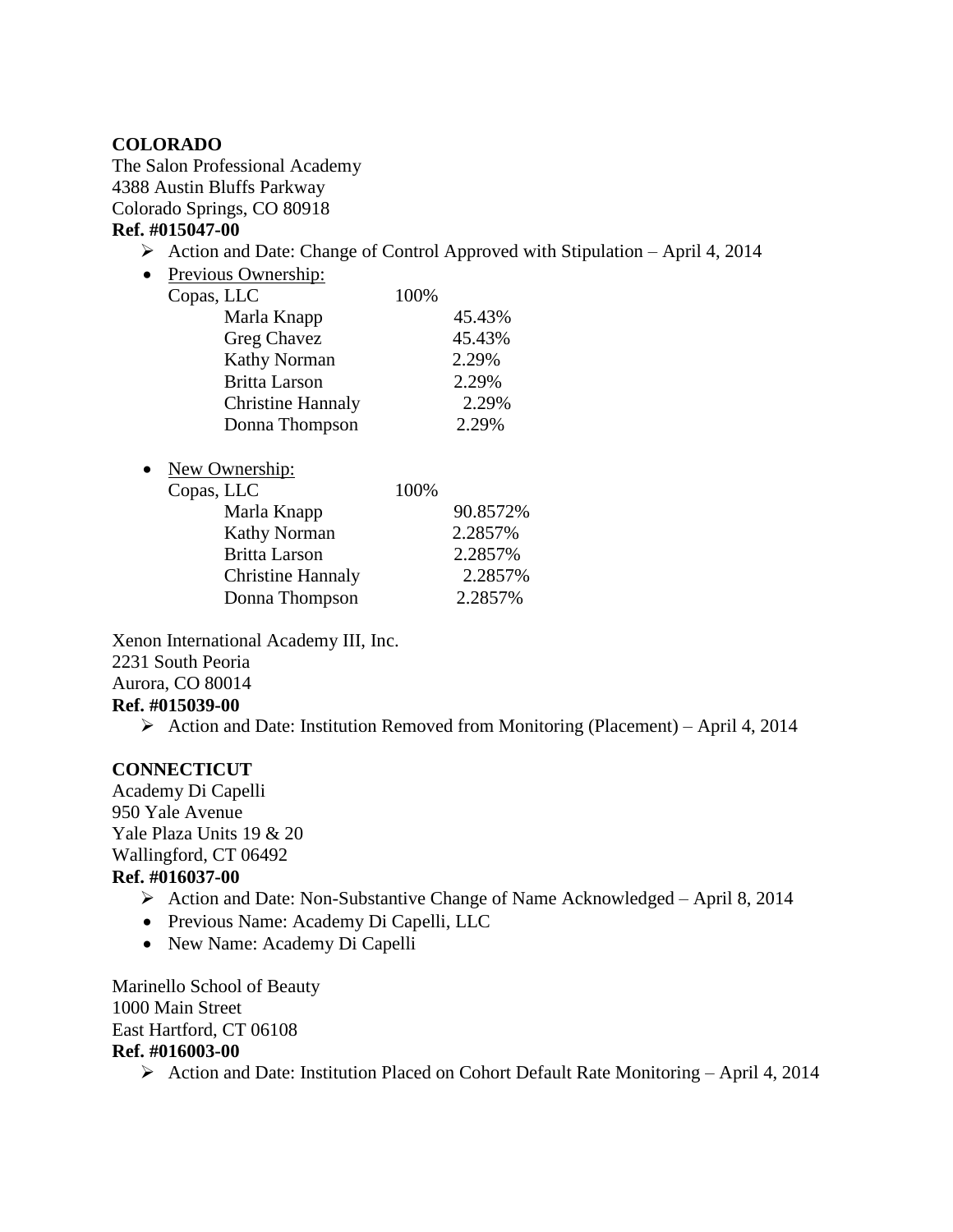Oxford Academy of Hair Design 153 North Street Seymour, CT 06483 **Ref. #016039-00**

Action and Date: Institution Placed on Cohort Default Rate Monitoring – April 4, 2014

Ricci's Academy of Cosmetology 99 South Main Street Newtown, CT 06470

#### **Ref. #016045-00**

- $\triangleright$  Action and Date: Non-Substantive Change of Name Acknowledged with Stipulation April 8, 2014
- Previous Name: Ricci's Academy of Cosmetology
- New Name: Ricci's Toni & Guy Hairdressing academy
- New Alternate Names: Toni & Guy Hairdressing Academy

Ricci's Academy

#### **DELAWARE**

American Beauty Academy  $200$  West  $9<sup>th</sup>$  Street Wilmington, DE 19801

## **Ref. #B30034-02**

Action and Date: Institution Removed from Monitoring (Placement) and Placed on Monitoring (Licensure) – April 4, 2014

#### **FLORIDA**

TONI & GUY Hairdressing Academy 8206 Phillips Highway, Suite 33 Jacksonville, FL 32256 **Ref. #019009-00**

 $\triangleright$  Action and Date: Change of Control Approved with Stipulation – March 24, 2014

| Previous Ownership:<br>$\bullet$                         |      |      |     |
|----------------------------------------------------------|------|------|-----|
| Florida Hairdressing Academies, LLC                      | 100% |      |     |
| Philip W. Scott                                          | 33%  |      |     |
| <b>Tyler Denton</b>                                      | 15%  |      |     |
| Robert J. Fasnacht                                       | 2%   |      |     |
| Toni & Guy Hairdressing Academies Franchise Florida, LLC |      | 50%  |     |
| Toni & Guy Hairdressing Academy Franchise, LP            |      | 100% |     |
| Toni & Guy Hairdressing LP, LLC                          |      |      | 99% |
| Toni&Guy Hairdressing Group, LLC                         |      |      | 1%  |
| Toni&Guy Hairdressing USA,                               |      |      |     |
|                                                          |      |      |     |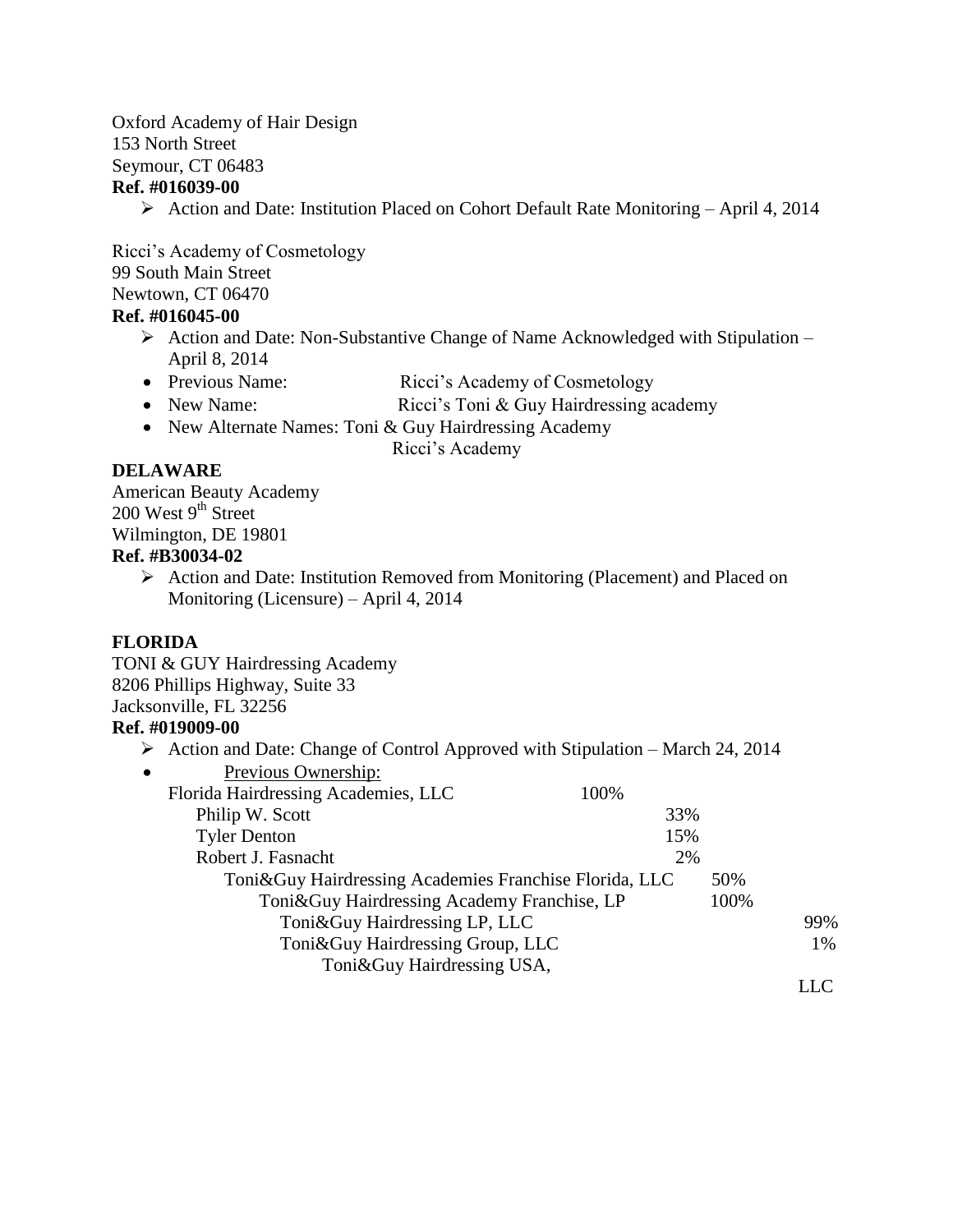|              | $\mathbf{1}$<br>$00\%$ |
|--------------|------------------------|
| Kenny        | Gibso<br>$\mathbf n$   |
|              |                        |
|              |                        |
|              | 26.74<br>$\%$          |
| <b>Bruno</b> | Masc<br>$_{\rm olo}$   |
|              |                        |
|              | $\mathbf 1$            |
| $\rm{Zak}$   | $6.60\%$<br>Macol      |
|              | $\mathbf 0$            |
|              |                        |
|              |                        |
| Anthony      | 14.90<br>$\%$          |
|              | Masc<br>$_{\rm olo}$   |
|              |                        |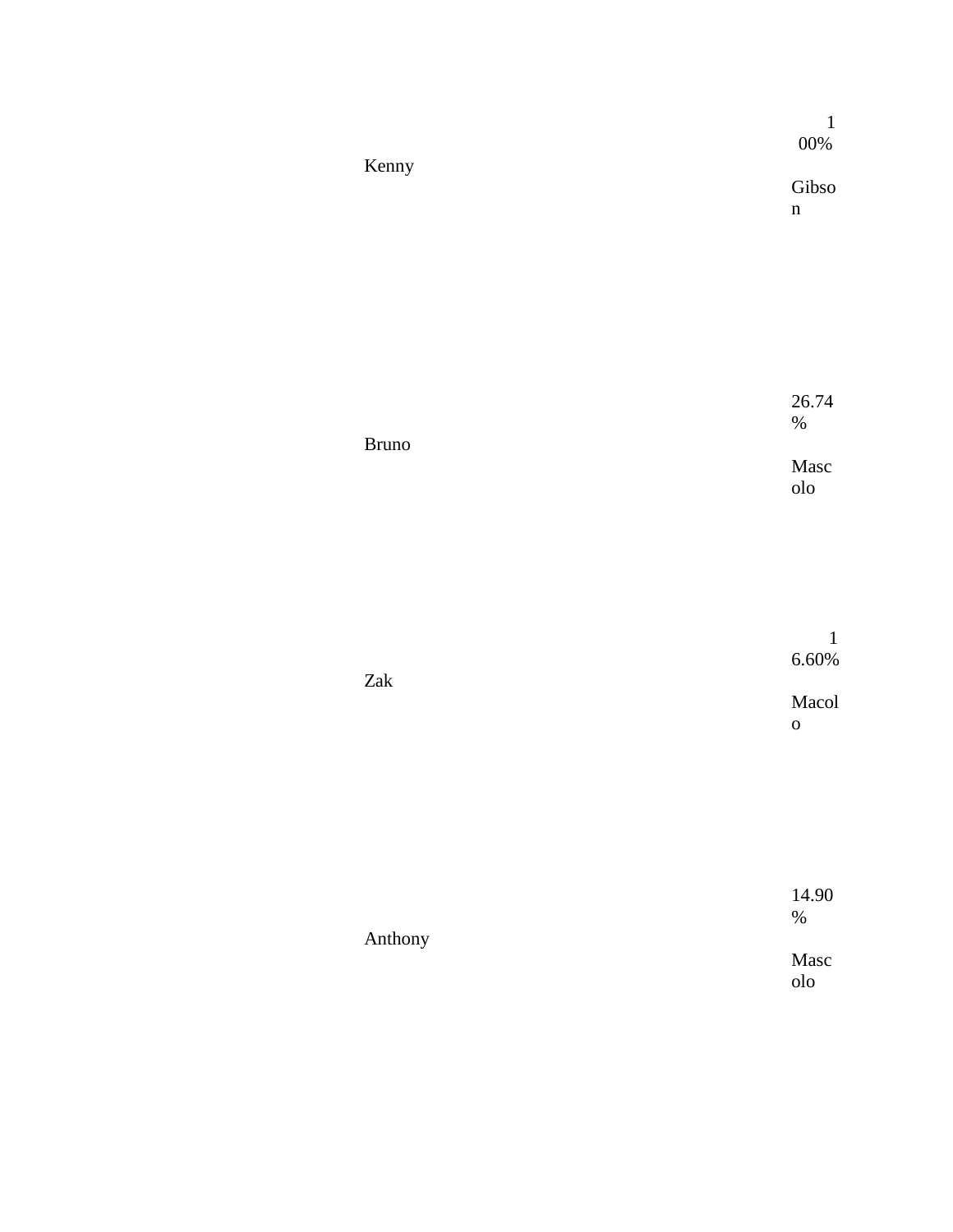|                   | 11. |
|-------------------|-----|
|                   | 50% |
| Compania Tampico, |     |
|                   | SА  |

|                                     |                                  |                          |       | 20.                       |
|-------------------------------------|----------------------------------|--------------------------|-------|---------------------------|
|                                     |                                  |                          |       | 64%                       |
|                                     | Guillermo Borja                  |                          |       |                           |
|                                     | Nathan                           |                          |       | 50%                       |
|                                     | Gloria P. De                     |                          |       |                           |
|                                     | Borja                            |                          |       | 50%                       |
| New Ownership:                      |                                  |                          |       |                           |
| Florida Hairdressing Academies, LLC |                                  | 100%                     |       |                           |
| Toni&Guy Hairdressing LP, LLC       |                                  |                          | 99.9% |                           |
|                                     | Toni&Guy Hairdressing Group, LLC |                          | 0.1%  |                           |
|                                     | Toni&Guy Hairdressing USA, LLC   |                          |       | 100%                      |
|                                     | Kenny Gibson                     |                          |       | 25.94%                    |
|                                     | <b>Mascolo Trust</b>             |                          |       | 18.22%                    |
|                                     | Zak Macolo                       |                          |       | 14.60%                    |
|                                     | <b>Anthony Mascolo</b>           |                          |       | 11.26%                    |
|                                     | <b>James Morrison</b>            |                          |       | 4.28%                     |
|                                     | Leslie Elliott                   |                          |       | 1.67%                     |
|                                     | Pat Mascolo                      |                          |       | 1.02%                     |
|                                     | Gary Engebretson                 |                          |       | 0.78%                     |
|                                     | Compania Tampico, SA             |                          |       | 20.23%                    |
|                                     |                                  | Gloria Ferguson de Borja |       | 48%                       |
|                                     |                                  | Gerardo Borja Ferfuson   |       | 48%                       |
|                                     | Guillermo Borja                  |                          |       |                           |
| 4%<br>Nathan                        |                                  |                          |       |                           |
|                                     | Chirico & Associates             |                          |       | 2.00%                     |
|                                     | <b>Frank Chirico</b>             |                          |       | 50%                       |
|                                     | Laurel Chirico                   |                          |       | 50%                       |
| Margate School of Beauty, Inc.      |                                  |                          |       | <b>Next Renewal Date:</b> |

January 2016 5281 Coconut Creek Parkway Previous Ref. #I12031-00 Margate, FL 33063 **Ref. # 019138-00**

Action and Date: Initial Accreditation Granted – April 4, 2014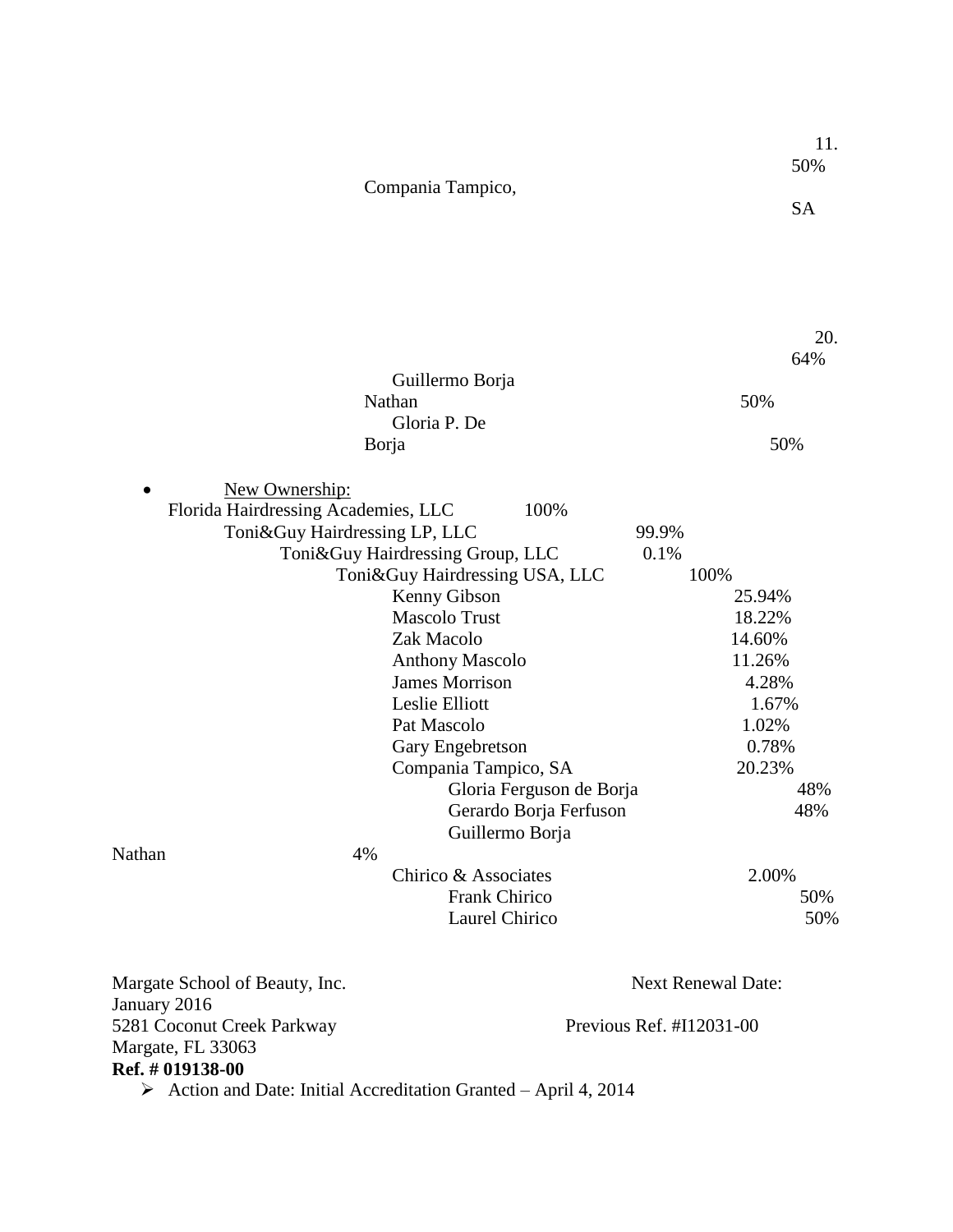Manhattan Hairstyling Academy 8680 Park Boulevard Seminole, FL 33777 **Ref. #B19041-01**

- $\triangleright$  Action and Date: Change of Location Approved with Stipulations April 4, 2014
- Previous Location: 8680 Park Boulevard, Seminole, FL 33777
- New Location 2800 North MacDill Avenue, Suites Q & R, Tampa, FL 33607

Cozmo Beauty School 10347 Bonita Beach Road Unit 103 Bonita Springs, FL 34135 **Ref. #019118-00**

Action and Date: Institution Continued on Financial Monitoring – April 4, 2014

Jacksonville Beauty Institute, Inc. 5045 Soutel Drive, Suite 80 Jacksonville, FL 32208 **Ref. #019102-00**

 $\triangleright$  Action and Date: Institution Continued on Monitoring (Licensure) – April 4, 2014

North Florida Cosmetology Institute, Inc. Next Renewal Date: January 2020 2424 Allen Road Tallahassee, FL 32312 **Ref. #019101-00**

 $\triangleright$  Action and Date: Renewal of Accreditation – April 4, 2014

The Salon Professional Academy – Melbourne 1700 West New Haven Avenue, Suite 540A Melbourne, FL 32904 **Ref. #019084-00**

 $\triangleright$  Action and Date: Institution Continued on Financial Monitoring – April 4, 2014

American Academy of Beauty, Inc. 1330 Blanding Boulevard Suite 125 Orange Park, FL 32065 **Ref. #019121-00** Action and Date: Institution Placed on Cohort Default Rate Monitoring – April 4, 2014

Manhattan Hairstyling Academy 4315 South Manhattan Avenue Tampa, FL 33611 **Ref. #019041-00**

 $\triangleright$  Action and Date: Institution Placed on Cohort Default Rate Monitoring – April 4, 2014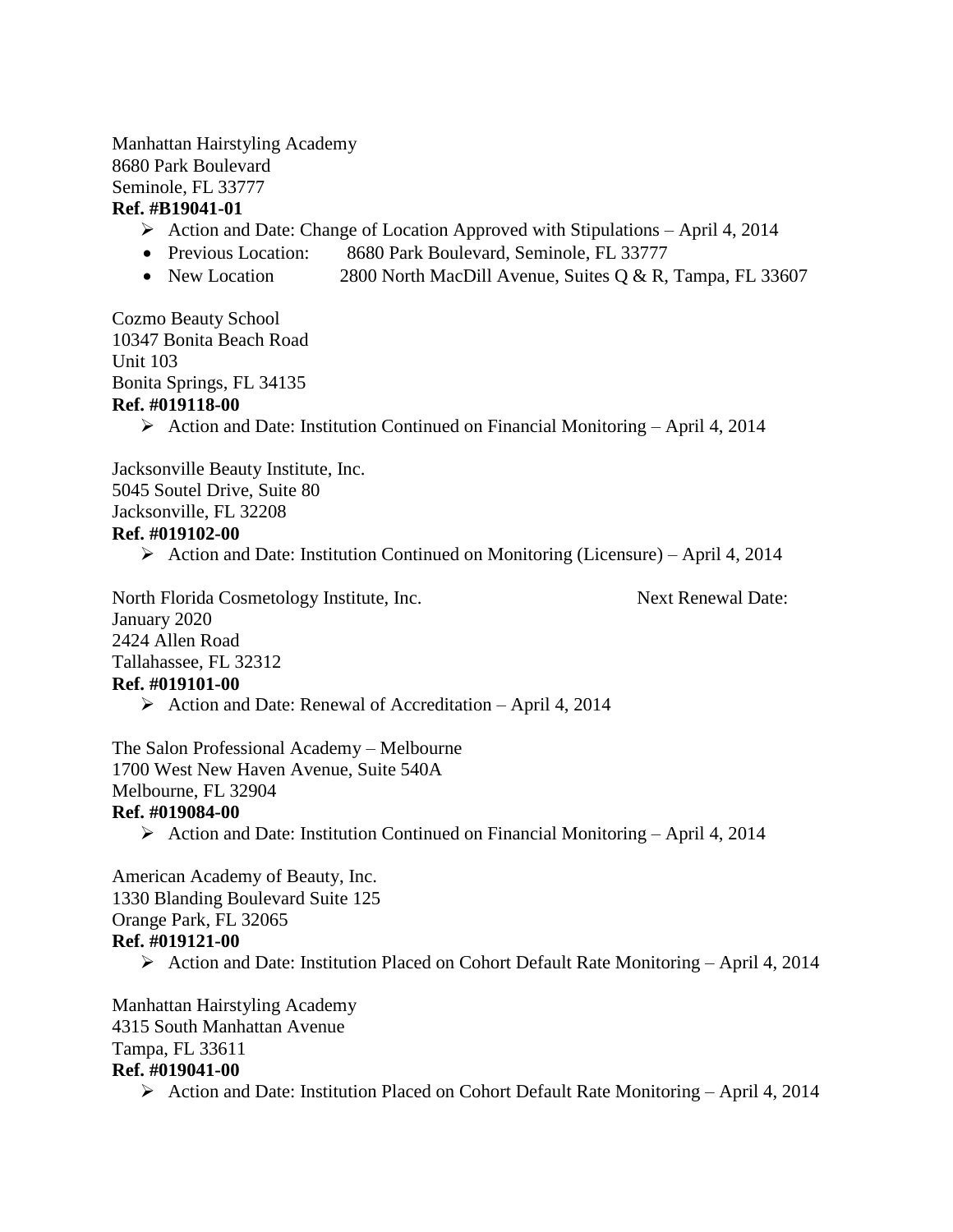#### GUTI The Premier Beauty and Wellness Academy 4212 Cortez Road West Bradenton, FL 34210 **Ref. #019047-00**

Action and Date: Institution Placed on Cohort Default Rate Monitoring – April 4, 2014

Paul Mitchell The School Miami 8905 Dadeland Boulevard Miami, FL 33156

#### **Ref. #019110-00**

- $\triangleright$  Action and Date: Change of Location Approved (Met Stipulation) April 8, 2014
- Previous Location: 1303 South West 107 Avenue Miami, FL 33174
- New Location: 8905 Dadeland Boulevard, Miami, FL 33156

#### **GEORGIA**

Regina's College of Beauty 1631 Gordon Highway Augusta, GA 30906 **Ref. #B43039-03**

> $\triangleright$  Action and Date: Institution Removed from Low Outcomes Monitoring (Placement) – April 4, 2014

Southeastern Beauty Schools 3535 Macon Road Columbus, GA 319073 **Ref. #020010-00**

 $\triangleright$  Action and Date: Institution Placed on Cohort Default Rate Monitoring – April 4, 2014

Dalton Institute of Esthetics and Cosmetology 100 West Walnut Avenue, Suite 126 Dalton, GA 30720

## **Ref. #I12001-00**

- $\triangleright$  Action and Date: Addition of Program Acknowledged April 8, 2014
- New Program: Nail Technician Instructor 250 Clock Hours

#### **IDAHO**

The School of Hairstyling 141 East Chubbuck Road Chubbuck, ID 83202 **Ref. #022013-00**

 $\triangleright$  Action and Date: Institution Removed from Monitoring (Placement) – April 4, 2014

The School of Hairstyling 141 East Chubbuck Road Chubbuck, ID 83202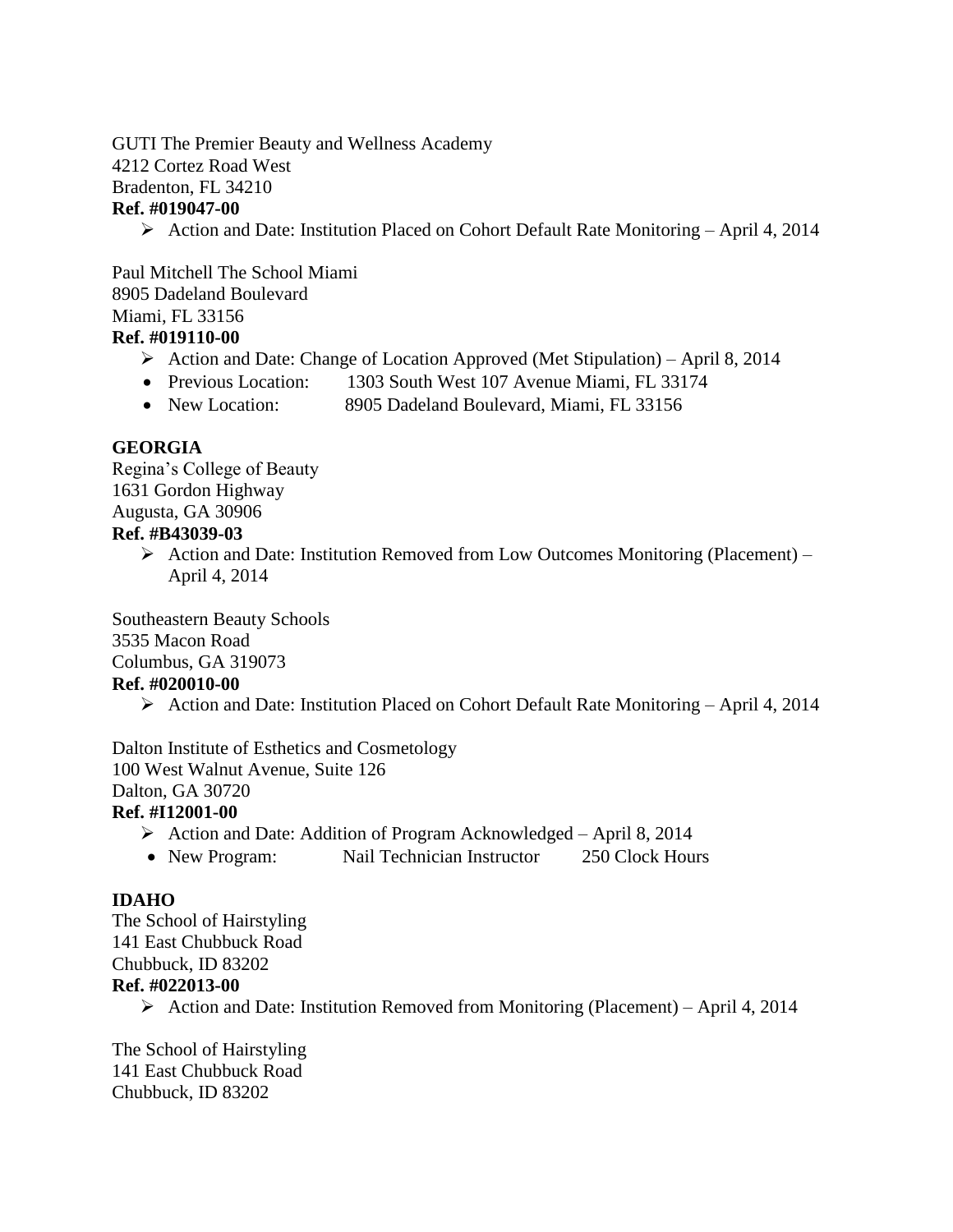#### **Ref. #022013-00**

 $\triangleright$  Action and Date: Institution removed from Monitoring (Practical Grading Criteria) – April 4, 2014

## **ILLINOIS**

Canella School of Hair Design 117 West Chicago Street Elgin, IL 60120 **Ref. #023113-00**

- $\triangleright$  Action and Date: Address Update Acknowledged March 25, 2014
- Previous Address: 113-117 West Chicago Street, Elgin, IL 60120
- New Address: 117 West Chicago Street, Elgin, IL 60120

Steven Papageorge Hair Academy 1113-15 West Belmont Avenue Chicago, IL 60657

# **Ref. #023061-00**

- $\triangleright$  Action and Date: Change of Name Approved (Met Stipulation) March 24, 2014
- Previous Name: Mac Daniel's Beauty School
- New Name: Steen Papageorge Hair Academy
- New Alternate Names: SP Hair Academy

Steven Papageorge Academy

Steven Papageorge Hair Academy 1113-15 West Belmont Avenue

Chicago, IL 60657

#### **Ref. #023061-00**

- $\triangleright$  Action and Date: Address Update Acknowledged March 24, 2014
- Previous Address: 1113-15 West Belmont, Chicago, IL 60657
- New Address: 1113-15 West Belmont Avenue, Chicago, IL 60657

Educators of Beauty College of Cosmetology 2601B North Mulford Road Rockford, IL 61114

# **Ref. #B23012-01**

- $\triangleright$  Action and Date: Change of Name Approved (Met Stipulation) March 26, 2014
- Previous Name: Educators of Beauty
- New Name: Educators of Beauty College of Cosmetology
- New Alternate Name: Educators of Beauty Cosmetology College

Educators of Beauty College of Cosmetology 2601B North Mulford Road Rockford, IL 61114 **Ref. #B23012-01**

- $\triangleright$  Action and Date: Address Update Acknowledged March 26, 2014
- Previous Institution Address: 2601 North Mulford, Rockford, IL 61114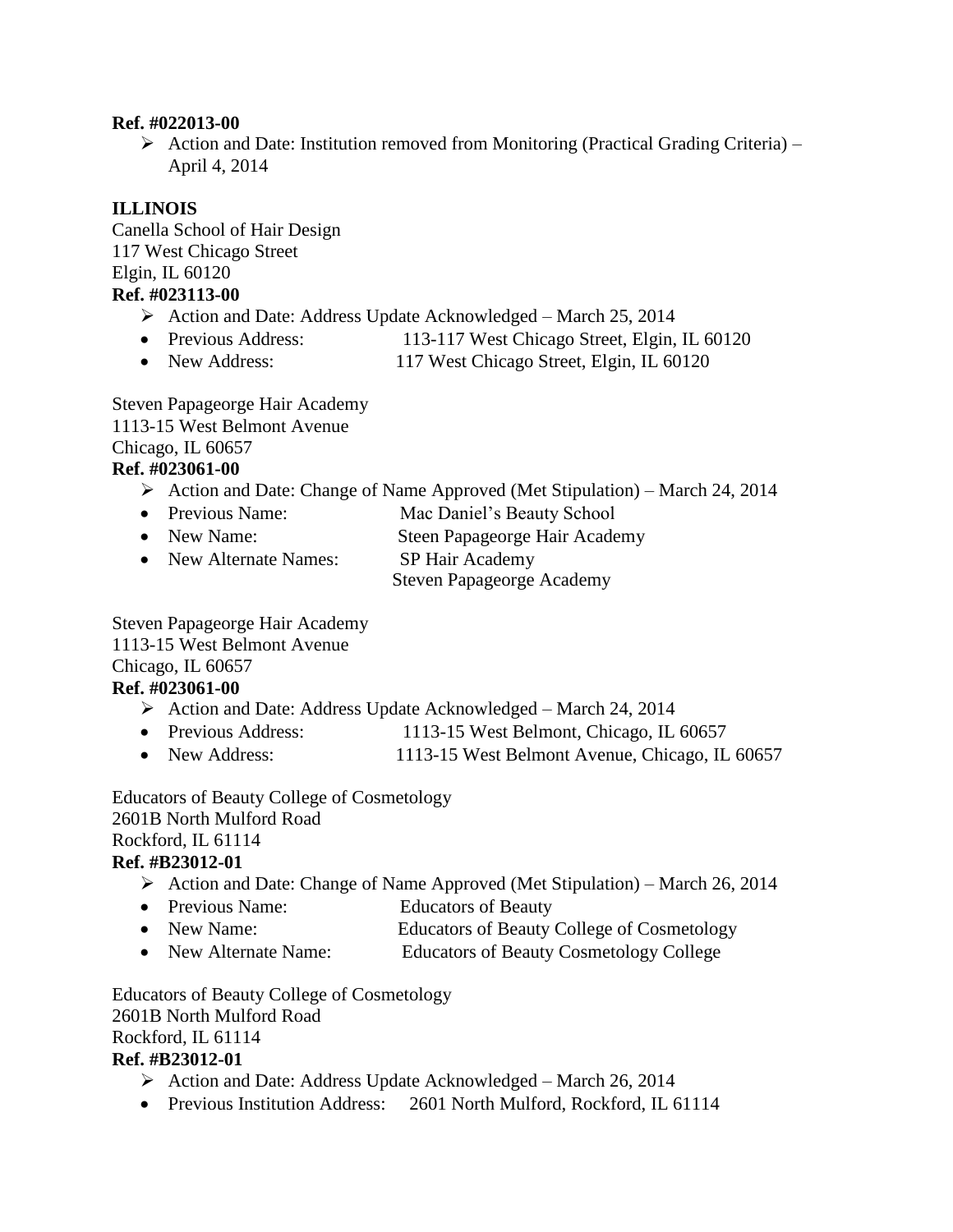• New Institution Address 2601B North Mulford Road, Rockford, IL 61114

Paul Mitchell The School Bradley

1600 North State Rt. 50 Rm 522

Bourbonnais, IL 60914

#### **Ref. #023152-00**

 $\triangleright$  Action and Date: Institution Removed from Monitoring (Placement) – April 4, 2014

Paul Mitchell The School Tinley Park 18454 South West Creek Drive Tinley Park, IL 60477 **Ref. #B23152-01**

 $\triangleright$  Action and Date: Institution Removed from Monitoring (Placement) – April 4, 2014

Concept College of Cosmetology 2500 Georgetown Road Danville, IL 61832 **Ref. #023119-00**

Action and Date: Institution Placed on Cohort Default Rate Monitoring – April 4, 2014

# **INDIANA**

Ravenscroft Beauty College 4530 Lahmeyer Road Fort Wayne, IN 46835

#### **Ref. #024006-00**

- Action and Date: Change of Location Approved (Met Stipulation) March 25, 2014
- Previous Location: 6110 Stellhorn Road, Fort Wayne, IN 46815
- New Location: 4530 Lahmeyer Road, Fort Wayne, IN 46835

Ravenscroft Beauty College 4530 Lahmeyer Road Fort Wayne, IN 46835

#### **Ref. #024006-00**

- $\triangleright$  Action and Date: Change of Name Approved (Met Stipulation) March 25, 2014
- Previous Name: Indiana State Beauty College DBA Ravenscroft
- New Name: Ravenscroft Beauty College

Vincennes Beauty College, Inc. 12 South Second Street Vincennes, IN 47591 **Ref. #024012-00**

- $\triangleright$  Action and Date: Change of Control Approved (Met Stipulation) March 28, 2014
- Previous Ownership: Vincennes Beauty College, Inc. 100% Pamela Garrison 100%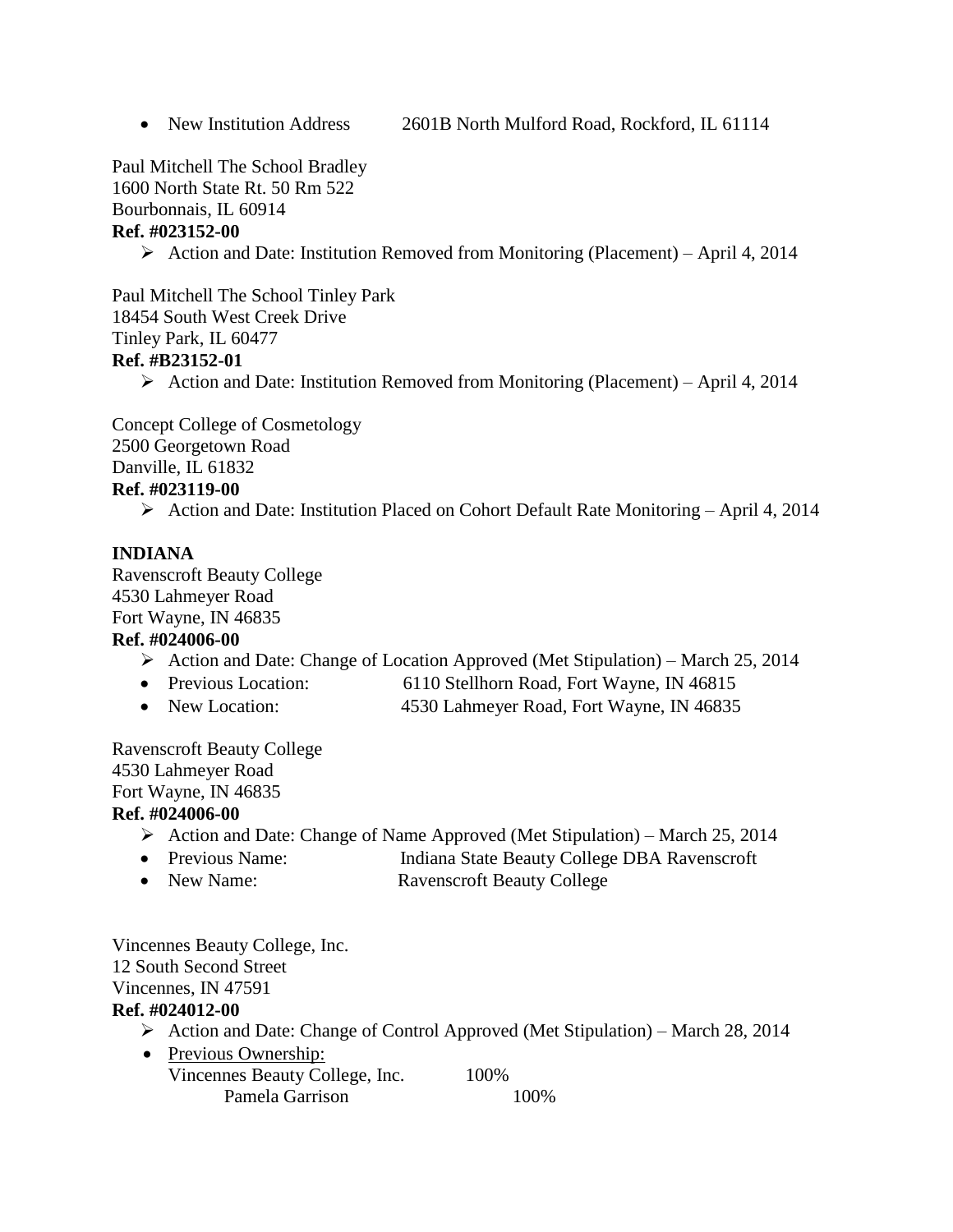| • New Ownership:               |      |
|--------------------------------|------|
| Vincennes Beauty College, Inc. | 100% |
| Jessica Chambers               | 100% |

Lil Lou's Beauty and Barber College 4853 Broadway Street Gary, IN 46409

#### **Ref. #024087-00**

- $\triangleright$  Action and Date: Addition of Program Approved April 4, 2014
- New Program: Manicuring 450 Clock Hours

Hair Fashions by Kaye Beauty College 1111 South  $10^{th}$  Street Noblesville, IN 46060

#### **Ref. #024048-00**

 $\triangleright$  Action and Date: Institution Continued on Financial Monitoring – April 4, 2014

#### **IOWA**

Paul Mitchell The School Davenport 4020 Brady Street Davenport, IA 52806 **Ref. #B23152-02**

 $\triangleright$  Action and Date: Institution Removed from Monitoring (Placement) – April 4, 2014

#### **KANSAS**

Mitsu Sato Hair Academy 9062 Metcalf Avenue Overland Park, KS 66212 **Ref. #026035-00**  $\triangleright$  Action and Date: Institution Continued on Financial Monitoring – April 4, 2014

Xenon International Academy IV 1215 East Santa Fe Olathe, KS 66061 **Ref. #026028-00**

 $\triangleright$  Action and Date: Institution Removed from Monitoring (Licensure) – April 4, 2014

#### **KENTUCKY**

2132 Winchester Avenue Previous Ref. #I11018-00 Ashland, KY 41101 **Ref. #027051-00**

Tri-State Barber College Next Renewal Date: January 2017

 $\triangleright$  Action and Date: Initial Accreditation Granted – April 4, 2014

Bellefonte Academy of Beauty 420 Belfont Street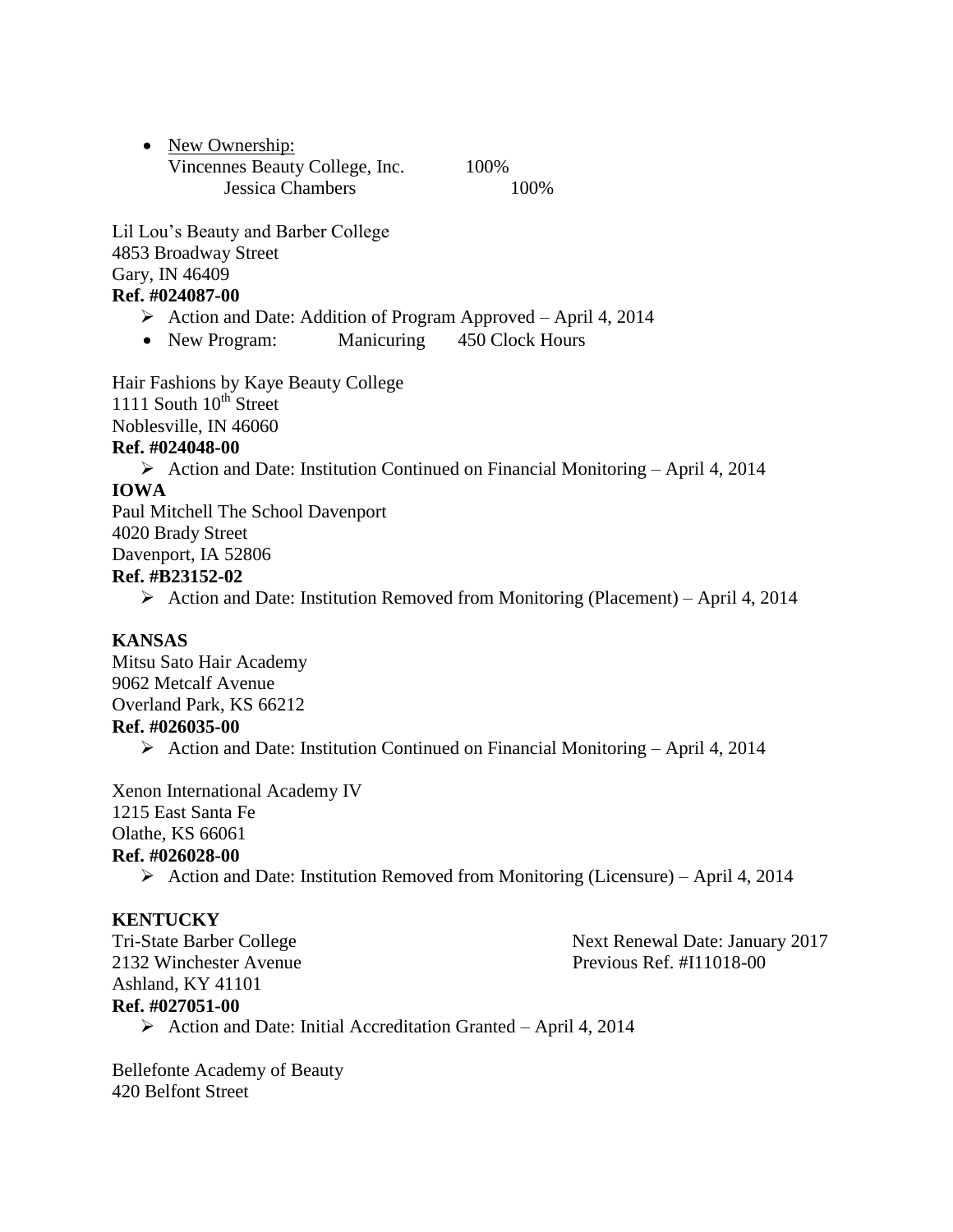# Russell, KY 41169

#### **Ref. #027045-00**

 $\triangleright$  Action and Date: Institution Continued on Financial Monitoring – April 4, 2014

Bellefonte Academy of Beauty 111 West Second Street Maysville, KY 41056 **Ref. #B27045-01**

Action and Date: Institution Continued on Financial Monitoring – April 4, 2014

Bellefonte Academy of Beauty 1220 Greenup Avenue Ashland, KY 41101 **Ref. #B27045-02**

 $\triangleright$  Action and Date: Institution Continued on Financial Monitoring – April 4, 2014

Bellefonte Academy of Beauty 252 James E. Hannah Drive South Shore, KY 41175 **Ref. #B27045-03**

 $\triangleright$  Action and Date: Institution Continued on Financial Monitoring – April 4, 2014

Paul Mitchell The School Lexington Next Renewal Date: May 2020 3644 Boston Road Lexington, KY 40514 **Ref. #027033-00**

 $\triangleright$  Action and Date: Renewal of Accreditation – April 4, 2014

The Salon Professional Academy Next Renewal Date: September 2017 1300 New Circle Road, Suite 110 Lexington, KY 40505

#### **Ref. #027003-00**

 Action and Date: Renewal of Accreditation and Change of Location Visit Acknowledged – April 4, 2014

Appalachian Beauty school 609-A Central Avenue South Williamson, KY 41503 **Ref. #027024-00**

 $\triangleright$  Action and Date: Institution Placed on Cohort Default Rate Monitoring – April 4, 2014

#### **LOUISIANA**

Vanguard College of Cosmetology A Paul Mitchell Partner School 12158 Coursey Boulevard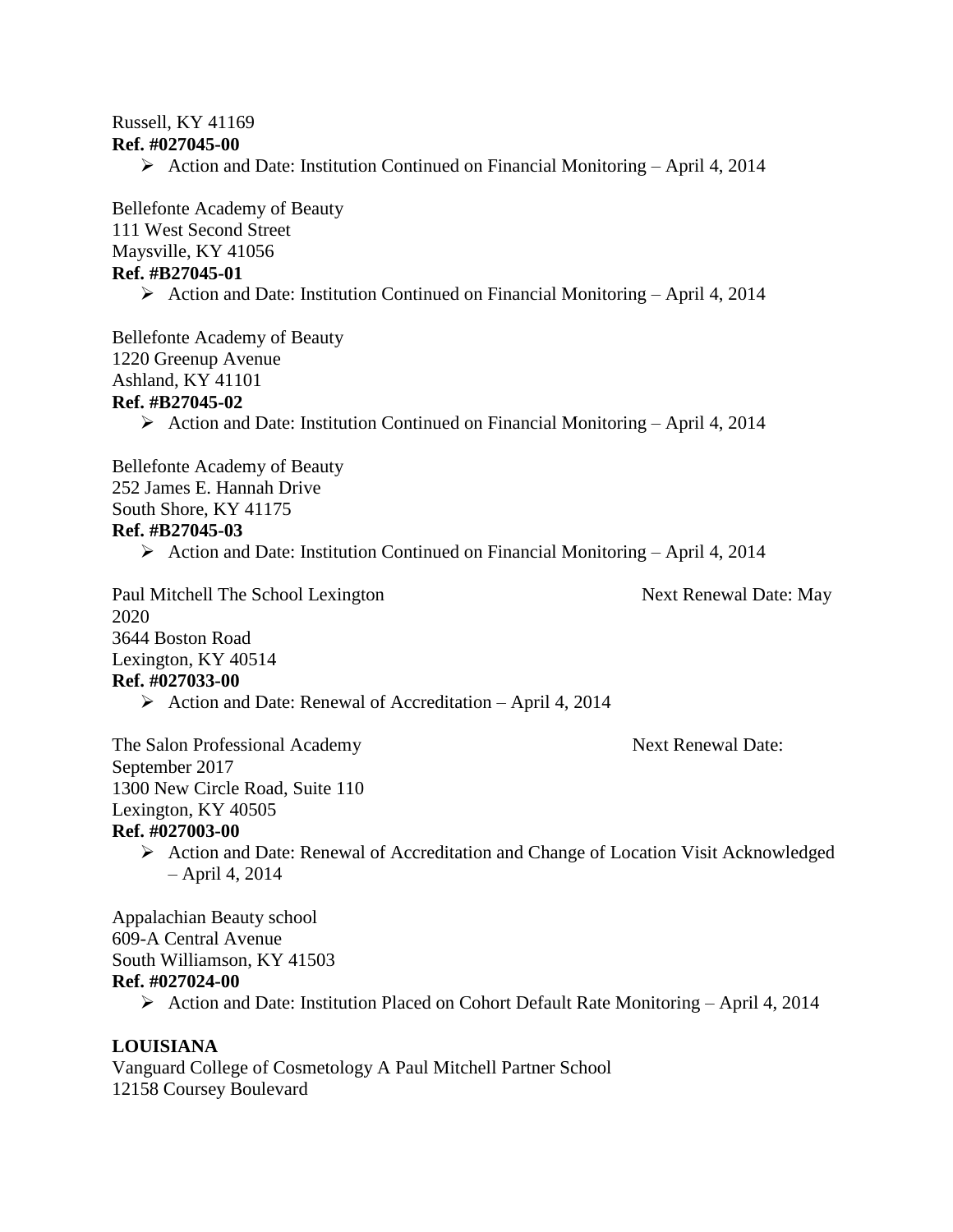#### Baton Rouge, LA 70816 **Ref. #B28065-01**

- $\triangleright$  Action and Date: Change of Location Approved April 4, 2014
- Previous Location: 5921 Bluebonnet Boulevard, Suite 200, Baton Rouge, LA 70836
- New Location: 12158 Coursey Boulevard, Boulevard, Baton Rouge, LA 70816

Louisiana Academy of Beauty 550 East Laurel Eunice, LA 70535 **Ref. #028064-00**

Action and Date: Institution Placed on Cohort Default Rate Monitoring – April 4, 2014

D-Jay's School of Beauty Arts & Sciences 10120 Red Oak Drive Baton Rouge, LA 70815

#### **Ref. #028010-00**

 $\triangleright$  Action and Date: Institution Placed on Cohort Default Rate Monitoring – April 4, 2014

#### **MAINE**

Spa Tech Institute 100 Larrabee Road, Unit 170 Westbrook, ME 04092

#### **Ref. #029010-00**

Action and Date: Institution Continued on Financial Monitoring – April 4, 2014

#### **MARYLAND**

American Beauty Academy 11006 Veirs Mill Road Wheaton, MD 20902 **Ref. #030034-00**

> Action and Date: Institution Removed from Monitoring (Placement) and Placed on Monitoring (Licensure) – April 4, 2014

American Beauty Academy-Baltimore 4719 Harford Road Baltimore, MD 21214 **Ref. #B30034-01**

 Action and Date: Institution Removed from Monitoring (Placement) and Placed on Monitoring (Licensure) – April 4, 2014

Hair Academy II, Inc. 3705 Branch Avenue Lower Level, Unit 1010 Hillcrest Heights, MD 207483 **Ref. #030035-00**

Action and Date: Institution Placed on Cohort Default Rate Monitoring – April 4, 2014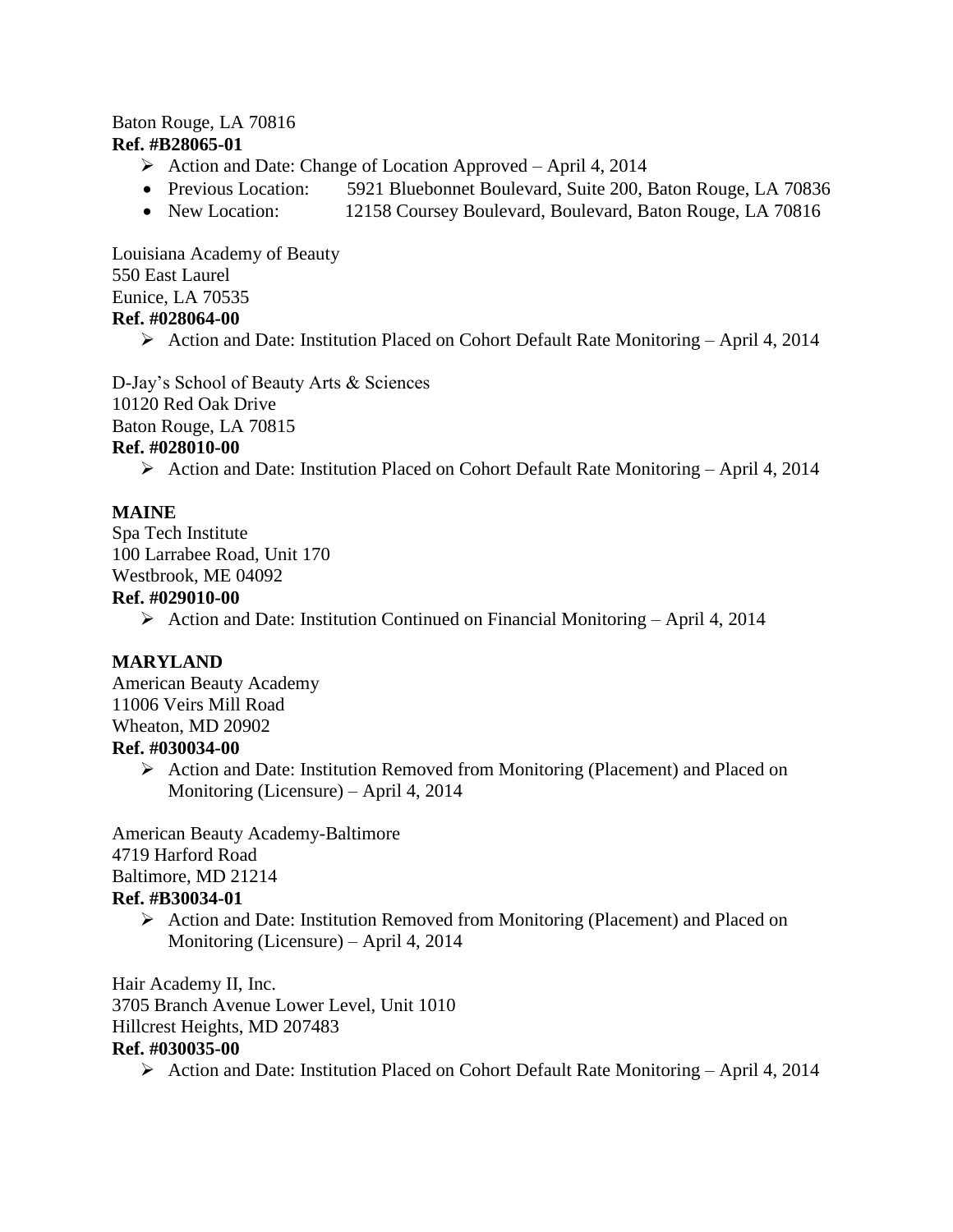#### **MICHIGAN**

Mr. Bela's School of Cosmetology, Inc. 5580 East 12 Mile Road Warren, MI 48092 **Ref. #032019-00**

 $\triangleright$  Action and Date: Institution Removed from Monitoring (Placement and Licensure) – April 4, 2014

Protégé Academy 16800 South Chandler Road, Suite 101 East Lansing, MI 48823 **Ref. #032125-00**

- $\triangleright$  Action and Date: Addition of Program Approved with Directive April 4, 2014
- New Program: Manicuring 600 Clock Hours

Scholars Cosmetology University 4557 Washtenaw Avenue Ann Arbor, MI 48108 **Ref. #032124-00**

 Action and Date: Institution Continued on Financial Monitoring and Probation Continued – April 4, 2014

P & A Scholars Beauty School 12001 Grand River Avenue Detroit, MI 48204 **Ref. #032113-00**

> $\triangleright$  Action and Date: Institution Continued on Financial Monitoring and Probation Continued – April 4, 2014

Blue Water College of Cosmetology 1871 Gratiot Boulevard Marysville, MI 48040 **Ref. #032108-00**

Action and Date: Institution Continued on Financial Monitoring  $-Apri14$ , 2014

Blue Water College of Cosmetology, Inc. DBA Platinum College of Cosmetology – East 23620 Harper Avenue St. Claire Shores, MI 48080 **Ref. #P32108-02**

 $\triangleright$  Action and Date: Institution Continued on Financial Monitoring – April 4, 2014

Houghton Lake Institute of Cosmetology 5921 Houghton Lake Drive Houghton Lake, MI 48629 **Ref. #032103-00**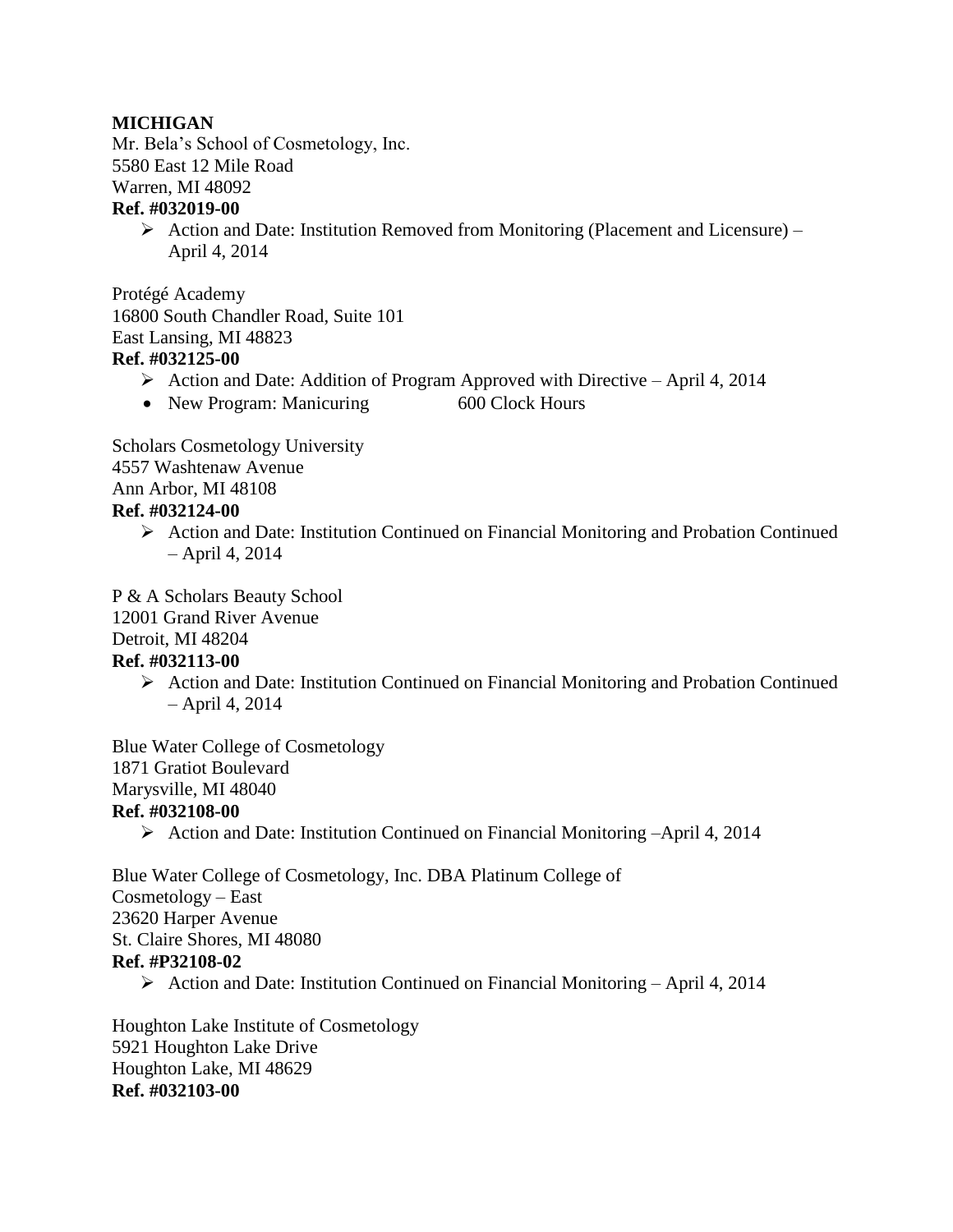Action and Date: Institution Continued on Financial Monitoring – April 4, 2014

#### **MISSOURI**

The Salon Professional Academy 4720 Grenata Road Branson, MO 65616 **Ref. #035108-00**

# Action and Date: Non-Substantive Change of Name Acknowledged – March 19, 2014

- Previous Name: The Salon Professional Academy
- New Name: The Salon Elite Academy
- Proposed Alternate Name The Academy

Cosmetology Concepts Institute 1611 Burlington Street, Suite A Columbia, MO 65202

# **Ref. #035083-00**

- $\triangleright$  Action and Date: Institution Continued on Financial Monitoring and Probation Continued
	- April 4, 2014

The Salon Professional Academy 4720 Grenata Road

Branson, MO 65616

# **Ref. #035108-00**

 $\triangleright$  Action and Date: Institution Continued on Financial Monitoring and Probation Continued – April 4, 2014

Independence College of Cosmetology 815 West 23rd Street Independence, MO 64055

# **Ref. #035003-00**

 $\triangleright$  Action and Date: Institution Removed from Financial Monitoring and Probation Continued – April 4, 2014

Transformed Barber & Cosmetology Academy LLC 5720 East Bannister Road Kansas City MO 64137 **Ref. #035102-00**

 $\triangleright$  Action and Date: Institution Placed on Cohort Default Rate Monitoring – April 4, 2014

Eclips School of Cosmetology and Barbering 52 S. Plaza Way Cape Girardeau, MO 63701 **Ref. #035096-00**

Action and Date: Institution Placed on Cohort Default Rate Monitoring – April 4, 2014

The Salon Elite Academy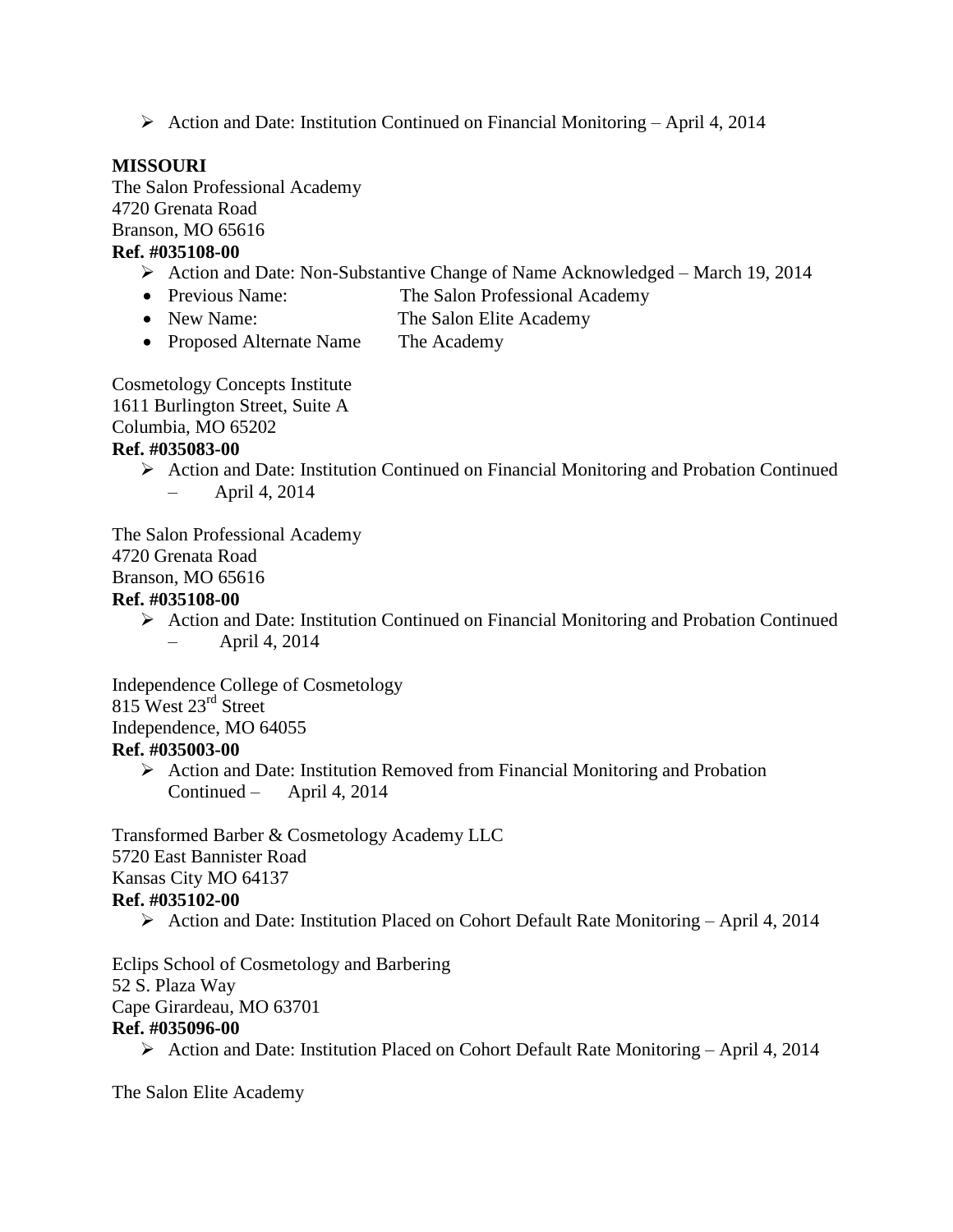#### 4720 Gretna Road Branson, MO 65616 **Ref. #035108-00**

- $\triangleright$  Action and Date: Change of Name Approved (Met Stipulation) April 8, 2014
- Previous Name: The Salon Professional Academy
- New Name: The Salon Elite Academy
- Alternate Name: The Academy

#### **MONTANA**

Modern Beauty School 2036 Mullan Road Missoula, MT 59808 **Ref. #036016-00**

- $\triangleright$  Action and Date: Change of Location Approved (Met Stipulation) March 26, 2014
- Previous Location: 2700 Paxson, Suite G, Missoula, MT 59801
- New Location: 2036 Mullan Road, Missoula, MT 59808

Crevier's School of Cosmetology Arts Next Renewal Date: September 2018 240 West Idaho Street Kalispell, MT 59901 **Ref. #036020-00**  $\triangleright$  Action and Date: Renewal of Accreditation – April 4, 2014

Bitterroot School of Cosmetology 2079 North First Street, Suite B Hamilton, MT 59840

#### **Ref. #036019-00**

Action and Date: Institution Removed from Low Outcomes Monitoring (Placement) – April 4, 2014

Modern Beauty School 2036 Mullan Road Missoula, MT 59808 **Ref. #036016-00**

 $\triangleright$  Action and Date: Institution Continued on Financial Monitoring – April 4, 2014

Montana Academy of Salons  $501$   $2<sup>nd</sup>$  Street South Great Falls, MT 59405 **Ref. #036018-00**

- Action and Date: Non-Substantive Change of Name Acknowledged April 8, 2014
- Previous Name: Montana Academy of Salon Professionals
- New Name: Montana Academy of Salons
- Alternate Name: Montana Academy
	- Academy of Salons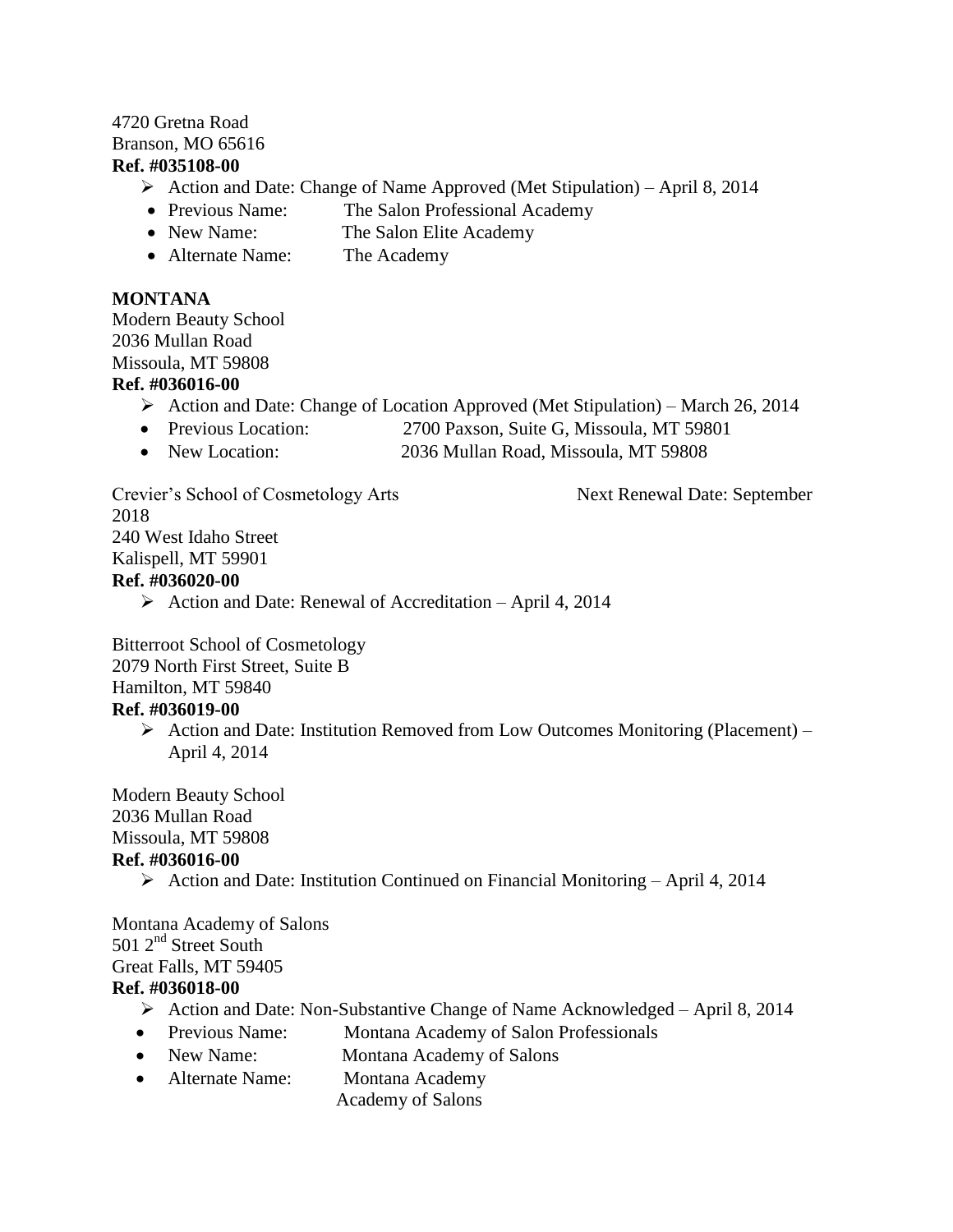#### **NEBRASKA**

Joseph's College Cosmetology 3415 West State Street Suite D Grand Island, NE 68803 **Ref. #B37012-01**

- $\triangleright$  Action and Date: Change of Name Approved (Met Stipulation) March 24, 2014
- Previous Name: Joseph's College of Beauty
- New Name: Joseph's College of Cosmetology
- New Alternate Name: Joseph's College

Joseph's College Cosmetology 3415 West State Street Suite D

Grand Island, NE 68803

#### **Ref. #B37012-01**

- $\triangleright$  Action and Date: Address Update Acknowledged March 24, 2014
- Previous Address: 3415 West State Street, Grand Island, NE 68801
- New Address: 3415 West State Street, Suite D, Grand Island, NE 68803

#### **NEVADA**

Carson City Beauty Academy, Inc. 1851 South Roop Street, Suite 100 Carson City, NV 89701

#### **Ref. #038010-00**

 $\triangleright$  Action and Date: Withdrawal of Accreditation with the Right to Appeal and Probation Continued – April 4, 2014

#### **NEW JERSEY**

Rizzieri Aveda School for Beauty & Wellness 8200 Town Center Boulevard Voorhees, NJ 08043

#### **Ref. #040017-00**

 $\triangleright$  Action and Date: Institution Removed from Low Outcomes Monitoring (Placement) – April 4, 2014

#### **NEW MEXICO**

Toni and Guy Hairdressing Academy 2201 Uptown Loop Road Albuquerque, NM 87110 **Ref. #041026-00**

> $\triangleright$  Action and Date: Change of Location Visit Acknowledged and Accreditation Continued – April 4, 2014

Olympian University of Cosmetology 1011 East 10<sup>th</sup> Street, Suite B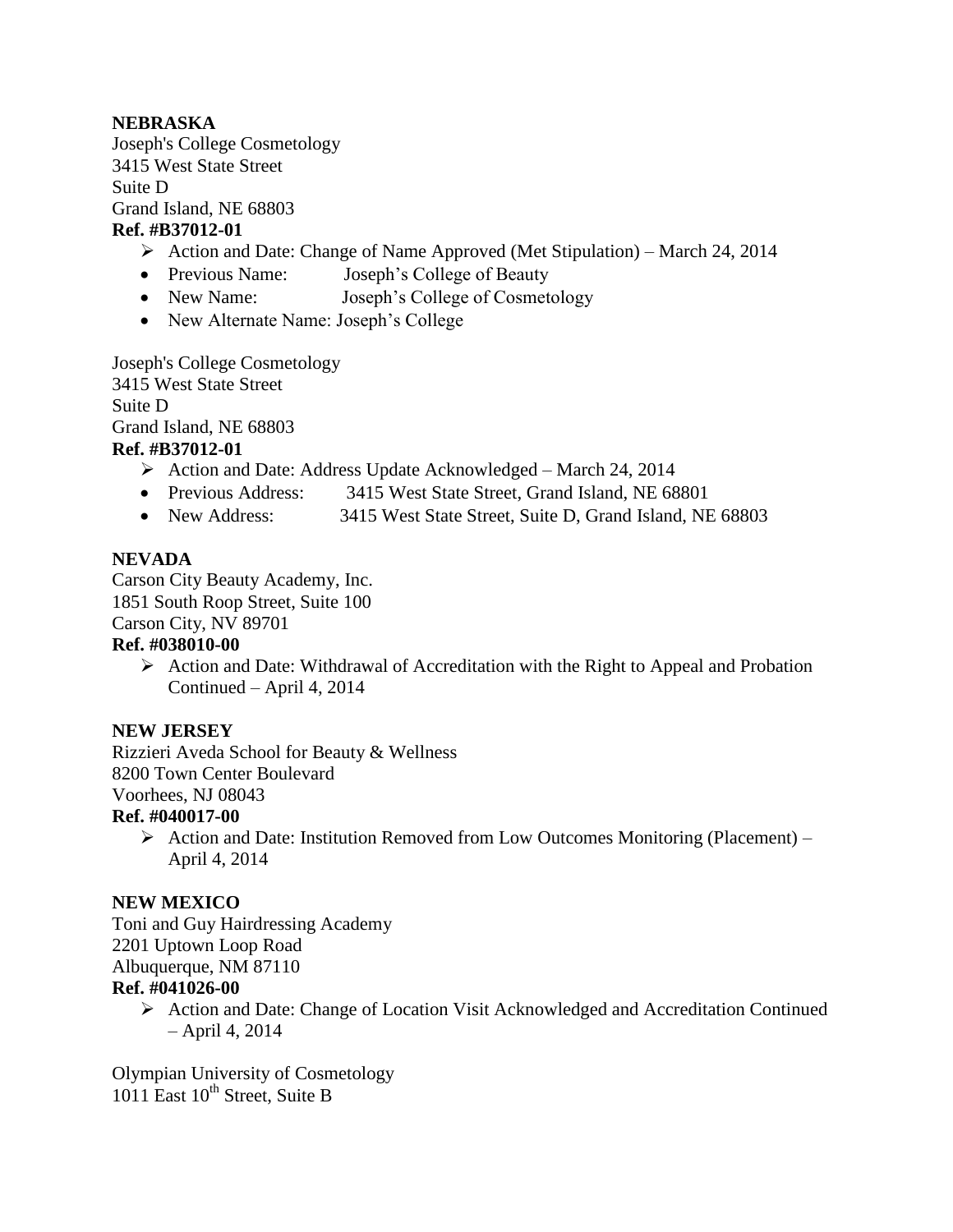#### Alamogordo, NM 83310

#### **Ref. #041010-00**

- $\triangleright$  Action and Date: Change of Name Acknowledged with Stipulation April 9, 2014
- Previous Name: Olympian University of Cosmetology
- Previous Alternate Name: Olympian University College of Hair
- New Name: Olympian Academy of Cosmetology
- New Alternate Name: Olympian Academy

Olympian University of Cosmetology 1460 Missouri Avenue, Suite 5

Las Cruces, NM 88001-5530

#### **Ref. #B41010-01**

- $\triangleright$  Action and Date: Non-Substantive Change of Name Acknowledged with Stipulation April 9, 2014
- Previous Name: Olympian University of Cosmetology
- New Name: Olympian Academy of Cosmetology
- New Alternate Name: Olympian Academy

Olympian University of Cosmetology 4501 North Main Street, Suite 13 Roswell, NM 88201

#### **Ref. #B41010-02**

- $\triangleright$  Action and Date: Non-Substantive Change of Name Acknowledged with Stipulation April 9, 2014
- Previous Name: Olympian University of Cosmetology
- Previous Alternate Name: Olympian University
- New Name: Olympian Academy of Cosmetology
- New Alternate Name: Olympian Academy

Olympian University of Cosmetology 6300 San Mateo Boulevard Albuquerque, NM 87109 **Ref. #B41010-03**

- $\triangleright$  Action and Date: Non-Substantive Change of Name Acknowledged with Stipulation April 9, 2014
- Previous Name: Olympian University of Cosmetology
- Previous Alternate Name: Olympian University College of Hair & Aesthetics • New Name: Olympian Academy of Cosmetology
- New Alternate Name: Olympian Academy

#### **NEW YORK**

2017 1380 Metropolitan Avenue Bronx, NY 10462 **Ref. #042106-00**

American Beauty School Next Renewal Date: September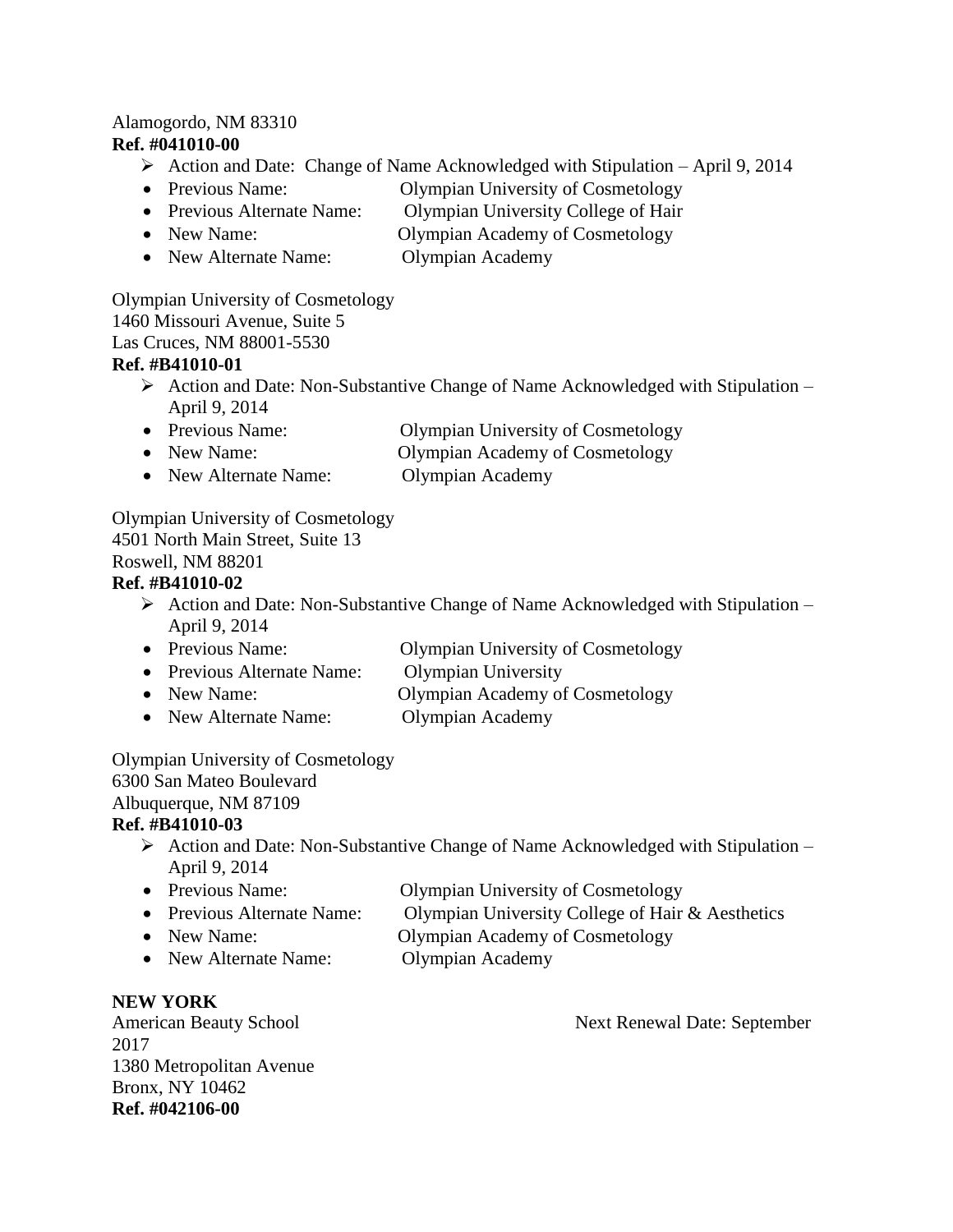$\triangleright$  Action and Date: Renewal of Accreditation – April 4, 2014

Adirondack Beauty School

108 Dix Avenue

Glens Falls, NY 12801

#### **Ref. #042095-00**

 $\triangleright$  Action and Date: Institution Continued on Financial Monitoring and Probation Continued – April 4, 2014

Austin's School of Spa Technology Next Renewal Date: January 2019 855 Central Avenue Albany, NY 12206 **Ref. #042004-00**  $\triangleright$  Action and Date: Renewal of Accreditation – April 4, 2014

New York Institute of Beauty 11 Oval Drive, Suite 180 Islandia, NY 11749 **Ref. #042129-00**

- $\triangleright$  Action and Date: Addition of Program Approved (Met Stipulation) April 8, 2014
- New Program: Advanced Esthetics 900 Clock Hours

#### **NORTH CAROLINA**

Health and Style Institute, LLC 1114 Eastchester Drive High Point, NC 27265

#### **Ref. #043040-00**

 $\triangleright$  Action and Date: Non-Substantive Change of Ownership Acknowledged – March 19, 2014

| Health and Style Institute LLC | 100%   |      |
|--------------------------------|--------|------|
| John Taves                     | 55.00% |      |
| Jonathan McFry                 | 10.00% |      |
| RMT Consulting, Inc.           | 35.00% |      |
| Robyn Taylor                   |        | 100% |

| $\bullet$ | New Ownership:                 |        |      |
|-----------|--------------------------------|--------|------|
|           | Health and Style Institute LLC | 100%   |      |
|           | <b>John Taves</b>              | 55.00% |      |
|           | Jonathan McFry                 | 10.00% |      |
|           | Lawrence Michael Thompson      | 2.50%  |      |
|           | RMT Consulting, Inc.           | 32.50% |      |
|           | Robyn Taylor                   |        | 100% |

Grace College of Barbering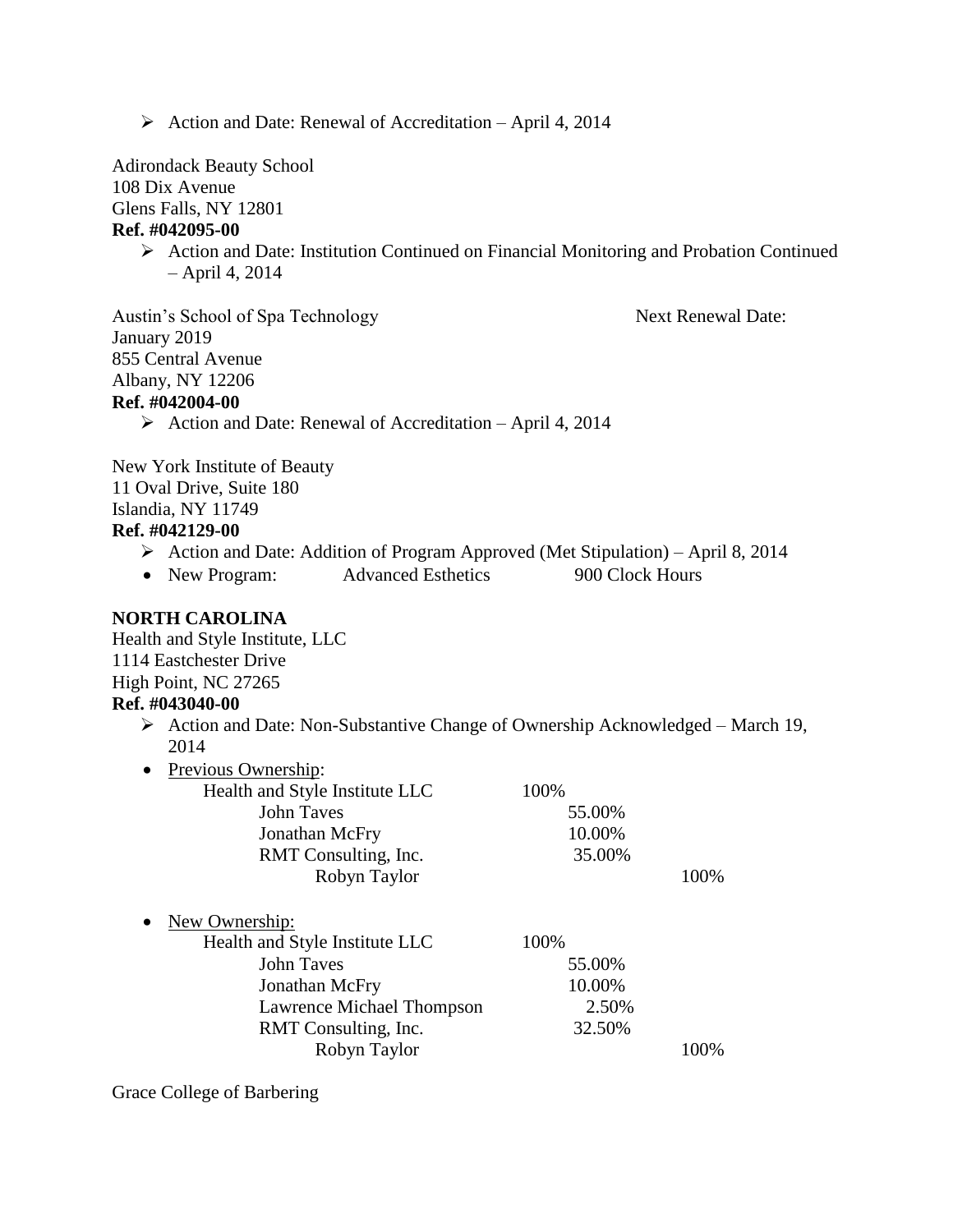# 1206 Dickinson Avenue

Greenville, NC 27834

#### **Ref. # 043047-00**

 $\triangleright$  Action and Date: Institution Continued on Financial Monitoring and Probation Continued – April 4, 2014

Paul Mitchell The School Raleigh Next Renewal Date: May 2020 8551 Glenwood Avenue, Suite 100 Raleigh, NC 27612 **Ref. #043046-00**

 $\triangleright$  Action and Date: Renewal of Accreditation – April 4, 2014

Regina's College of Beauty 1201 Stafford Street, suite B-2 Monroe, NC 28110

#### **Ref. #043039-00**

 $\triangleright$  Action and Date: Institution Removed from Low Outcomes Monitoring (Placement) – April 4, 2014

Regina's College of Beauty

#### 801 English Road

High Point, NC 27262

#### **Ref. #B43039-01**

 $\triangleright$  Action and Date: Institution Removed from Low Outcomes Monitoring (Placement) – April 4, 2014

Regina's College of Beauty 2615 Freedom Drive #3 Charlotte, NC 28208

#### **Ref. # B43039-02**

 $\triangleright$  Action and Date: Institution Removed from Low Outcomes Monitoring (Placement) – April 4, 2014

Paul Mitchell The School Fayetteville 505 A Cross Creek Mall Fayetteville, NC 28303

#### **Ref. #043009-00**

- Action and Date: Change of Location Visit Acknowledged and Accreditation Continued – April 4, 2014
- Previous Ownership: PMSC Columbia, LLC 100% JPMS Holdings, Inc. 25.5% John Paul Mitchel Systems 100% The John Paul DeJoria Family Trust 51.49% Angus Shane Paul Mitchell Living Trust 32.34%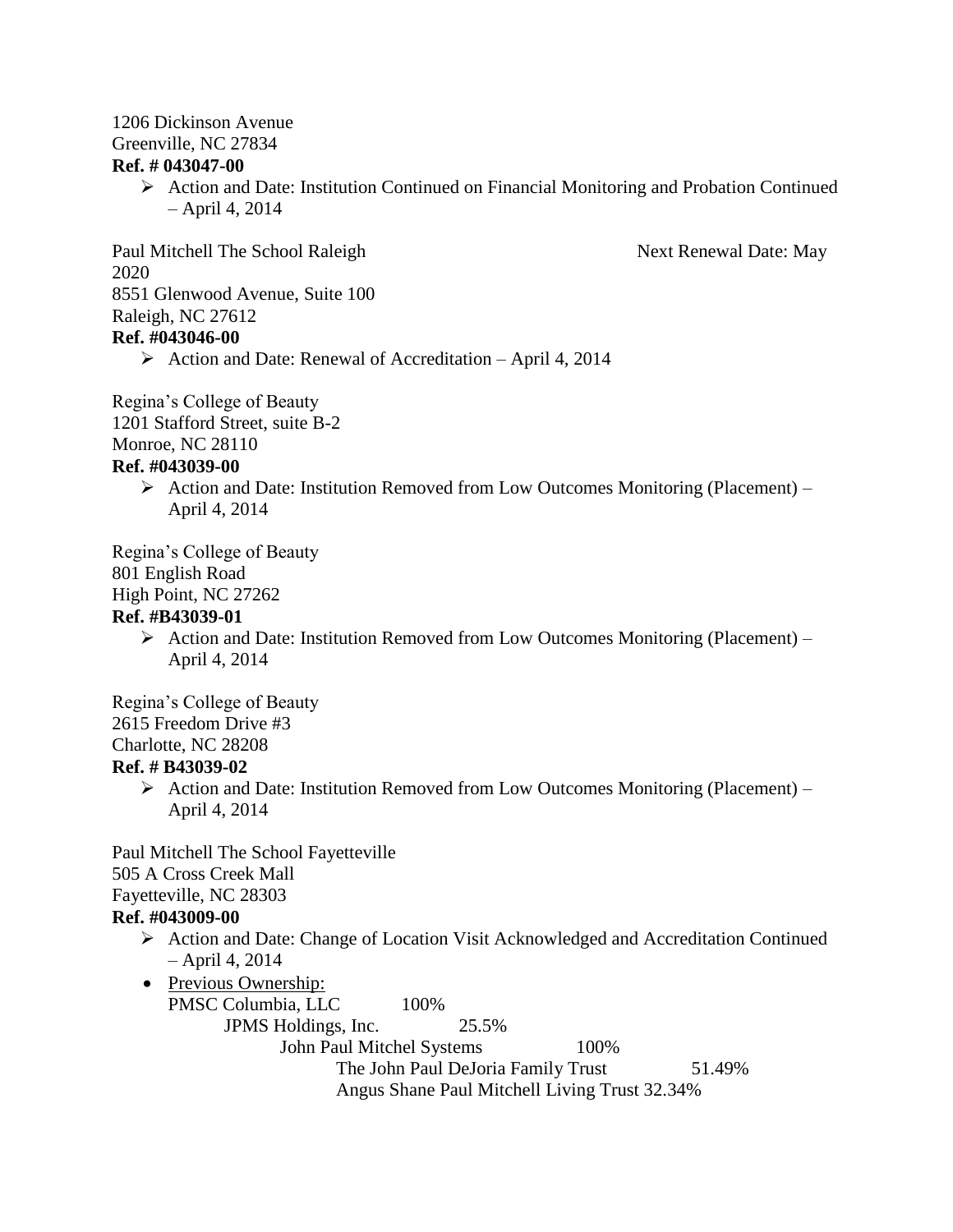|                                                                                     | <b>Paul Mitchell Trust</b>                               |      | 16.17% |
|-------------------------------------------------------------------------------------|----------------------------------------------------------|------|--------|
| Winn Claybaugh                                                                      | 25.5%                                                    |      |        |
| <b>HMD LLC</b>                                                                      | 49.0%                                                    |      |        |
| George R. Horton                                                                    |                                                          | 30%  |        |
| Tova H. Stroman                                                                     |                                                          | 18%  |        |
| Michelle H. Bills                                                                   |                                                          | 13%  |        |
| David Bart Horton                                                                   |                                                          | 13%  |        |
| Rebecca H. McAlister                                                                |                                                          | 13%  |        |
| George E. Horton                                                                    |                                                          | 13%  |        |
| New Ownership:                                                                      |                                                          |      |        |
| PMSC Columbia, LLC 100%                                                             |                                                          |      |        |
| JPMS Holdings, Inc.                                                                 | 41%                                                      |      |        |
|                                                                                     | John Paul Mitchel Systems                                | 100% |        |
|                                                                                     | The John Paul DeJoria Family Trust                       |      | 51.49% |
|                                                                                     | Angus Shane Paul Mitchell Living Trust 32.34%            |      |        |
|                                                                                     | <b>Paul Mitchell Trust</b>                               |      | 16.17% |
| Winn Claybaugh                                                                      | 10%                                                      |      |        |
| <b>HMD LLC</b>                                                                      | 49%                                                      |      |        |
| George R. Horton                                                                    |                                                          | 30%  |        |
| Tova H. Stroman                                                                     |                                                          | 18%  |        |
| Michelle H. Bills                                                                   |                                                          | 13%  |        |
| David Bart Horton                                                                   |                                                          | 13%  |        |
| Rebecca H. McAlister                                                                |                                                          | 13%  |        |
| George E. Horton                                                                    |                                                          | 13%  |        |
|                                                                                     |                                                          |      |        |
| Park West Barber School                                                             |                                                          |      |        |
| 3120 Wilkinson Boulevard, Suite D-1                                                 |                                                          |      |        |
| Charlotte, NC 28208                                                                 |                                                          |      |        |
| Ref. #P43044-02                                                                     |                                                          |      |        |
| $\triangleright$ Action and Date: Change of Location Approved (Met Stipulation)     |                                                          |      |        |
| Previous Location:<br>$\bullet$                                                     | 1531 Central Avenue, Charlotte, NC 28205                 |      |        |
| New Location:                                                                       | 3120 Wilkinson Boulevard, Suite D-1, Charlotte, NC 28208 |      |        |
| Paul Mitchell The School Fayetteville                                               |                                                          |      |        |
| 505 A Cross Creek Mall                                                              |                                                          |      |        |
| Fayetteville, NC 28303                                                              |                                                          |      |        |
| Ref. #043009-00                                                                     |                                                          |      |        |
| > Action and Date: Non-Substantive Change of Ownership Acknowledged - April 8, 2014 |                                                          |      |        |
| <b>NORTH DAKOTA</b>                                                                 |                                                          |      |        |
| Josef's School of Hair Design, Inc.                                                 |                                                          |      |        |
|                                                                                     |                                                          |      |        |

627 NP Avenue Fargo, ND 58102

# **Ref. #044003-00**

Action and Date: Institution Continued on Financial Monitoring – April 4, 2014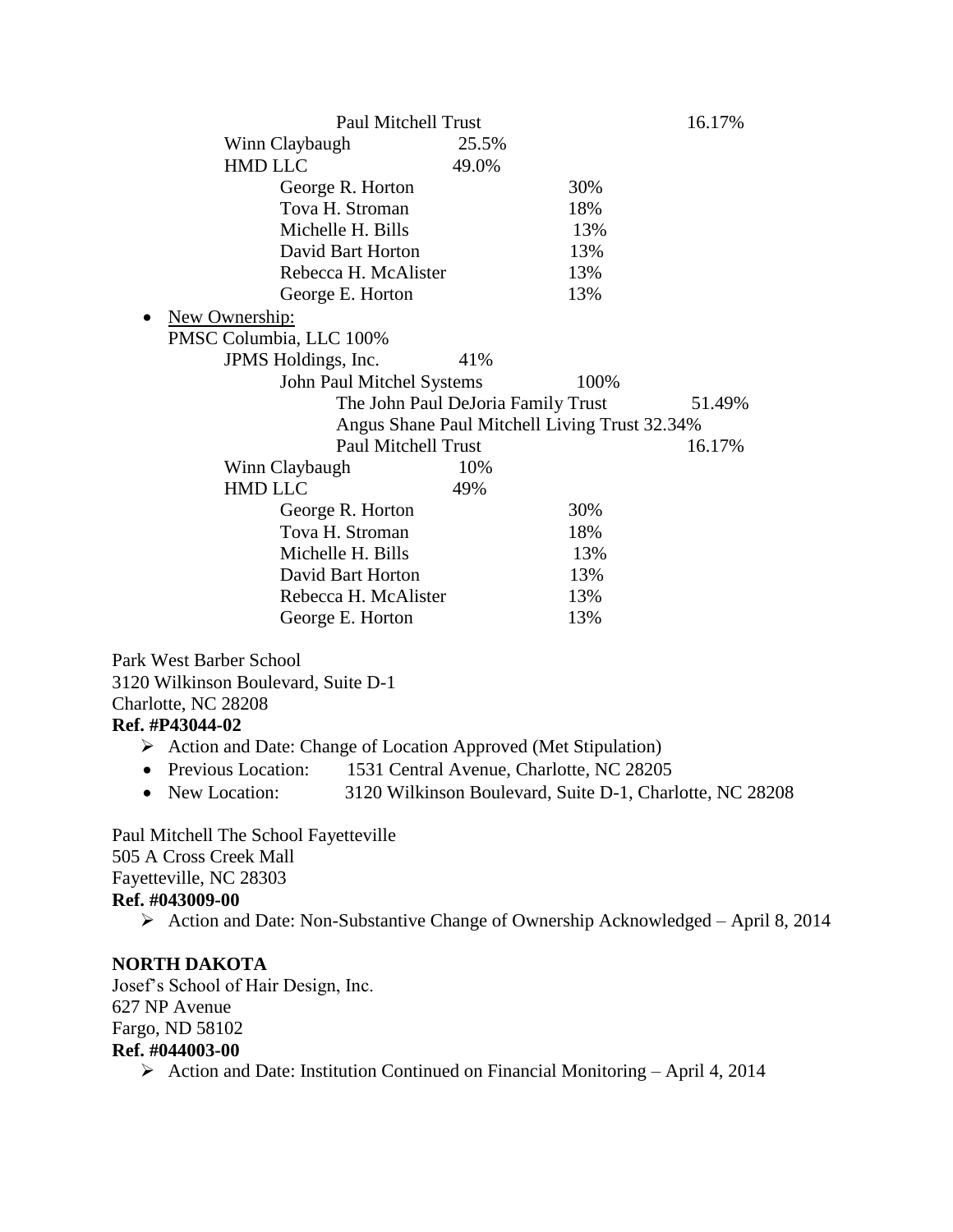Josef's School of Hair Design, Inc. 2011 South Washington Street Grand Forks, ND 58201 **Ref. #044009-00**

Action and Date: Institution Continued on Financial Monitoring – April 4, 2014

Josef's West Academy 4501 15<sup>th</sup> Avenue Southwest Fargo, ND 58102-00 **Ref. #B44009-01**  $\triangleright$  Action and Date: Institution Continued on Financial Monitoring – April 4, 2014

#### **OHIO**

Inner State Beauty School 5150 Mayfield Road Lyndhurst, OH 44124 **Ref. #045082-00**

 $\triangleright$  Action and Date: Institution Removed from Financial Monitoring – April 4, 2014

The Salon Professional Academy Next Renewal Date: September 2017 3330 Parkcrest Lane Cincinnati, OH 45211 **Ref. #B27003-01**

 $\triangleright$  Action and Date: Renewal of Accreditation – April 4, 2014

LaBarberia Institute of Hair 12117 Mayfield Road Cleveland, OH 44106 **Ref. #045122-00**

 $\triangleright$  Action and Date: Institution Continued on Financial Monitoring – April 4, 2014

Vanity School of Cosmetology 5236 Detroit Road Sheffield Village, OH 44035 **Ref. #045119-00**

Action and Date: Institution Removed from Financial Monitoring – April 4, 2014

Vanity School of Cosmetology 13370 Smith Road Middleburg Heights, OH 44130 **Ref. #B45119-01**

 $\triangleright$  Action and Date: Institution Removed from Financial Monitoring – April 4, 2014

Paramount Beauty Academy 1745  $11^{th}$  Street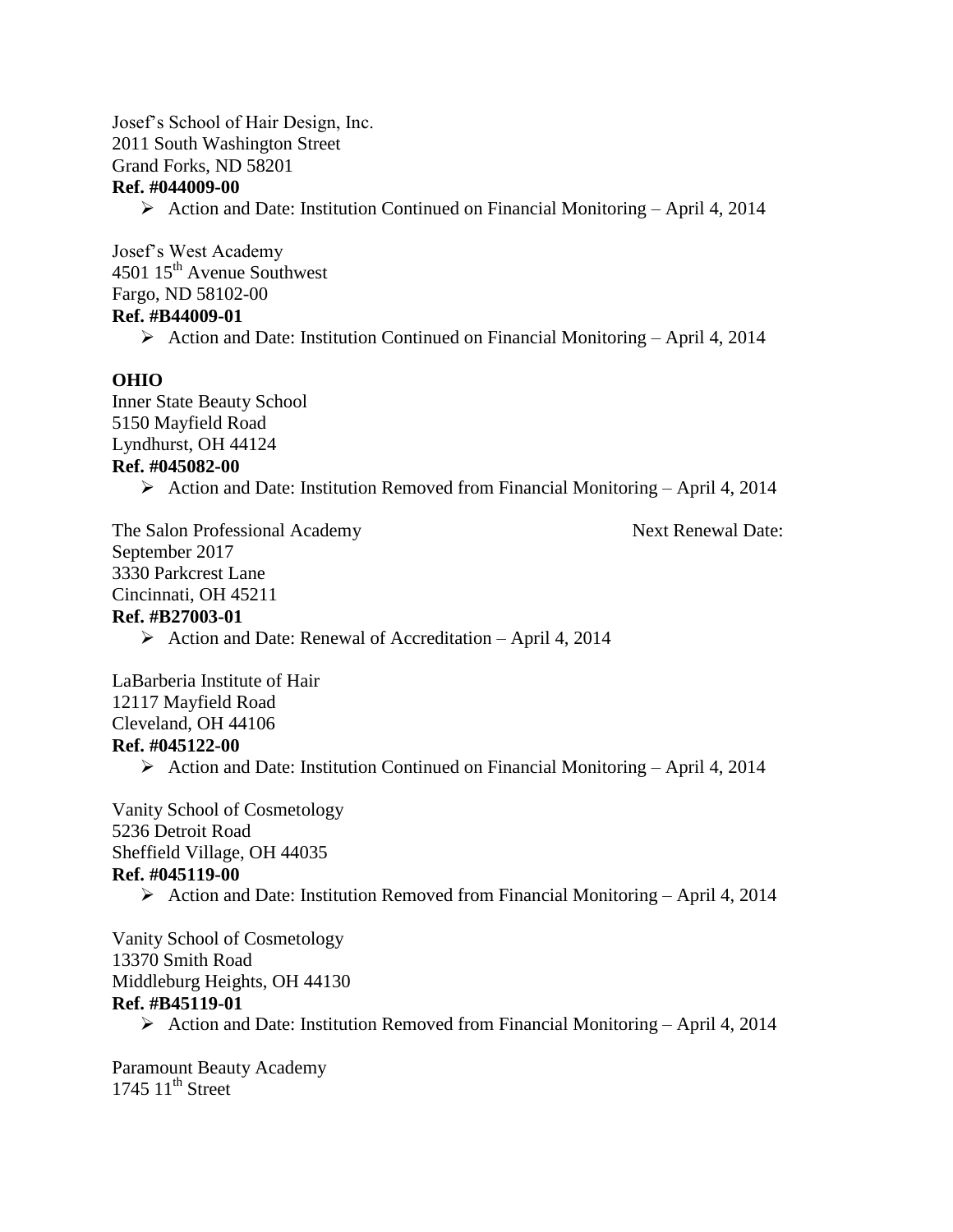#### Portsmouth, OH 45662 **Ref. #045099-00**

Action and Date: Institution Removed from Monitoring (Graduation) – April 4, 2014

Valley Beauty School 706 Wheeling Avenue Cambridge, OH 43725 **Ref. #045095-00**

Action and Date: Institution Placed on Cohort Default Rate Monitoring – April 4, 2014

Vanity School of Cosmetology 5236 Detroit Road Sheffield Village, OH 44035 **Ref. #045119-00**

Action and Date: Institution Placed on Monitoring (Graduation)– April 4, 2014

Vanity School of Cosmetology 13377 Smith Road Middleburg Heights, OH 44130 **Ref. #B45119-01**

Action and Date: Institution Placed on Monitoring (Graduation)– April 4, 2014

#### **OKLAHOMA**

Bartlesville Beauty College 108 South Seneca Avenue Bartlesville, OK 74003

#### **Ref. #B46059-01**

- Action and Date: Change of Control Approved (Met Stipulation) March 24, 2014
- Previous Ownership: Ponca City Beauty College, Inc. 100% Ms. Debbie Ailey 24% Mr. Raymond Trotter 26% Ms. Freda Poe 50%
- New Ownership: North Central Oklahoma School of Cosmetology, LLC 100% Buffy Layman 51% Jay Layman 49%

I.T.S Academy of Beauty 200 Southwest C Avenue, Suite 108 Lawton, OK 73501

**Ref. #B41010-05**

- $\triangleright$  Action and Date: Addition of Program Approved (Met Stipulation) March 26, 2014
- New Program: Manicure 600 Clock Hours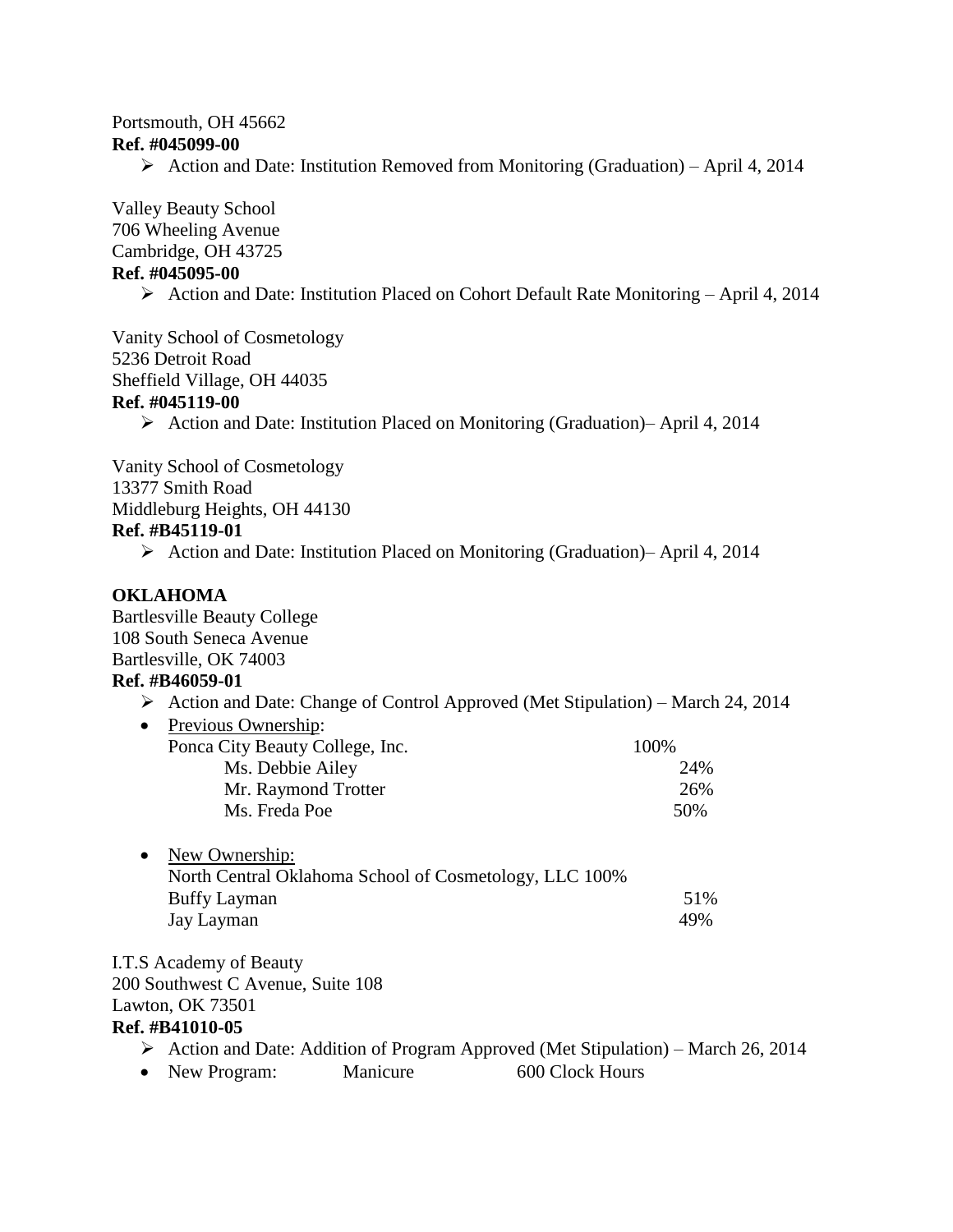Paul Mitchell The School Tulsa Next Renewal Date: January 2017 14002 East 21<sup>st</sup> Street, Suite 1050 Previous Ref. #I13057-00 Tulsa, OK 74134 **Ref. #046073-00**

 $\triangleright$  Action and Date: Initial Accreditation Granted – April 4, 2014

Elite Academy of Cosmetology 13 South Highway 81 Duncan, OK 73533 **Ref. #B46007-01**

- $\triangleright$  Action and Date: Change of Location Approved April 4, 2014
- Previous Location: 1206 North Highway 81, Suite 59A, Duncan, OK 73533
- New Location: 13 South Highway 81, Duncan OK 73533

Imagine Paul Mitchell Partner School Next Renewal Date: January 2020

3030 William Pereira Drive Norman, OK 73072 **Ref. #B13034-01**

 $\triangleright$  Action and Date: Renewal of Accreditation – April 4, 2014

CC's Cosmetology College 8138 East 21<sup>st</sup> Street Tulsa, OK 74129

#### **Ref. #046046-00**

Action and Date: Institution Placed on Cohort Default Rate Monitoring – April 4, 2014

The Academy of Hair Design 11920 North May Avenue Oklahoma City, OK 73120 **Ref. 046068-00**

Action and Date: Institution Placed on Cohort Default Rate Monitoring – April 4, 2014

Technical Institute of Cosmetology Arts & Sciences 822 East  $6<sup>th</sup>$  Street Tulsa, OK 74120 **Ref. #046055-00**  $\triangleright$  Action and Date: Institution Placed on Monitoring (Placement) – April 4, 2014

#### **PENNSYLVANIA**

Jolie Health and Beauty Academy 125 North Wilkes Barre Boulevard Wilkes-Barre, PA 18702

#### **Ref. #048083-00**

- $\triangleright$  Action and Date: Addition of Program Approved with Stipulations March 25, 2014
- New Program: Nurse Aide 120 Clock Hours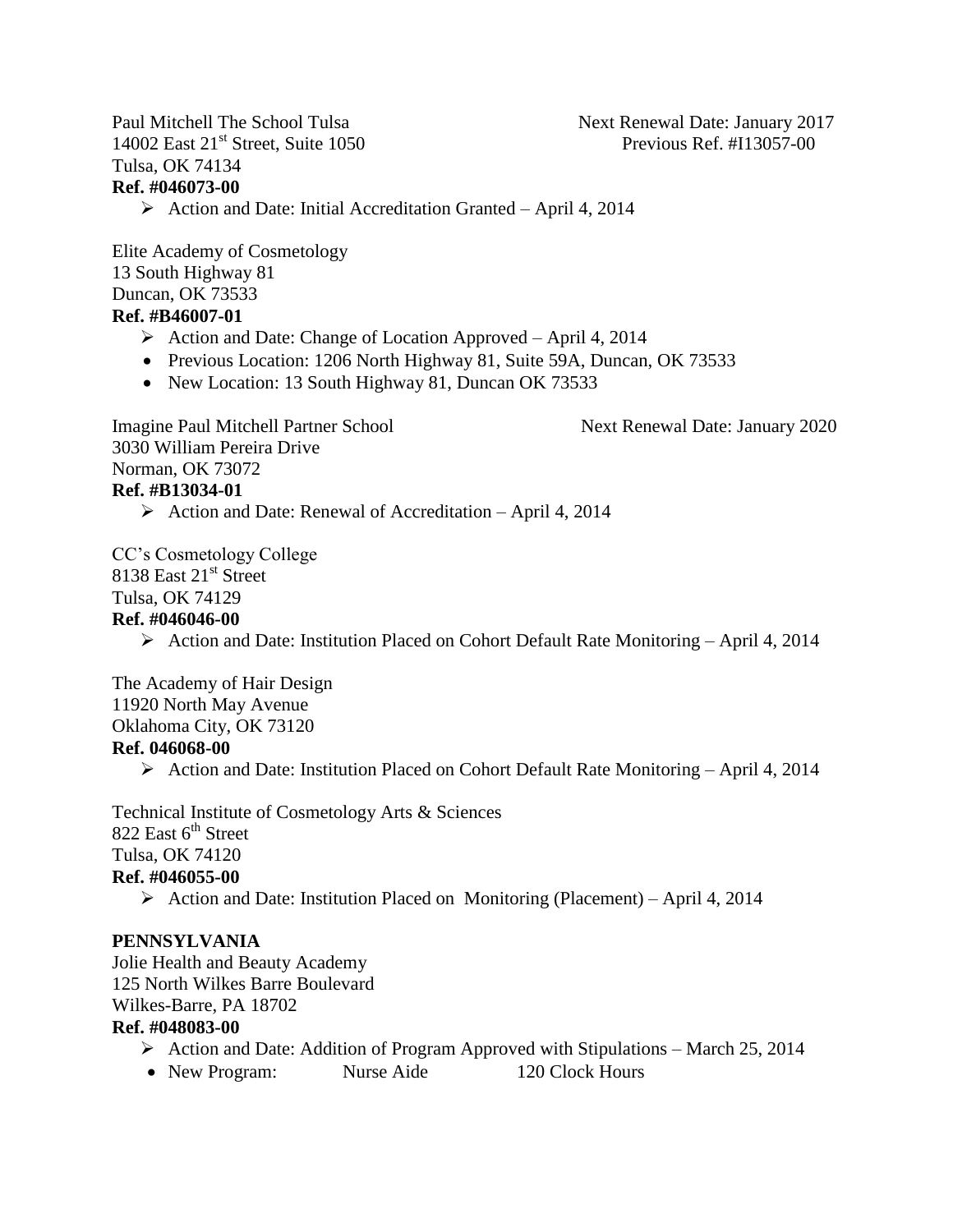Cedarbrook Plaza 1000 Easton Road Wyncote, PA 19095 **Ref. #P48017-14**

 $\triangleright$  Action and Date: Initial Accreditation Granted – April 4, 2014

Pulse Beauty Academy A Paul Mitchell Partner School 150 East Pennsylvania Avenue Suite 250 Downingtown, PA 19335 **Ref. #048120-00**

 Action and Date: Institution Removed from Monitoring (Graduation) and Placed on Monitoring (Placement) – April 4, 2014

American Beauty Academy 1166 Park City Center

Lancaster, PA 17601

#### **Ref. #B30034-03**

 $\triangleright$  Action and Date: Institution Removed from Monitoring (Placement) and Placed on Monitoring (Licensure) – April 4, 2014

LT International Beauty School Inc.

830 North Broad Street

Philadelphia, PA 19130

#### **Ref. #048107-00**

Action and Date: Institution Placed on Cohort Default Rate Monitoring – April 4, 2014

Jolie Health and Beauty Academy 125 North Wilkes Barre Boulevard

Wilkes-Barre, PA 18702

#### **Ref. #048083-00**

 Action and Date: Petition for Variance Granted NACCAS *Rules of Practice and Procedure* (Section 4.15(c)(7)) – March 25, 2014

Jolie Health and Beauty Academy 125 North Wilkes Barre Boulevard Wilkes-Barre, PA 18702

#### **Ref. #048083-00**

- $\triangleright$  Action and Date: Addition of Program Approved (Met Stipulation) April 8, 2014
- New Program Nurse Aide 120 Clock Hours

#### **PUERTO RICO**

Emma's Beauty Academy 101 Carretera 592 Juana Diaz, PR 00795 **Ref. #062044-00**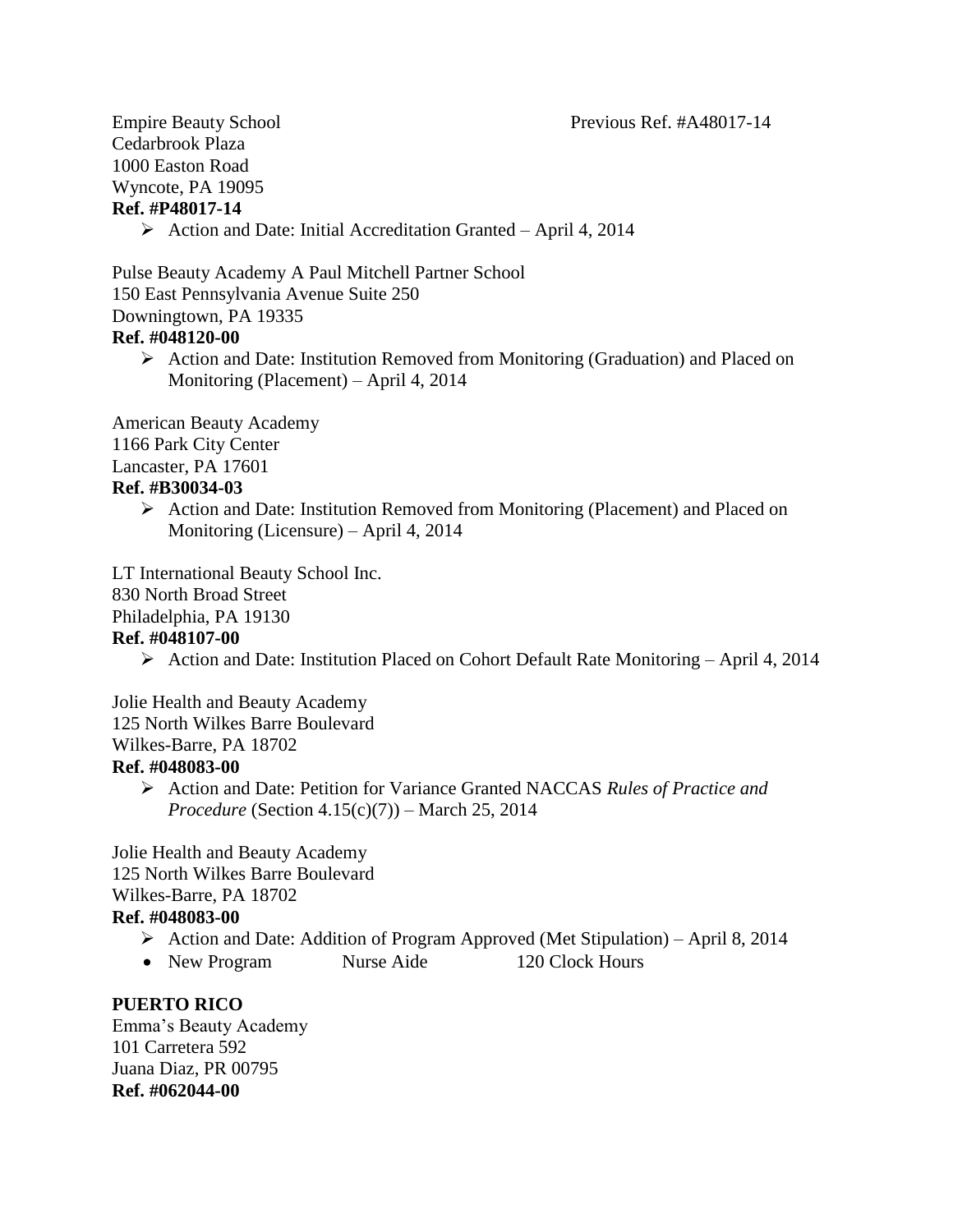Action and Date: Institution Continued on Financial Monitoring – April 4, 2014

#### **SOUTH CAROLINA**

Styletrends Barber & Hairstyling Academy, Inc. 239 Hampton Street Rock Hill, SC 29730

## **Ref. #050033-00**

 $\triangleright$  Action and Date: Institution Removed from Monitoring (Graduation) and Placed on Monitoring (Placement) – April 4, 2014

Strand College of Hair Design 423 79th Avenue North Myrtle Beach, SC 29572 **Ref. #050029-00**

 $\triangleright$  Action and Date: Institution Placed on Cohort Default Rate Monitoring – April 4, 2014

Paul Mitchell The School Columbia

700 Gervais Street, Suite D

#### **Ref. #B43009-01**

Columbia, SC 29201 Action and Date: Non-Substantive Change of Ownership Acknowledged – April 8, 2014 • Previous Ownership: PMSC Columbia, LLC 100% JPMS Holdings, Inc. 25.5% John Paul Mitchel Systems 100% The John Paul DeJoria Family Trust 51.49% Angus Shane Paul Mitchell Living Trust 32.34% Paul Mitchell Trust 16.17% Winn Claybaugh 25.5% HMD LLC 49.0% George R. Horton 30% Tova H. Stroman 18% Michelle H. Bills 13% David Bart Horton 13% Rebecca H. McAlister 13% George E. Horton 13% • New Ownership: PMSC Columbia, LLC 100% JPMS Holdings, Inc. 41% John Paul Mitchel Systems 100% The John Paul DeJoria Family Trust 51.49% Angus Shane Paul Mitchell Living Trust 32.34% Paul Mitchell Trust 16.17% Winn Claybaugh 10% HMD LLC 49% George R. Horton 30%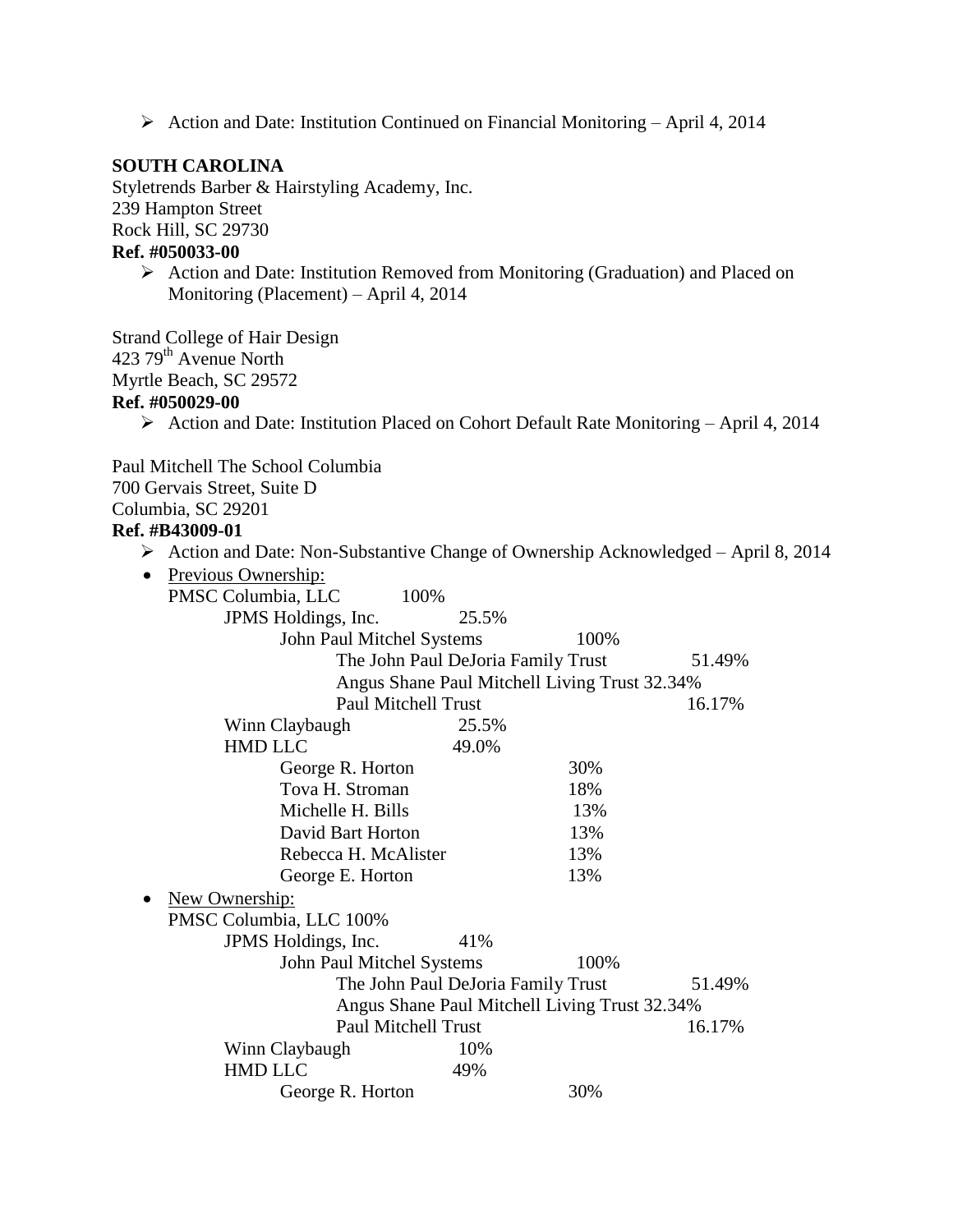| Tova H. Stroman      | 18% |
|----------------------|-----|
| Michelle H. Bills    | 13% |
| David Bart Horton    | 13% |
| Rebecca H. McAlister | 13% |
| George E. Horton     | 13% |

| Paul Mitchell The School Charleston |                                                                                                    |
|-------------------------------------|----------------------------------------------------------------------------------------------------|
| 4952 Centre Pointe Drive, Suite 114 |                                                                                                    |
| North Charleston, SC 29418          |                                                                                                    |
| Ref. #B43009-02                     |                                                                                                    |
|                                     | $\triangleright$ Action and Date: Non-Substantive Change of Ownership Acknowledged – April 8, 2014 |
| Previous Ownership:<br>$\bullet$    |                                                                                                    |
| 100%<br>PMSC Columbia, LLC          |                                                                                                    |
| JPMS Holdings, Inc.                 | 25.5%                                                                                              |
| John Paul Mitchel Systems           | 100%                                                                                               |
| The John Paul DeJoria Family Trust  | 51.49%                                                                                             |
|                                     | Angus Shane Paul Mitchell Living Trust 32.34%                                                      |
| Paul Mitchell Trust                 | 16.17%                                                                                             |
| Winn Claybaugh                      | 25.5%                                                                                              |
| <b>HMD LLC</b>                      | 49.0%                                                                                              |
| George R. Horton                    | 30%                                                                                                |
| Tova H. Stroman                     | 18%                                                                                                |
| Michelle H. Bills                   | 13%                                                                                                |
| David Bart Horton                   | 13%                                                                                                |
| Rebecca H. McAlister                | 13%                                                                                                |
| George E. Horton                    | 13%                                                                                                |
| New Ownership:                      |                                                                                                    |
| PMSC Columbia, LLC 100%             |                                                                                                    |
| JPMS Holdings, Inc.                 | 41%                                                                                                |
| John Paul Mitchel Systems           | 100%                                                                                               |
| The John Paul DeJoria Family Trust  | 51.49%                                                                                             |
|                                     | Angus Shane Paul Mitchell Living Trust 32.34%                                                      |
| Paul Mitchell Trust                 | 16.17%                                                                                             |
| Winn Claybaugh                      | 10%                                                                                                |
| <b>HMD LLC</b><br>49%               |                                                                                                    |
| George R. Horton                    | 30%                                                                                                |
| Tova H. Stroman                     | 18%                                                                                                |
| Michelle H. Bills                   | 13%                                                                                                |
| David Bart Horton                   | 13%                                                                                                |
| Rebecca H. McAlister                | 13%                                                                                                |
| George E. Horton                    | 13%                                                                                                |
|                                     |                                                                                                    |

Paul Mitchell The School Greenville 1215 A Woodruff Road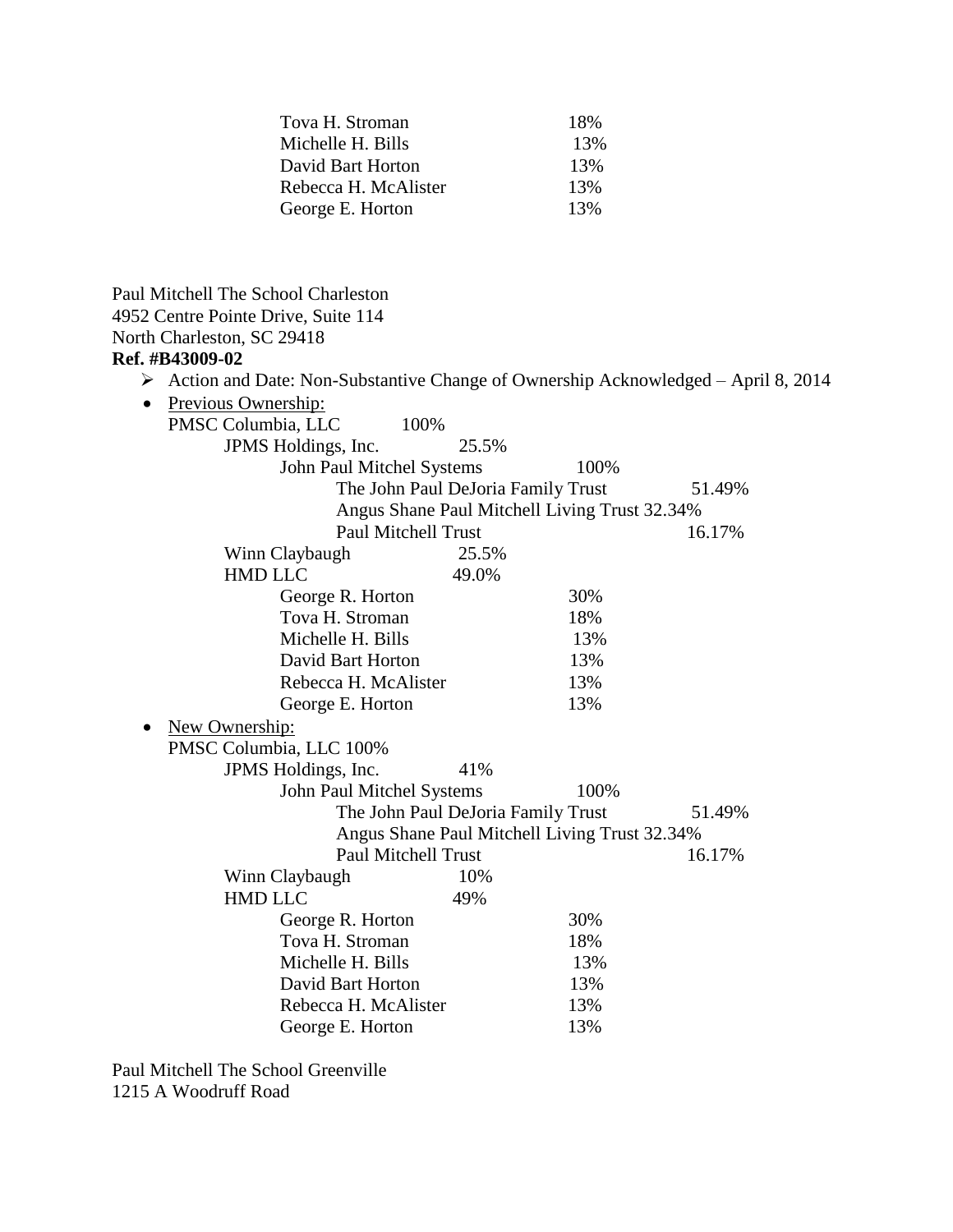## Greenville, SC 29607

#### **Ref. #P43009-03**

| Action and Date: Non-Substantive Change of Ownership Acknowledged - April 8, 2014<br>➤ |       |                                               |        |
|----------------------------------------------------------------------------------------|-------|-----------------------------------------------|--------|
| Previous Ownership:                                                                    |       |                                               |        |
| 100%<br>PMSC Columbia, LLC                                                             |       |                                               |        |
| JPMS Holdings, Inc.                                                                    | 25.5% |                                               |        |
| John Paul Mitchel Systems                                                              |       | 100%                                          |        |
| The John Paul DeJoria Family Trust                                                     |       |                                               | 51.49% |
|                                                                                        |       | Angus Shane Paul Mitchell Living Trust 32.34% |        |
| <b>Paul Mitchell Trust</b>                                                             |       |                                               | 16.17% |
| Winn Claybaugh                                                                         | 25.5% |                                               |        |
| <b>HMD LLC</b>                                                                         | 49.0% |                                               |        |
| George R. Horton                                                                       |       | 30%                                           |        |
| Tova H. Stroman                                                                        |       | 18%                                           |        |
| Michelle H. Bills                                                                      |       | 13%                                           |        |
| David Bart Horton                                                                      |       | 13%                                           |        |
| Rebecca H. McAlister                                                                   |       | 13%                                           |        |
| George E. Horton                                                                       |       | 13%                                           |        |
| New Ownership:                                                                         |       |                                               |        |
| PMSC Columbia, LLC 100%                                                                |       |                                               |        |
| JPMS Holdings, Inc.                                                                    | 41%   |                                               |        |
| John Paul Mitchel Systems                                                              |       | 100%                                          |        |
| The John Paul DeJoria Family Trust                                                     |       |                                               | 51.49% |
|                                                                                        |       | Angus Shane Paul Mitchell Living Trust 32.34% |        |
| <b>Paul Mitchell Trust</b>                                                             |       |                                               | 16.17% |
| Winn Claybaugh                                                                         | 10%   |                                               |        |
| <b>HMD LLC</b>                                                                         | 49%   |                                               |        |
| George R. Horton                                                                       |       | 30%                                           |        |
| Tova H. Stroman                                                                        |       | 18%                                           |        |
| Michelle H. Bills                                                                      |       | 13%                                           |        |
| David Bart Horton                                                                      |       | 13%                                           |        |
| Rebecca H. McAlister                                                                   |       | 13%                                           |        |
| George E. Horton                                                                       |       | 13%                                           |        |
|                                                                                        |       |                                               |        |

Styletrends Barber & Hairstyling Academy, Inc. 239 Hampton Street Rock Hill, SC 29730 **Ref. #050033-00**

Action and Date: Institution Placed on Cohort Default Rate Monitoring – April 4, 2014

#### **TENNESSEE**

Austin's Beauty College, Inc. 585 A South Riverside Drive Clarksville, TN 37040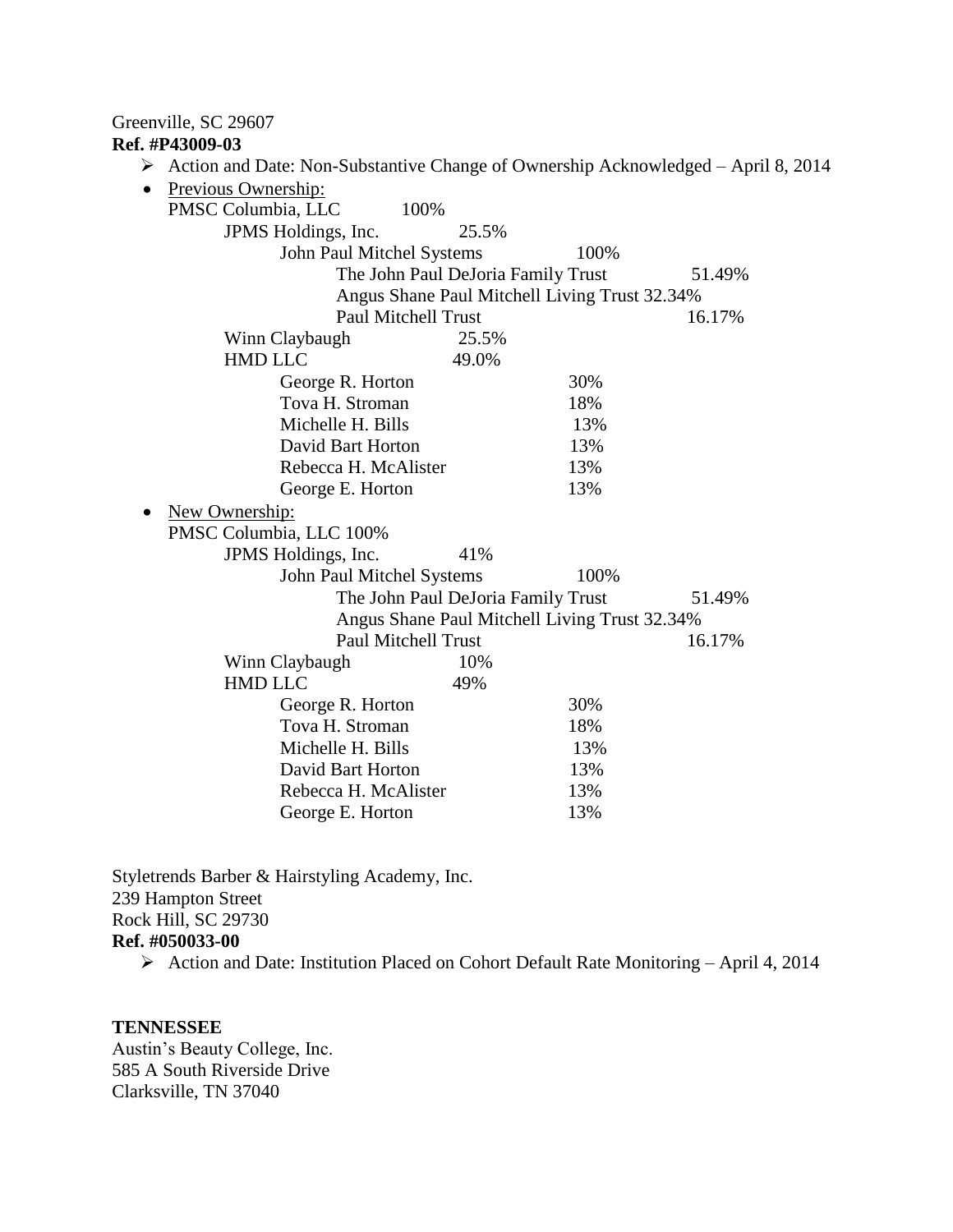#### **Ref. #052070-00**

 $\triangleright$  Action and Date: Institution Continued on Financial Monitoring – April 4, 2014

Image Maker Beauty Institute Next Renewal Date: January 2017 139 Maple Row Boulevard, Suite 208 Previous Ref. #I11084-00 Hendersonville, TN 37075 **Ref. #052078-00**  $\triangleright$  Action and Date: Initial Accreditation Granted – April 4, 2014 **TEXAS** Lubbock Cosmetology and Esthetics School, LLC 3602 Slide Road B-18 Lubbock, TX 79414 **Ref. #C13029-00** Action and Date: Addition of Programs Acknowledged – March 19, 2014 • New Programs: Esthetician/Manicure 1200 Clock Hours Eyelash Extension 320 Clock Hours Class A Barber to Cosmetology Operator 300 Clock Hours Tri-State Cosmetology Institute

6800 Gateway East, Building 4 El Paso, TX 79915

#### **Ref. #053115-00**

- $\triangleright$  Action and Date: Change of Location Approved with Stipulations March 25, 2014
- Current Location: 6800 Gateway East, Building 4, El Paso, TX, 79915
- Proposed New Location: 1120 Vista De Oro, El Paso, TX 79935

MJ's Barber Academy 3939 South Polk, Suite 505 Dallas, TX 75224 **Ref. #P53183-02**

- $\triangleright$  Action and Date: Addition of Program Approved April 4, 2014
- New Program: Cosmetology Operator to Barber Crossover 300 Clock Hours

Fort Worth Beauty School 6785 Camp Bowie, Boulevard Suite 100 Fort Worth, TX 76116 **Ref. #053104-00**

Action and Date: Institution Placed on Cohort Default Rate Monitoring – April 4, 2014

Mims Classic Beauty College 5121 Blanco Road San Antonio, TX 78216 **Ref. #053155-00**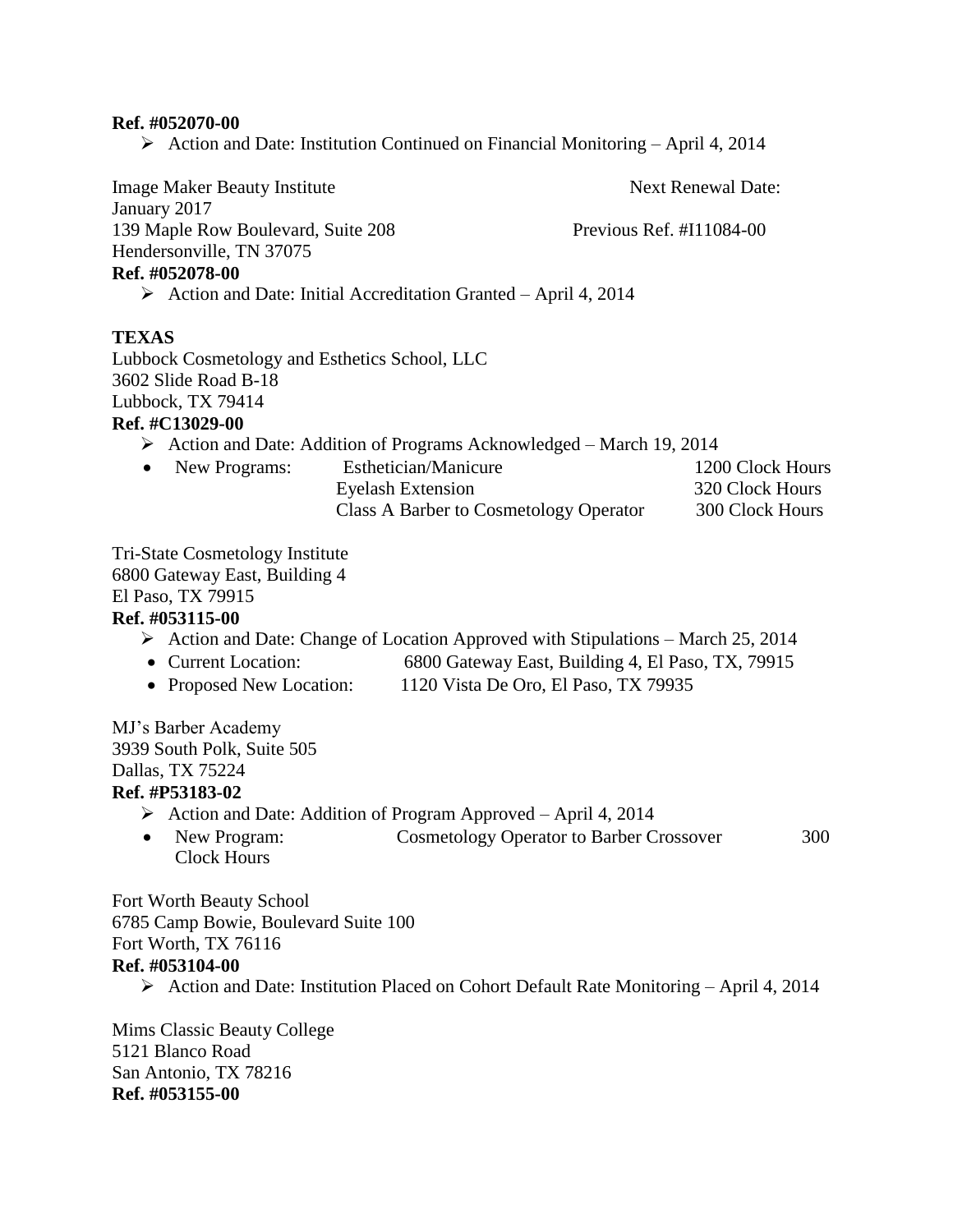Action and Date: Institution Placed on Cohort Default Rate Monitoring – April 4, 2014

Texas College of Cosmetology

117 Sayles Boulevard

Abilene, TX 79605

### **Ref. #053164-00**

 $\triangleright$  Action and Date: Institution Placed on Cohort Default Rate Monitoring – April 4, 2014

Tint School of Make-Up & Cosmetology 10909 Webb Chapel Road Suite 129 Dallas, TX 75229 **Ref. #053167-00**

 $\triangleright$  Action and Date: Institution Placed on Cohort Default Rate Monitoring – April 4, 2014

Tri-State Cosmetology Institute 6800 Gateway East, Building 4 El Paso, TX 79915

# **Ref. #053115-00**

 Petition for Variance Granted (NACCAS *Rules of Practice and Procedure* (Section 1.2)) – March 25, 2014

Cambridge College of Cosmetology 5206 Airline Drive, Suite a Houston, TX 77022 **Ref. #I12055-00**

- Action and Date: Non-Substantive Change Alternate Name April 9, 2014
- New Alternate Names: Cambridge College
	- College of Cosmetology

Milan Institute of Cosmetology 1580 George Dieter Drive #207 El Paso, TX 79936

#### **Ref. #B53084-08**

 $\triangleright$  Action and Date: Approved Program List Update – April 9, 2014

|              | • Previous Approved Program List: | Cosmetology | 1500 Clock Hours |
|--------------|-----------------------------------|-------------|------------------|
|              |                                   | Esthetician | 750 Clock        |
| <b>Hours</b> |                                   |             |                  |
|              |                                   | Instructor  | 750 Clock Hours  |
|              |                                   | Manicurist  | 600 Clock Hours  |

• New Approved Program List:

| $1.00711$ $1.001010$ |                                        |                  |
|----------------------|----------------------------------------|------------------|
|                      | Cosmetology (English) 1500 Clock Hours |                  |
|                      | Cosmetology (Spanish)                  | 1500 Clock Hours |
|                      | Esthetician (English)                  | 750 Clock Hours  |
|                      | Esthetician (Spanish)                  | 750 Clock Hours  |
|                      | Instructor (English)                   | 750 Clock Hours  |
|                      |                                        |                  |

Instructor 500 Clock Hours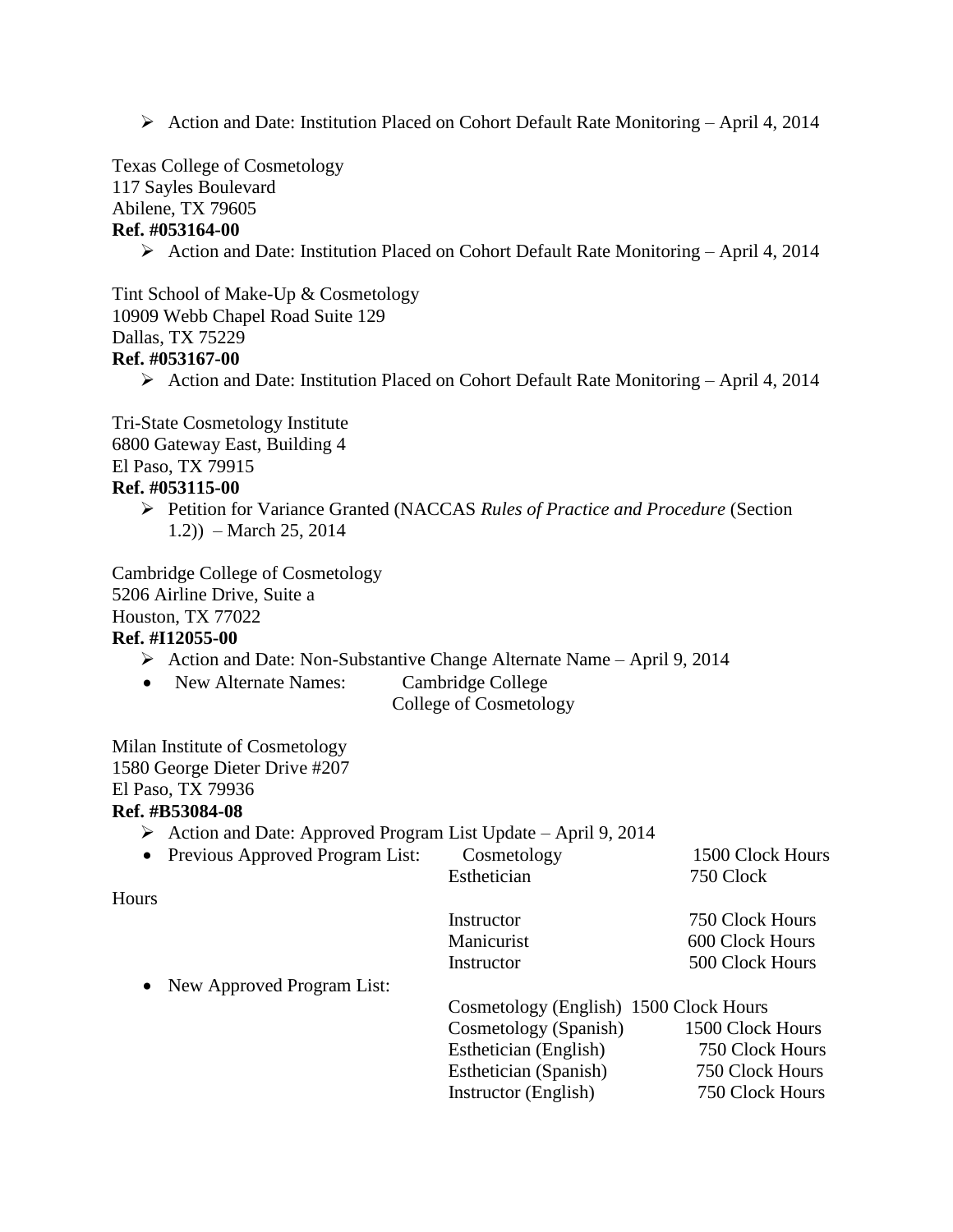Instructor (Spanish) 750 Clock Hours Manicurist (English) 600 Clock Hours Manicurist (Spanish) 600 Clock Hours Instructor (English) 500 Clock Hours Instructor (Spanish) 500 Clock Hours

#### **UTAH**

Color My Nails School of Nail Technology 85 East 7200 South Midvale, UT 84047

#### **Ref. #054048-00**

 Action and Date: Institution Continued on Financial Monitoring and Probation Continued – April 4, 2014

#### **VIRGINIA**

Virginia School of Hair Design 101 West Queens Way Hampton, VA 23669

# **Ref. #056005-00**

 $\triangleright$  Action and Date: Change of Control Approved (Met Stipulation) – March 25, 2014

| Previous Ownership:<br>$\bullet$     |       |
|--------------------------------------|-------|
| Virginia School of Hair Design, Inc. | 100%  |
| Donald Allhouse                      | 100\% |
| $\triangleright$ New Ownership:      |       |
| Virginia School of Hair Design, Inc. | 100%  |
| Barbara Ann Williams                 | 50%   |
| Eugene Bruce Driggers                | 50%   |
|                                      |       |

Institute of Advanced Medical Aesthetics 3108 Parham Road, 604D Richmond, VA 23294

#### **Ref. #056056-00**

- $\triangleright$  Action and Date: Change of Location Approved with Stipulation March 24, 2014
- Current Location: 3108 Parham Road, 604D, Richmond, VA 23294
- Proposed New Location: 3108 Parham Road, 604D (Annex), Richmond, VA 23294

Institute of Advanced Medical Esthetics 3108 Parham Road, 604D (Annex) Richmond, VA 23294 **Ref. #056056-00**

- Action and Date: Change of Location Approved (Met Stipulation) April 8, 2014
- Previous Location: 3108 Param Road, 604D, Richmond, VA 23294
- New Location: 3108 Param Road, 604D, (Annex) Richmond, VA 23294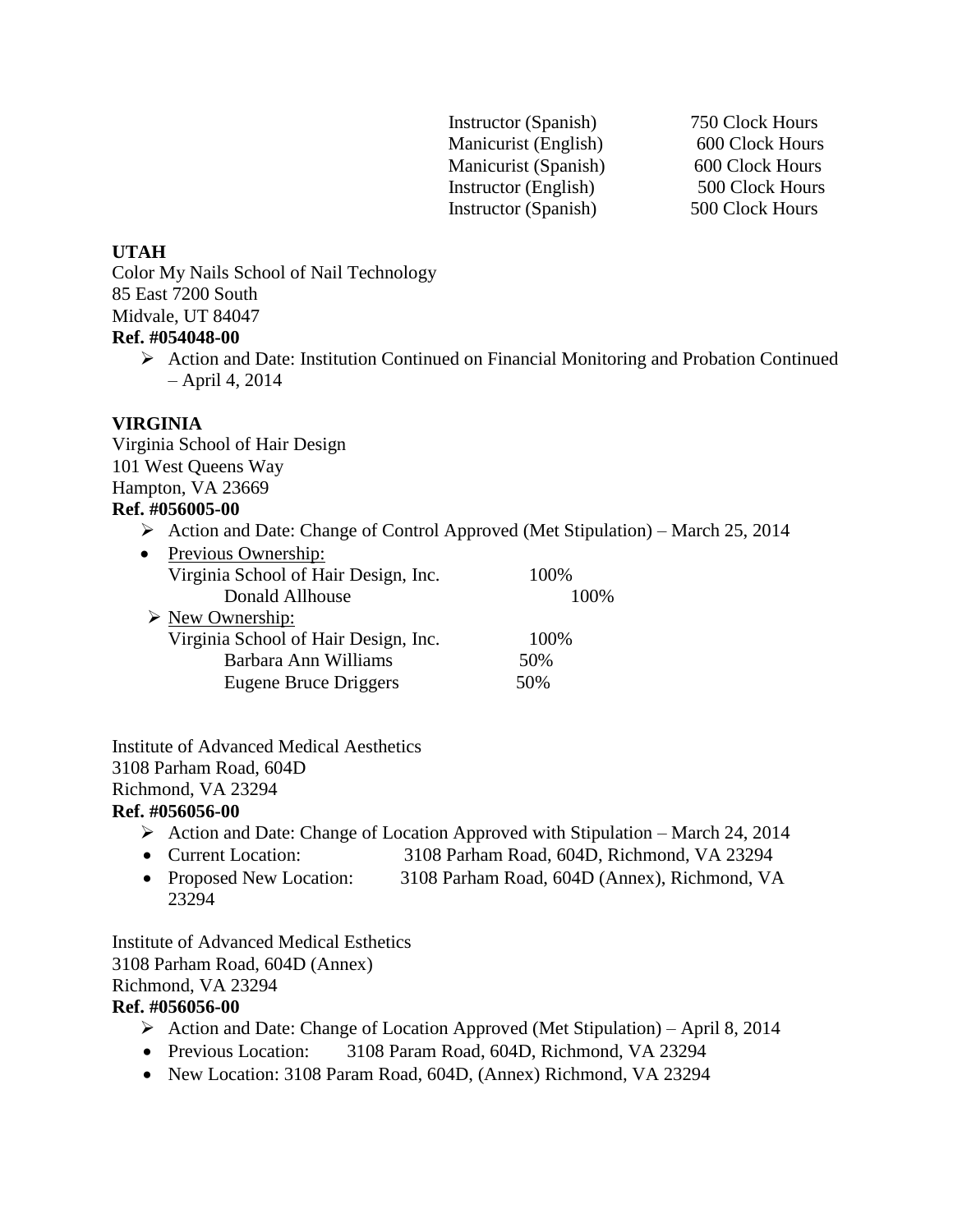#### **WASHINGTON**

Northwest Hair Academy – Bellingham Previous Ref. #A57040-02 4192 Meridian Street Bellingham, WA 98226 **Ref. #P57040-02**

 $\triangleright$  Action and Date: Provisional Additional Location Accreditation Granted (Met Stipulation) – March 24, 2014

Northwest Hair Academy – Bellingham 4192 Meridian Street Bellingham, WA 98226

#### **Ref. #P57040-02**

- $\triangleright$  Action and Date: Non-Substantive Change Alternative Name Acknowledged March 21, 2014
- Alternative Name to be Added: Northwest Hair Academy

Northwest Hair Academy – Yakima Previous Ref. #A57040-03 401 North 1st Street Yakima, WA 98901

#### **Ref. #P57040-03**

 Action and Date: Provisional Additional Location Accreditation Granted (Met Stipulation) – March 24, 2014

Northwest Hair Academy – Yakima 401 North 1st Street Yakima, WA 98901

#### **Ref. #P57040-03**

- $\triangleright$  Action and Date: Non-Substantive Change Alternative Name Acknowledged March 21, 2014
- Alternative Name to be Added: Northwest Hair Academy

TONI & GUY Hairdressing Academy 18336 Aurora Avenue North, Suite 103 Shoreline, WA 98133

#### **Ref. #057018-00**

- $\triangleright$  Action and Date: Change of Control Approved with Stipulation March 25, 2014
- Previous Ownership: Beautiworks Seattle, LLC 100% Philip W. Scott 33.33% Toni&GUY Hairdressing Academy Franchise Florida 18.33% Paul Ware 18.33% Roy Silva 15.00% Robert Fasnacht 15.00%
- New Ownership: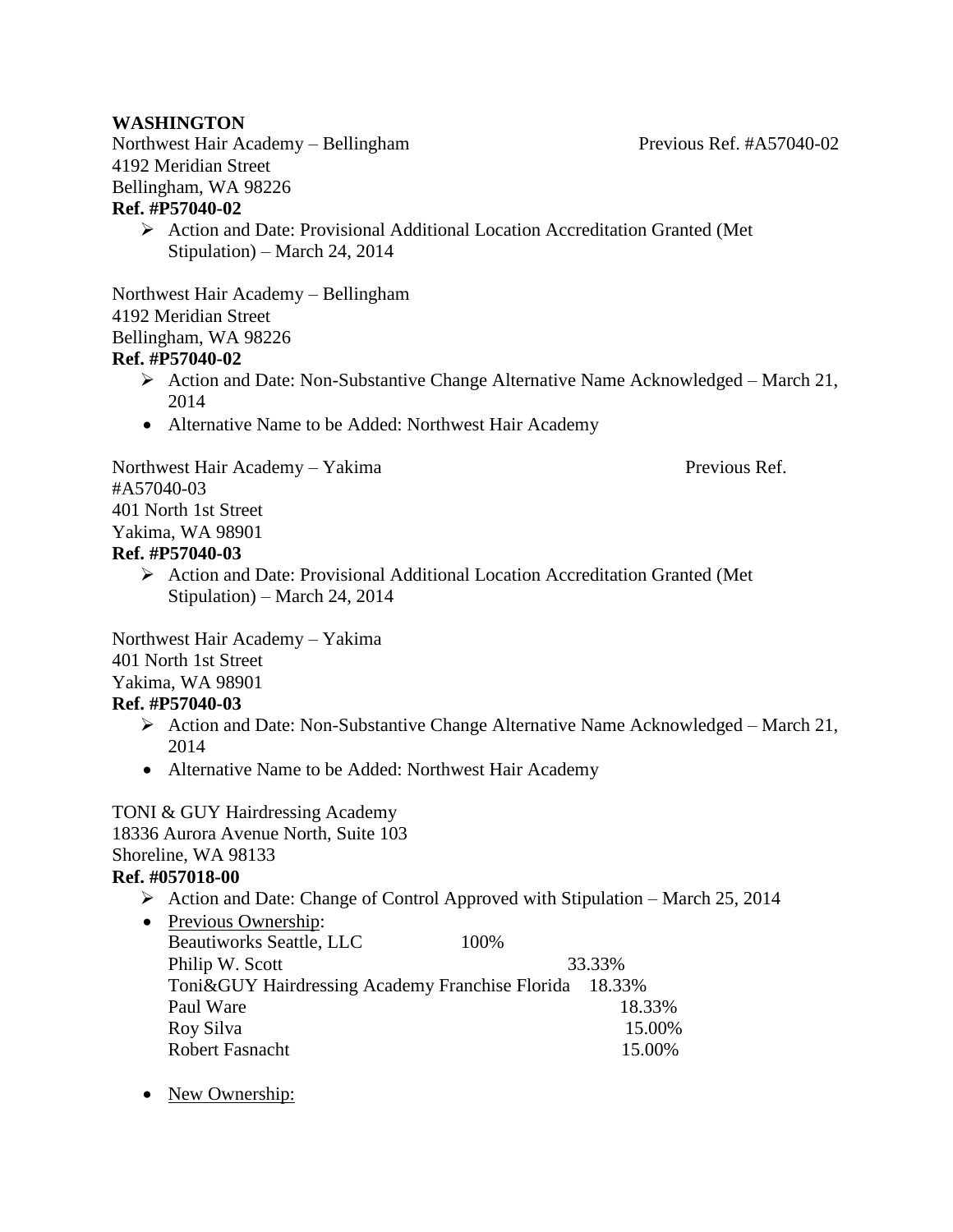| Florida Hairdressing Academies, LLC                                                      | 100%                             |               |     |
|------------------------------------------------------------------------------------------|----------------------------------|---------------|-----|
| Toni&Guy Hairdressing LP, LLC                                                            |                                  | 99.9%         |     |
|                                                                                          | Toni&Guy Hairdressing Group, LLC | 0.1%          |     |
|                                                                                          | Toni&Guy Hairdressing USA, LLC   | 100%          |     |
|                                                                                          | Kenny Gibson                     | 25.94%        |     |
|                                                                                          | <b>Mascolo Trust</b>             | 18.22%        |     |
|                                                                                          | Zak Macolo                       | 14.60%        |     |
|                                                                                          | <b>Anthony Mascolo</b>           | 11.26%        |     |
|                                                                                          | <b>James Morrison</b>            | 4.28%         |     |
|                                                                                          | Leslie Elliott                   | 1.67%         |     |
|                                                                                          | Pat Mascolo                      | 1.02%         |     |
|                                                                                          | Gary Engebretson                 | 0.78%         |     |
|                                                                                          | Compania Tampico, SA             | 20.23%        |     |
|                                                                                          | Gloria Ferguson de Borja         |               | 48% |
|                                                                                          | Gerardo Borja Ferfuson           |               | 48% |
|                                                                                          | Guillermo Borja                  |               |     |
| 4%<br>Nathan                                                                             |                                  |               |     |
|                                                                                          | Chirico & Associates             | 2.00%         |     |
|                                                                                          | <b>Frank Chirico</b>             |               | 50% |
|                                                                                          | Laurel Chirico                   |               | 50% |
| Aveda Institute Portland Vancouver Campus<br>#A47045-01                                  |                                  | Previous Ref. |     |
| 6615 Northwest Fourth Plain Boulevard                                                    |                                  |               |     |
| Vancouver, WA 98661                                                                      |                                  |               |     |
| Ref. #P47045-01                                                                          |                                  |               |     |
| > Action and Date: Provisional Additional Location Accreditation Granted - April 4, 2014 |                                  |               |     |
| <b>WEST VIRGINIA</b>                                                                     |                                  |               |     |

Huntington School of Beauty Culture 5636 US Route 60 East Suite #2 Huntington, WV 25705 **Ref. #058007-00**

Action and Date: Institution Placed on Cohort Default Rate Monitoring – April 4, 2014

Scott College of Cosmetology 1502 Market Street Wheeling, WV 26003 **Ref. #058014-00** Action and Date: Institution Placed on Cohort Default Rate Monitoring – April 4, 2014

#### **WISCONSIN**

Advanced Institute of Hair Design, Inc. DBA VICI Beauty School 4111 South 108<sup>th</sup> Street Greenfield, WI 53228 **Ref. #059035-00**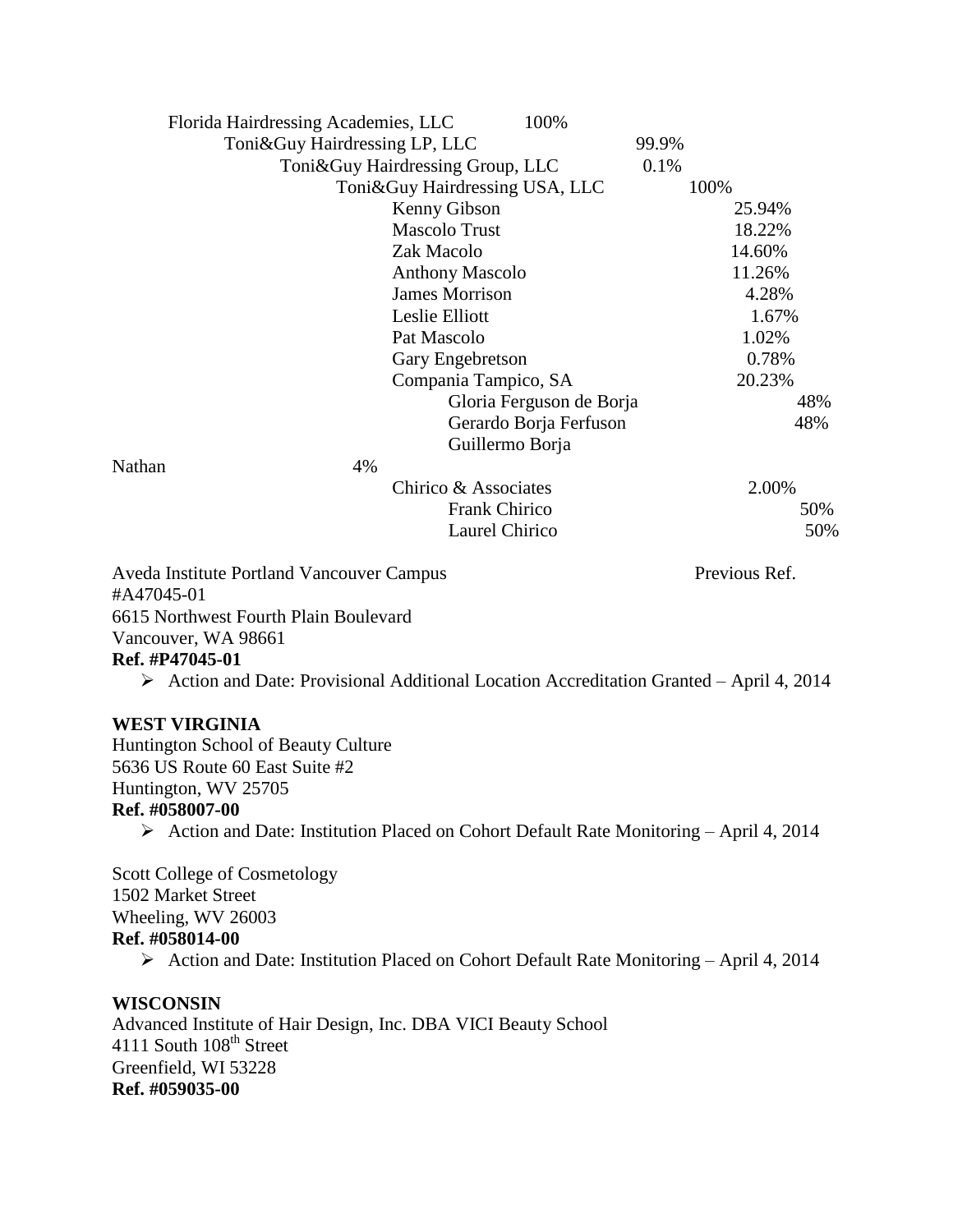$\triangleright$  Action and Date: Institution Removed from Financial Reporting Monitoring – April 4, 2014

Advanced Institute of Hair Design, Inc. DBA VICI Beauty School 5780 North Port Washington Road Glendale, WI 53217

#### **Ref. #B59035-02**

 $\triangleright$  Action and Date: Institution Removed from Financial Reporting Monitoring – April 4, 2014

VICI Beauty School

353 East Campus Mall

Madison, WI 53715

#### **Ref. #P59035-01**

 $\triangleright$  Action and Date: Institution Removed from Financial Reporting Monitoring – April 4, 2014

Paul Mitchell The School Green Bay 3450 S. Packerland Drive DePere, WI 54115 **Ref. #059012-00**

 $\triangleright$  Action and Date: Institution Removed from Monitoring (Licensure) – April 4, 2014

#### **To The Following:**

# **United States Department of Education**

- **Ms. Kathleen Hochhalter- Special Assistant-- Administrative Actions & Appeals** Division
- **Ms. Mary Gust- Director-- Administrative Actions & Appeals Division**
- **Department of Education Accreditation Division- USDOE-- Washington, DC**
- Ms. Cathy Sheffield- Accreditation & State Liaison Office-- USDOE--- Washington, DC
- **Ms. Rachael Shultz- Accreditation and State Liaison Office-- USDOE --- Washington,** DC
- **MS. Lauren Pope- Administrative Actions and Appeals Services Group-- Washington,** DC
- Ms. Patrice Fleming- Team Leader-- School Participation Team--- Boston/New York
- Ms. Betty Coughlin- Area Case Director-- School Participation Team--- Boston/New York
- Ms. Tracy Nave- Team Leader-- School Participation Team--- Boston/New York
- Mr. Christopher Curry- Team Leader-- School Participation Team--- Boston/New York
- Ms. Martina Fernandez-Rosario- Acting Area Case Director-- School Participation---
- San Francisco/Seattle
- **Ms. Kerry O'Brien- Team Leader-- School Participation Team--- Denver**
- Mr. Michael Frola- Area Case Director-- School Participation Team--- Philadelphia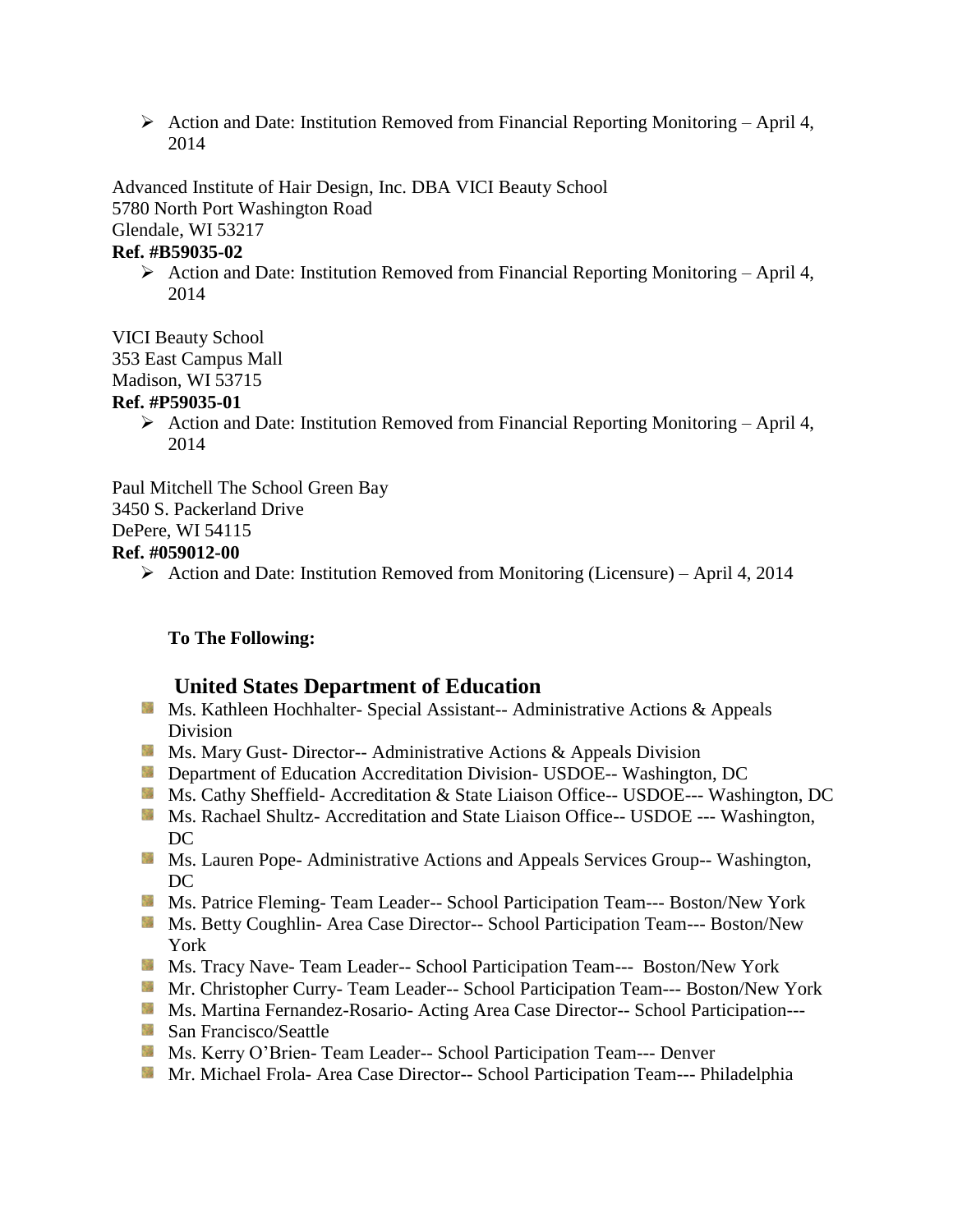- **Ms. Nancy Paula Gifford- Area Case Director-- School Participation Team---**Philadelphia
- Ms. Sherrie Bell- Compliance Manager—School Participation Team--- Philadelphia
- Mr. Jesus Moya- Team Leader-- School Participation Team--- Dallas
- Ms. Kim Peeler- Team Leader-- School Participation Team--- Dallas
- Ms. Cynthia Thorton- Area Case Director for Region 6-- School Participation Team---Dallas
- **Mr. Christopher Miller-Team Leader-- School Participation Team--- Atlanta**
- Mr. Ralph Lobosco- Area Case Director-- School Participation Team--- Kansas City
- Mr. Douglas Parrott- Area Case Director-- School Participation Team--- Chicago/Denver
- **MS. Carolyn White-Team Director-- School Participation Team--- South Central**

# **Accreditors**

- Mr. Bill Larkin- Executive Director-- ACCET
- **Mr. Michale McComis, Ed.D.** Executive Director-- ACCSCT
- **Mr.** Albert Gray, Ph.D.- Executive Director-- ACICS
- **Dr.** Gary Puckett- Executive Director-- COE

## **State Authorities**

- Mr. Bob McKee- AL State Board of Cosmetology-- Montgomery, AL
- Ms. Theresa Bunch- AZ State Board of Cosmetology-- Tempe, AZ
- **Ms. Kelli Kersey- AR Department of Health (Section Chief, Cosmetology)**-- Little Rock, AR
- Mr. Charles Kirkpatrick- AR State Board of Barber Examiners-- Little Rock, AR
- Ms. Kristy Underwood- CA Board of Barbering & Cosmetology-- Sacramento, CA
- Ms. Christine Jones- CA Board of Barbering & Cosmetology-- Sacramento, CA
- Ms. Leeza Rifredi Licensing Manager BPPE--CA
- Ms. Laura Metune Bureau Chief BPPE-- CA
- Ms. Pamela Goens- CO Office of Barber & Cosmetology Licensure-- Denver, CO
- Mr. Douglas Parrott- Area Case Director-- School Participation Team—Denver, CO
- Ms. Janet Brancifort- CT Examining Board for Barbers, Hairdressers, & Cosmeticians--Hartford, CT
- Ms. Judy Letterman- DE Board of Cosmetology & Barbering-- Dover, DE
- **Mr.** Clifford Cooks- DC Department of Consumer & Regulatory Affairs-- Washington, DC
- **Ms. Robyn Barineau- FL State Board of Cosmetology & Barbers Board-- Tallahassee, FL**
- Mr. Josh Waters- GA State Board of Cosmetology & GA Board of Barbers-- Macon, GA
- Ms. Margaret Guerrero- Guam Board of Barbering & Cosmetology-- Mangilao, Guam
- Ms. Laureen Kai- HI Barbering & Cosmetology Department-- Honolulu, HI
- Ms. Tana Cory- ID Bureau of Occupational Licenses-- Boise, ID
- **Ms. Keri Ginger- IL Department of Financial & Professional Regulation-- Springfield, IL**
- Ms. Tracy Hicks- IN Professional Licensing Agency-- Indianapolis, IN
- Ms. Susan Reynolds- Iowa Board of Cosmetology Arts & Sciences-Des Moines, IA
- **Ms.** Chiquita C. Coggs- KS State Board of Cosmetology-- Topeka, KS
- Mr. H.R. Vacek- KS State Barber Board-- Topeka, KS
- Mr. Charles Lykins- KY Board of Hairdressers & Cosmetologists-- Frankfort, KY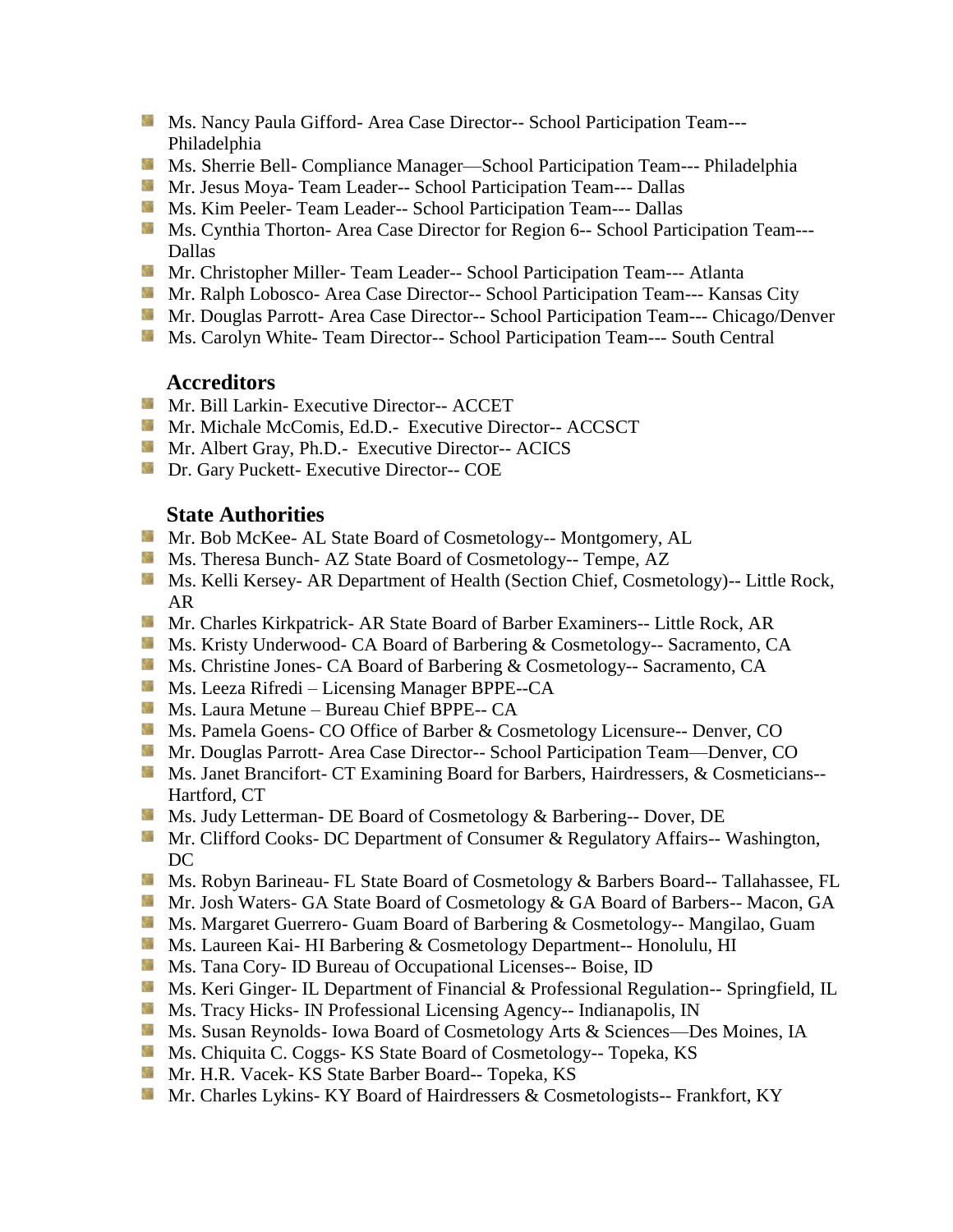- Mr. Steven Young- LA State Board of Cosmetology-- Baton Rouge, LA
- Ms. Latrice Matthews- LA Board of Barber Examiners-- Baton Rouge, LA
- **Ms. Geraldine Betts- ME Office of Professional & Occupational Regulation-- Augusta,** ME
- Mr. James Liddell ME Office of Professional & Occupational Regulation—Augusta, ME
- Mr. Robert Wood- MD State Board of Cosmetologists-- Baltimore, MD
- **Maryland State Board of Barbers- Baltimore, MD**
- Ms. Helen Peveri- MA Board of Cosmetology-- Boston, MA
- Ms. Mary Jayne Fay, Ed.D.- MA Department of Education-- Malden, MA
- Ms. Linda Clewley- MI State Board of Cosmetology-- Lansing, MI
- Ms. Gina Stauss- MN Board of Cosmetologist Examiners-- Minneapolis, MN
- Ms. Cynthia Johnson- MS State Board of Cosmetology--Jackson, MS
- Ms. Emily Carroll- MO State Board of Cosmetology-- Jefferson City, MO
- Mr. Dennis Clark- MT Board of Barbers & Cosmetologists-- Helena, MT
- Ms. Kris Chiles- NE State Board of Cosmetology Examiners-- Lincoln, NE
- Nebraska Board of Barber Examiners- Lincoln, NE
- Ms. Nadine Griego- NV State Board of Cosmetology-- Las Vegas, NV
- Nevada State Board of Massage Therapy- Las Vegas, NV
- Ms. Kathryn Wantuck- NH State Board of Barbering, Cosmetology, and Esthetics---Concord, NH
- Mr. Jay Malanga- NJ Board of Cosmetology & Hairstyling-- Newark, NJ
- Ms. Antoinette Griego- NM State Board of Barbers & Cosmetologists-- Santa Fe, NM
- Ms. Jackie Holmes- New Mexico Massage Therapy Board-- Santa Fe, NM
- Ms. Kathleen McCoy- NY Department of State-Division of Licensing Services-- Albany, NY
- Ms. Carol Yates- NY State Education Department-Bureau of Proprietary School Supervision--Albany, NY
- Ms. Lynda Elliott- NC State Board of Cosmetic Art Examiners- Raleigh, NC
- Mr. Wayne Mixon North Carolina Board of Barber Examiners- Raleigh, NC
- Ms. Sue Meier- ND State Board of Cosmetology-- Bismarck, ND
- Ms. Tona Stevenson- North Dakota State Board of Barber Examiners-- Dickenson, ND
- **Ms. Lori Pearson- Acting Executive Director-- OH State Board of Cosmetology--- Grove** City, OH
- Ms. Sherry Lewelling- OK Board of Cosmetology-- Oklahoma City, OK
- **Ms. Samantha Patnode- OR Health Licensing Agency-- Salem, OR**
- Ms. Kelly Diller- PA State Board of Cosmetology-- Harrisburg, PA
- Mr. Juan Bigio Ramos, Ph.D.- PR General Council of Education-- San Juan, PR
- Mr. Enrique Martinez- PR Examining Board of Beauty-- San Juan, PR
- Ms. Gail Giuliano- Board Administrator-RI State Board of Barbering & Hairdressing--Providence, RI
- **MS. Maureen Slowik- Board Administrator- RI State Board of Cosmetology--Providence,** RI
- Ms. Tracey McCarley- SC Board of Barber Examiners-- Columbia, SC
- Ms. Kathryn Boyd- SD Cosmetology Commission-- Pierre, SD
- **Ms. Roxana Gumicio- TN Board of Cosmetology-- Nashville, TN**